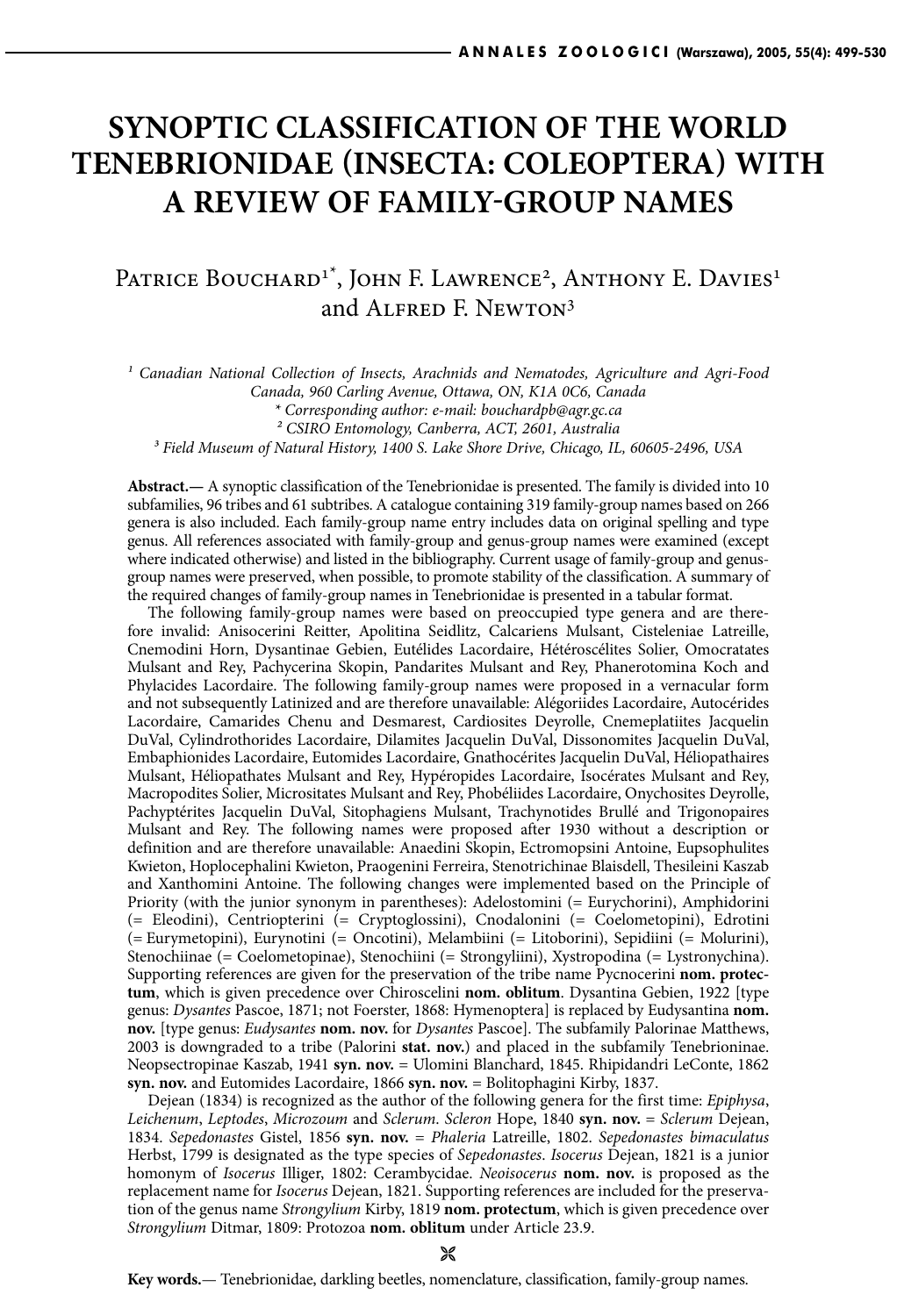#### **Introduction**

The family Tenebrionidae is one of the most diverse within Coleoptera. The last catalogue of the world fauna contained more than 15 000 species (Gebien 1937, 1938a–1942a, 1942b–1948). The morphological diveristy of the members of this family is such that it is very difficult to diagnose the entire fauna (Aalbu et al. 2002). A synthetic treatment of the taxonomy, biology and distribution of Tenebrionidae is in preparation (Matthews et al. in press).

The great importance of family-group names for the classification and nomenclatural stability of Coleoptera was clearly demonstrated by Lawrence and Newton (1995). In an attempt to provide a stable classification scheme for the family Tenebrionidae, we provide a synoptic classification of the world fauna that summarizes recent knowledge about the relationships among suprageneric groups as well as a catalogue of family-group names proposed in the literature to date. This paper follows similar contributions to the Geadephaga (Madge 1989), Staphyliniformia (Newton and Thayer 1992) and Cucujoidea (Pakaluk et al. 1994).

#### **Methods**

#### **Treatment of family-group names**

In order to promote stability of the classification of Tenebrionidae, the current spelling of family-group names and type genus names were preserved whenever possible (Table). The following Articles of the International Code of Zoological Nomenclature (ICZN 1999) were used to preserve current spelling of family-group names.

Art. 23.9. Reversal of precedence. In accordance with the purpose of the Principle of Priority…, its application is moderated as follows: 23.9.1. prevailing usage must be maintained when the following conditions are both met: 23.9.1.1. the senior synonym or homonym has not been used as a valid name after 1899, and 23.9.1.2. the junior synonym or homonym has been used for a particular taxon, as its presumed valid name, in at least 25 works, published by at least 10 authors in the immediately preceeding 50 years and encompassing a span of not less than 10 years.

The names Adelostomini and Sepidiini were used as valid in the early 1900s and therefore the commonly used Eurychorini and Molurini could not be preserved because the conditions of Art. 23.9.1.1 could not be met. Similarly, the commonly used names Eurymetopini, Eleodini, Oncotina and Litoborina could not be preserved because they were all proposed after 1899 and older names are available for those taxa. The conditions of Art. 23.9.1.2. could not be met to preserve Cryptoglossini over Centriopterini.

Art. 29.5. Maintenance of current spelling. If a spelling of a family-group name was not formed in accordance with Art. 29.3 but is in prevailing usage, that spelling is to be maintained, whether or not it is the original spelling and whether or not its derivation from the name of the type genus is in accordance with the grammatical procedures in Articles 29.3.1 and 29.3.2.

Art. 35.4.1. Formation and treatment of family-group names. A family-group name based upon an unjustified emendation… or an incorrect spelling of the name of the type genus must be corrected, unless it is preserved under Article 29.5 or unless the spelling of the genusgroup name used to form the family-group name is preserved under Articles 33.2.3.1 or 33.3.1.

Art. 35.5. Precedence for names in use at higher rank. If after 1999 a name in use for a family-group taxon… is found to be older than a name in prevailing usage for a taxon at higher rank in the same family-group taxon… the older name is not to displace the younger name.

Art. 40.2. Names replaced before 1961. If, however, a family-group name was replaced before 1961 because of the synonymy of the type genus, the substitute name is to be maintained if it is in prevailing usage.

Art. 40.2.1. A name maintained by virtue of this Article retains its own author but takes the priority of the replaced name, of which it is deemed to be the senior synonym.

Recommendation 40A. Citation of author and date. If the author and date are cited, a family-group name maintained under the provisions of Article 40.2.1 should be cited with its original author and date…, followed by the date of its priority as determined by this Article; the date of priority should be enclosed in parentheses.

As proposed by Newton and Thayer (1992), we have applied Art 11.7.2 for the treatment of names proposed in a vernacular form.

Art. 11.7.2**.** If a family-group name was published before 1900, in accordance with the above provisions of this Article [Art. 11.7. Family-group name] but not in Latinized form, it is available with its original author and date only if it has been Latinized by later authors and has been generally accepted as valid by authors interested in the group concerned and as dating from that first publication in vernacular form. The first use of the Latinized form we could find is included for available names previously proposed in vernacular form. In accordance with Lawrence and Newton (1995) we have treated all familygroup names proposed by Billberg (1820) as Latinized.

The full citation associated with a family-group name is always associated with the lowest rank name when more than one rank uses the same stem. The original spelling of the family-group name is given in each case. Significant subsequent changes to the family-group names (followed by ":") are also included when appropriate. The subfamilies and tribes are listed in what we consider to be a consensus of the classification of the family based on recent literature (Watt 1967, 1974, Doyen and Lawrence 1979, Doyen and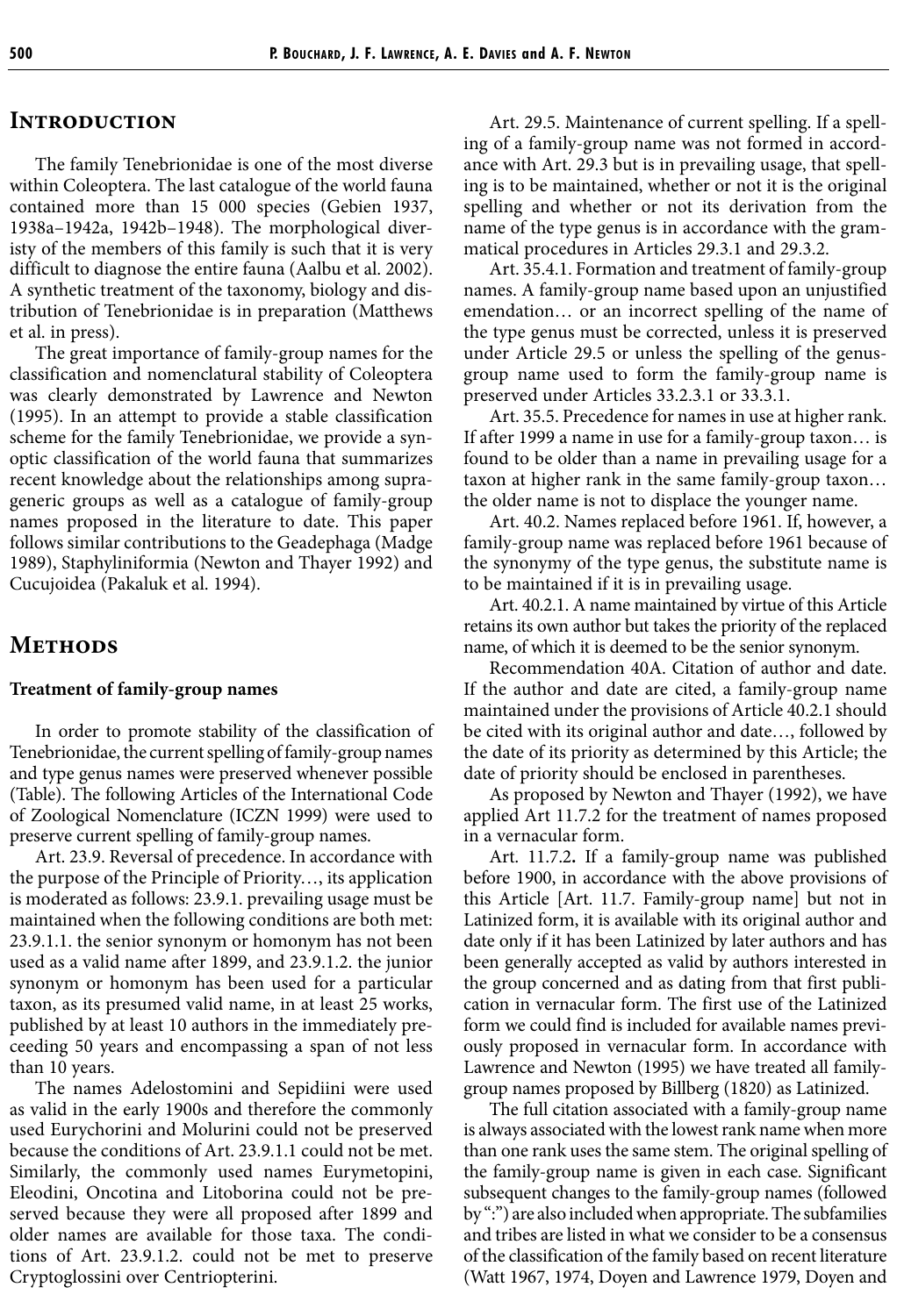Tschinkel 1982, Doyen et al. 1990, Aalbu et al. 2002, Iwan 2001, 2004, Matthews and Bouchard 2005, Matthews et al. in press). Subtribes are listed in alphabetical order within tribes. In a small number of cases, a family-group name was proposed by two authors in the same year. Because we could not establish which name was published first, we have listed both authors after these names. We defer the final choice of author until clear evidence about the dates of publication is obtained.

#### **Treatment of genus-group names**

The following Articles of the International Code of Zoological Nomenclature (ICZN 1999) were used to preserve current spelling or usage of genus-group names.

Art. 23. 9. Reversal of precedence. See description under "Treatment of family-group names" above.

Art. 33.2.3.1. When an unjustified emendation is in prevailing usage and is attributed to the original author and date it is deemed to be a justified emendation.

Art. 33.3.1. When an incorrect subsequent spelling is in prevailing usage and is attributed to the publication of the original spelling, the subsequent spelling and attribution are to be preserved and the spelling is deemed to be a correct original spelling.

#### **Nomenclatural notes**

The junior synonym Pycnocerini Lacordaire, 1859 nom. protectum, is given precedence over Chiroscelini Hope, 1840 / Laporte, 1840 nom. oblitum following Art. 23.9 of the Code (see supporting references in Appendix 1). Dysantina Gebien, 1922 [type genus: *Dysantes* Pascoe, 1871, not Foerster, 1868: Hymenoptera] is replaced by Eudysantina nom. nov. [type genus: *Eudysantes* nom. nov. for *Dysantes* Pascoe]. Six genera listed in Dejean's "Catalogue des Coléoptères" were found to be available because they included at least one available species at the time. These were previously treated as *nomina nuda*. The following changes are therefore necessary: *Epiphysa* Dejean, 1834 (previously credited to Blanchard 1845), *Leichenum* Dejean, 1834 (previously credited to Blanchard 1845), *Leptodes* Dejean, 1834 (previously credited to Solier 1838), *Microzoum* Dejean, 1834 (previously credited to Redtenbacher 1845) and *Sclerum* Dejean, 1834 (senior synonym of *Scleron* Hope, 1840 syn. nov.). The genus *Imatismus* Dejean, 1834 is also available. Because the generic concepts of *Himatismus* Erichson, 1843 and *Curimosphena* Gebien, 1920 are threatened by the use of *Imatismus* Dejean, we preferred not to implement this change in our catalogue. An application to the Commission is necessary to determine the status of *Imatismus* Dejean, 1834. *Sepedonastes* Gistel, 1856: 382 syn. nov. [type species *Sepedonastes bimaculatus* Herbst, 1799 design. nov.; this name is now a junior synonym of *Dytiscus bimaculatus* Linnaeus, 1767] = *Phaleria* Latreille, 1802. *Isocerus*

Dejean, 1821 is a junior homonym of *Isocerus* Illiger, 1802: Cerambycidae. *Neoisocerus* nom. nov. is proposed as the replacement name for *Isocerus* Dejean, 1821. The junior homonym *Strongylium* Kirby, 1819a nom. protectum is given precedence over *Strongylium* Ditmar, 1809: Protozoa nom. oblitum following Art. 23.9 of the Code (see supporting references in Appendix 2).

#### **Synoptic classification of the world tenebrionidae**

**TENEBRIONIDAE** Latreille, 1802 **LAGRIINAE** Latreille, 1825 (1820) LAENINI Seidlitz, 1896 ADELIINI Hope, 1840 PYCNOCERINI Lacordaire, 1859 **nom. protectum** GONIADERINI Lacordaire, 1859 LUPROPINI Ardoin, 1958 LAGRIINI Latreille, 1825 (1820) LAGRIINA Latreille, 1825 (1820) STATIRINA Blanchard, 1845 CHAERODINI Doyen, Matthews et Lawrence, 1990 COSSYPHINI Latreille, 1802 BELOPINI Reitter, 1917 **NILIONINAE** Lacordaire, 1859 **COSSYPHODINAE** Wasmann, 1899 COSSYPHODINI Wasmann, 1899 COSSYPHODITINI Basilewsky, 1950 ESEMEPHINI Steiner, 1980 PARAMELLONINI Andreae, 1961 **PHRENAPATINAE** Solier, 1834 ARCHAEOGLENINI Watt, 1974 PENETINI Lacordaire, 1859 PHRENAPATINI Solier, 1834 **ZOLODININAE** Watt, 1974 **PIMELIINAE** Latreille, 1802 BOROMORPHINI Skopin, 1978 CAENOCRYPTICINI Koch, 1958 CNEMEPLATIINI Csiki, 1953 ACTIZETINA Watt, 1992 CNEMEPLATIINA Csiki, 1953 RONDONIELLINA Ferrer et Moragues, 2000 THORICTOSOMATINA Watt, 1992 IDISIINI Medvedev, 1973 FALSOMYCTERINI Gebien, 1910 LACHNOGYINI Seidlitz, 1894 KLEWARIINA Gebien, 1910 LACHNOGYINA Seidlitz, 1894 NETUSCHILIINA Ferrer et Yvinec, 2004 VACRONINI Gebien, 1910 STENOSINI Lacordaire, 1859 / Schaum, 1859 (1834) ZOPHOSINI Solier, 1834 ERODIINI Billberg, 1820 ADELOSTOMINI Solier, 1834 (= EURYCHORINI Solier,

1837)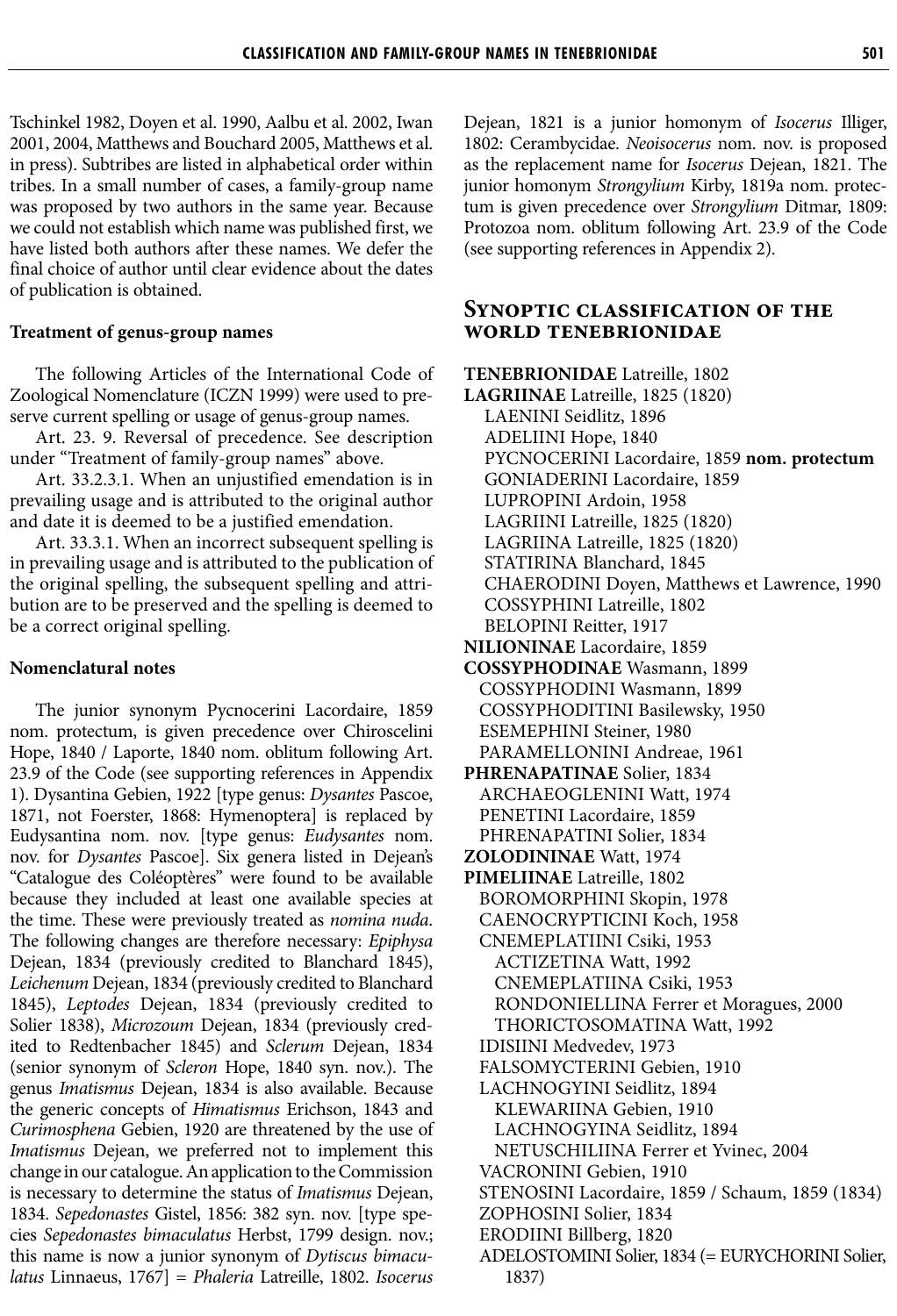CERATANISINI Gebien, 1937 SEPIDIINI Eschscholtz, 1829 (= MOLURINI Solier, 1834) HYPOMELINA Koch, 1955 MOLURINA Solier, 1834 OXURINA Koch, 1955 PHANEROTOMEINA Koch, 1955 SEPIDIINA Eschscholtz, 1829 TRACHYNOTINA Koch, 1955 AKIDINI Billberg, 1820 CRYPTOCHILINI Solier, 1840 CALOGNATHINA Lacordaire, 1859 CRYPTOCHILINA Solier, 1840 HOMEBIINA Endrödy-Younga, 1989 HORATOMINA Koch, 1955 VANSONIINA Koch, 1955 PIMELIINI Latreille, 1802 ANEPSIINI LeConte, 1862 CENTRIOPTERINI Lacordaire, 1859 (= CRYPTOGLO-SSINI LeConte, 1862) NYCTOPORINI Lacordaire, 1859 ELENOPHORINI Solier, 1837 NYCTELIINI Solier, 1834 PHYSOGASTERINI Lacordaire, 1859 PRAOCIINI Eschscholtz, 1829 CONIONTINI Lacordaire, 1859 / Schaum, 1859 BRANCHINI LeConte, 1862 ASIDINI Fleming, 1821 CNEMODININI Gebien, 1910 TRILOBOCARINI Lacordaire, 1859 EPITRAGINI Blanchard, 1845 EDROTINI Lacordaire, 1859 (= EURYMETOPINI Casey, 1907) PHRYNOCARENINI Gebien, 1928 THINOBATINI Lacordaire, 1859 EVANIOSOMINI Lacordaire, 1859 ADESMIINI Lacordaire, 1859 TENTYRIINI Eschscholtz, 1831 KUHITANGIINI Medvedev, 1962 LEPTODINI Lacordaire, 1859 **TENEBRIONINAE** Latreille, 1802 PALORINI Matthews, 2003a **stat. nov.** TOXICINI Lacordaire, 1859 EUDYSANTINA **nom. nov.** NYCTEROPINA Lacordaire, 1859 TOXICINA Lacordaire, 1859 BOLITOPHAGINI Kirby, 1837 TENEBRIONINI Latreille, 1802 CENTRONOPINI Doyen, 1989 TITAENINI Fauvel, 1905 HELEINI Fleming, 1821 ASPHALINA Matthews et Lawrence, 2005 CYPHALEINA Lacordaire, 1859 HELEINA Fleming, 1821 ACROPTERONINI Doyen, 1989 ALPHITOBIINI Reitter, 1917 TRIBOLIINI Mulsant, 1854

ULOMINI Blanchard, 1845 HELOPINI Latreille, 1802 HELOPININI Lacordaire, 1859 APTILINA Koch, 1958 HELOPININA Lacordaire, 1859 MICRANTEREINA Reitter, 1917 ONCOSOMINA Koch, 1958 AMARYGMINI Gistel, 1856 RHYSOPAUSSINI Wasmann, 1896 CERENOPINI Horn, 1870 EULABINI Horn, 1870 APOCRYPHINI Lacordaire, 1859 SCAURINI Billberg, 1820 SCOTOBIINI Solier, 1838 BLAPTINI Leach, 1815 BLAPTINA Leach, 1815 GNAPTORINA Medvedev, 2001 GNAPTORININA Medvedev, 2001 PROSODINA Skopin, 1960 REMIPEDELLINA Semenov, 1907 PRAEUGENINI De Moor, 1970 AMPHIDORINI LeConte, 1862 (= ELEODINI Blaisdell, 1909) PEDININI Eschscholtz, 1829 DENDARINA Seidlitz, 1889 EURYNOTINA Mulsant et Rey, 1854 (= ONCOTINA Koch, 1953) LEICHENINA Mulsant, 1854 LOENSINA Koch, 1956 MELAMBIINA Mulsant et Rey, 1854 (= LITOBORINA Antoine, 1941) PEDININA Eschscholtz, 1829 PLATYNOTINA Mulsant et Rey, 1853 PYTHIOPINA Koch, 1953 OPATRINI Brullé, 1832 HETEROCHEIRINA Koch, 1956 HETEROTARSINA Blanchard, 1845 OPATRINA Brullé, 1832 PACHYPTERINA Medvedev, 1968 PLATYSCELIDINI Lacordaire, 1859 DISSONOMINI Medvedev, 1968 MELANIMINI Seidlitz, 1894 (1854) **ALLECULINAE** Laporte, 1840 ALLECULINI Laporte, 1840 ALLECULINA Laporte, 1840 GONODERINA Seidlitz, 1896 MYCETOCHARINA Mulsant, 1856 / Gistel, 1856 XYSTROPODINA Solier, 1835 (= LYSTRONYCHI-NA Lacordaire, 1859) CTENIOPODINI Solier, 1835 **DIAPERINAE** Latreille, 1802 DIAPERINI Latreille, 1802 ADELININA LeConte, 1862 DIAPERINA Latreille, 1802 HYOCIINI Medvedev et Lawrence, 1982 BRITTONINA Medvedev et Lawrence, 1986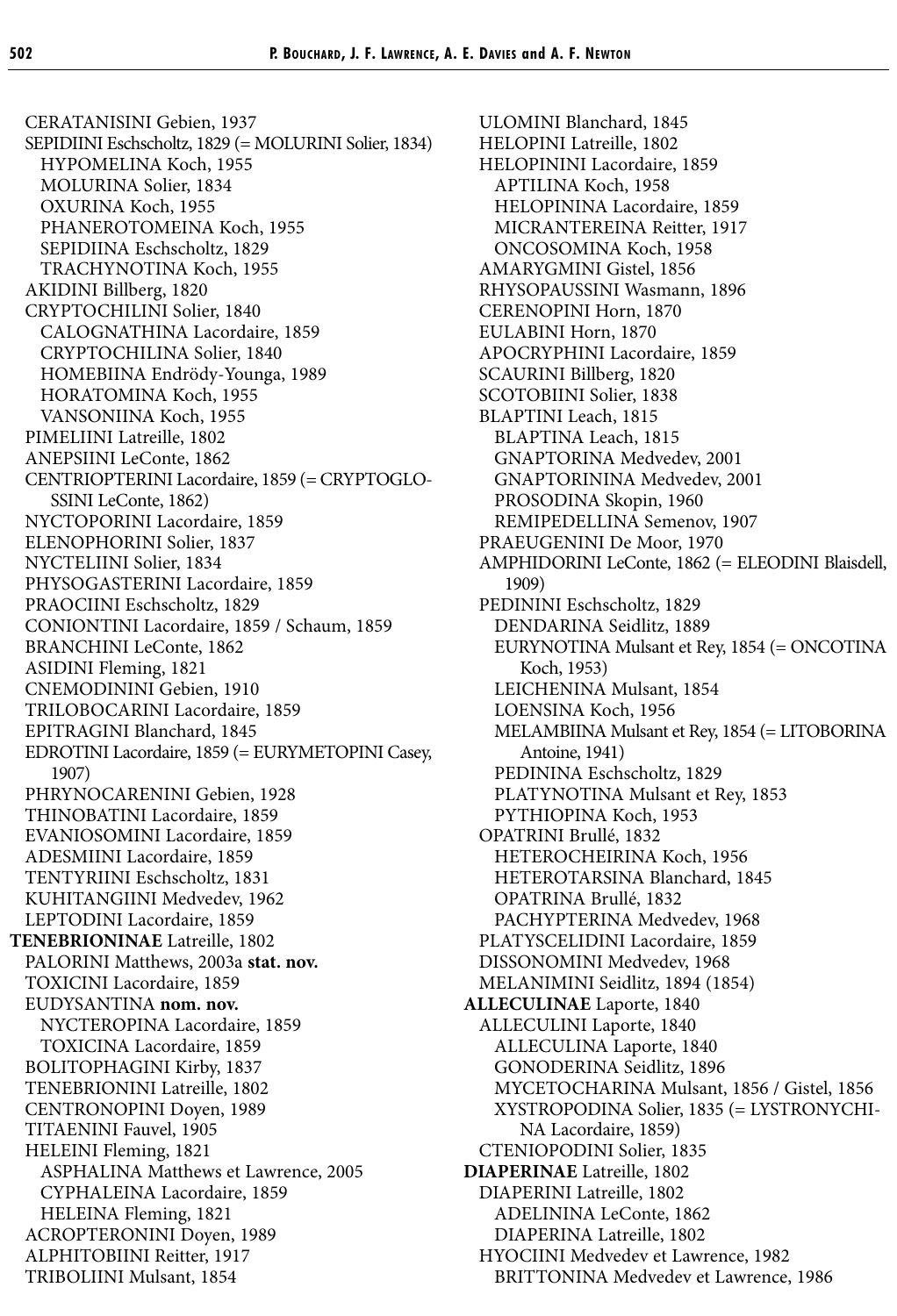HYOCIINA Medvedev et Lawrence, 1982

- UPTONINA Medvedev et Lawrence, 1986
- ECTYCHINI Doyen, Matthews et Lawrence, 1990
- CRYPTICINI Brullé, 1832 PHALERIINI Blanchard, 1845

TRACHYSCELINI Blanchard, 1845

MYRMECHIXENINI Jacquelin DuVal, 1858 HYPOPHLAEINI Billberg, 1820

GNATHIDIINI Gebien, 1921

ANOPIDIINA Jeannel and Paulian, 1945

GNATHIDIINA Gebien, 1921

SCAPHIDEMINI Reitter, 1922

- LEIOCHRININI Lewis, 1894
- **STENOCHIINAE** Kirby, 1837 (**=** COELOMETOPINAE Lacordaire, 1859 / Schaum, 1859)
	- CNODALONINI Gistel, 1856 (= COELOMETOPINI Lacordaire, 1859 / Schaum, 1859) STENOCHIINI Kirby, 1837 (= STRONGYLIINI

Lacordaire, 1859)

TALANINI Champion, 1887 (1883)

### **Catalogue of family-group names**

**TENEBRIONIDAE** Latreille, 1802

**LAGRIINAE** Latreille, 1825 (1820). Comment: use of family-group name preserved following Art. 40.2. LAENINI Seidlitz, 1896

- Laenina Seidlitz, 1896a: 669. Type genus: *Laena* Dejean, 1821: 64.
- ADELIINI Hope, 1840
- Adeliadae Hope, 1840: 188. Type genus: *Adelium* Kirby, 1819a: 420.

PYCNOCERINI Lacordaire, 1859 **nom. protectum**

- Chiroscelidae Hope, 1840: 127 **nom. oblitum** (see comments under Pycnocérides below). Type genus: *Chiroscelis* Lamarck, 1804: 261.
	- Chiroscelites Laporte, 1840: 216 **nom. oblitum** (see comments under Pycnocérides below). Type genus: *Chiroscelis* Lamarck, 1804: 261.
	- Pycnocérides Lacordaire, 1859: 399. Comment: name made available under Art. 11.7.2 (Pycnoceridae: Péringuey, 1892); tribe name given precedence over Chiroscelini Hope, 1840 / Laporte, 1840 **nom. oblitum** following Art. 23.9 (see supporting references in Appendix 1)). Type genus: *Pycnocerus* Westwood, 1841a: 67 (as replacement name for *Pachylocerus* Hope, 1840; not Hope 1834: Cerambycidae).
- Prioscelina Skopin, 1964: 30. Type genus: *Prioscelis* Hope, 1840: 127, 128.

GONIADERINI Lacordaire, 1859

Goniadérides Lacordaire, 1859: 390 (367 in key). Comment: name made available under Art. 11.7.2 (Goniaderina: Seidlitz 1896a). Type genus: *Goniadera* Perty, 1832: 62.

- Phobéliides Lacordaire, 1859: 393. Comment: unavailable: name not made available under Art. 11.7.2. Based on: *Phobelius* Blanchard, 1845: 39.
- Phobeliina Ardoin, 1961: 33. Comment: proposed as new without reference to Lacordaire's name; see previous record. Type genus: *Phobelius* Blanchard, 1845: 39.
- Anaedini Skopin, 1964: 7. Comment: unavailable: not accompanied by a description or definition. Based on: *Anaedus* Blanchard, 1845: 35 (unjustified emendation from *Anoedus* by Lacordaire 1859; emended name in current usage, treated as a justified emendation following Art. 33.2.3.1).
- LUPROPINI Ardoin, 1958
	- Lupropsini Ardoin, 1958: 59. Comment: incorrect original spelling. Type genus: *Luprops* Hope, 1833: 63.
- Lupropina: Ardoin 1961: 33. Comment: first use of correct stem. Type genus: *Luprops* Hope, 1833: 63.
- LAGRIINI Latreille, 1825 (1820). Comment: use of family-group name preserved following Art. 40.2.
	- LAGRIINA Latreille, 1825 (1820). Comment: use of family-group name preserved following Art. 40.2.
		- Lachnaedes Billberg, 1820: 34. Comment: name made available under Art. 11.7.2. Based on: *Lachna* Billberg, 1820: 35 (= *Lagria* Fabricius, 1775).
		- Lagriariae Latreille, 1825: 381. Type genus: *Lagria* Fabricius, 1775: 124.
		- Loubacantini Bonadona, 1959: 1034. Comment: originally proposed in Anthicidae; transfer to Lagriinae in Bonadona (1984: 469). Type genus: *Loubacantus* Bonadona, 1959: 1033 (= *Entypodera* Gerstaecker, 1871).
	- STATIRINA Blanchard, 1845
		- Statyrites Blanchard, 1845: 39. Comment: name made available under Art. 11.7.2 (Statyrini: LeConte, 1862). Type genus: *Statira* Lepeletier and Audinet-Serville, 1828: 479 (as *Statyra*: incorrect subsequent spelling by Laporte 1840: 256).
		- Statirini: LeConte and Horn 1883: 393. Comment: first use of correct stem. Type genus: *Statira* Lepeletier and Audinet-Serville, 1828: 479.
- CHAERODINI Doyen, Matthews and Lawrence, 1990 Chaerodini Doyen, Matthews and Lawrence, 1990: 231. Type genus: *Chaerodes* White, 1846: 12.

COSSYPHINI Latreille, 1802

Cossyphores Latreille, 1802: 164. Comment: name made available under Art. 11.7.2 (Cossyphidae: Schaum 1859); Lagriinae Latreille, 1825 (1820) given precedence for subfamily name following Art. 35.5; current placement of Cossyphini within Lagriinae uncertain. Type genus: *Cossyphus* Olivier, 1791: 121.

BELOPINI Reitter, 1917

Calcariens Mulsant, 1854: 263, 268. Comment: invalid: based on preoccupied genus name. Type genus: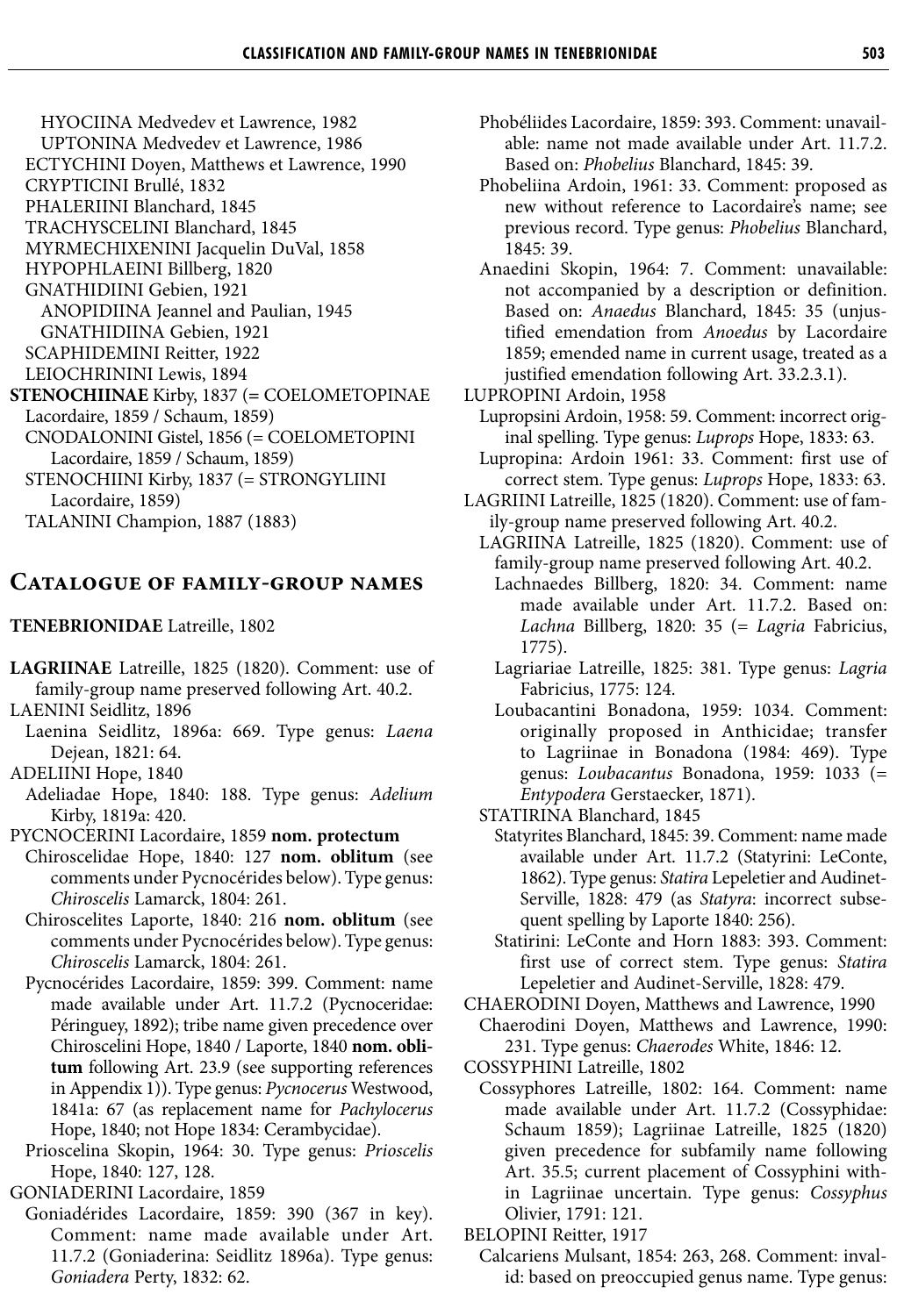*Calcar* Dejean, 1821: 67 (preoccupied genus name, not *Calcar* Denys de Montfort, 1810: Mollusca; replacement name = *Centorus* Mulsant, 1854).

Belopinae / Belopini Reitter, 1917: 59. Comment: as replacement name for Calcarini. Type genus: *Belopus* Gebien, 1911: 549 (as replacement name for *Calcar* Dejean, 1821, not Denys de Montfort 1810: Mollusca; = *Centorus* Mulsant, 1854).

#### **NILIONINAE** Lacordaire, 1859

Nilionides Lacordaire, 1859: 518. Comment: name made available under Art. 11.7.2 (Nilionidae: Champion 1888). Type genus: *Nilio* Latreille, 1802: 179 (incorrect subsequent spelling of *Nilion* by Latreille 1804: 333; incorrect subsequent spelling in current usage, treated as correct original spelling following Art. 33.3.1)

#### **COSSYPHODINAE** Wasmann, 1899

- COSSYPHODINI Wasmann, 1899
- Cossyphodidae Wasmann, 1899: 161. Type genus: *Cossyphodes* Westwood, 1851: 168.
- COSSYPHODITINI Basilewsky, 1950
- Cossyphoditinae Basilewsky, 1950: 187. Type genus: *Cossyphodites* Brauns, 1901: 91.
- ESEMEPHINI Steiner, 1980
- Esemephini Steiner, 1980: 391. Type genus: *Esemephe* Steiner, 1980: 385.
- PARAMELLONINI Andreae, 1961
- Paramelloninae Andreae, 1961: 200, 213. Type genus: *Paramellon* Waterhouse, 1882: iv.

#### **PHRENAPATINAE** Solier, 1834

- ARCHAEOGLENINI Watt, 1974
- Archaeoglenini Watt, 1974: 412. Type genus: *Archaeoglenes* Broun, 1893: 188 (originally described in Colydiidae).

PENETINI Lacordaire, 1859

Pénétides Lacordaire, 1859: 318. Comment: name made available under Art. 11.7.2 (Penetini: Doyen and Lawrence 1979). Type genus: *Peneta* Lacordaire, 1859: 319.

#### PHRENAPATINI Solier, 1834

- Phrépatides Solier, 1834: 488. Comment: name made available under Art. 11.7.2 (Phrenapatinae: Gebien 1911); incorrect original spelling, based on misspelled type genus. Type genus: *Phrenapates* Gray, 1832: 91 (as *Phrepates*: incorrect subsequent spelling by Solier 1834).
- Phrénapatites: Blanchard, 1845: 16. Comment: correction of stem. Type genus: *Phrenapates* Gray, 1832: 91.

#### **ZOLODININAE** Watt, 1974

Zolodininae Watt, 1974: 401. Type genus: *Zolodinus* Blanchard, 1847: plate 11, fig. 7

#### **PIMELIINAE** Latreille, 1802

- BOROMORPHINI Skopin, 1978
- Boromorphini Skopin, 1978: 228. Type genus: *Boromorphus* Wollaston, 1854: 492.
- CAENOCRYPTICINI Koch, 1958
	- Caenocrypticini Koch, 1958: 121. Type genus: *Caenocrypticus* Gebien, 1920: 139.
- CNEMEPLATIINI Csiki, 1953
	- ACTIZETINA Watt, 1992

Actizetina Watt, 1992: 297. Type genus: *Actizeta* Pascoe, 1875: 214.

- CNEMEPLATIINA Csiki, 1953
- Autocérides Lacordaire, 1859: 279 (255 in key). Comment: unavailable: name not made available under Art. 11.7.2. Based on: *Autocera* Wollaston, 1857: 154 (= *Cnemeplatia* Costa, 1847).
- Cnemeplatiites Jacquelin DuVal, 1861: 286. Comment: unavailable: name not made available under Art. 11.7.2. Based on: *Cnemeplatia* Costa, 1847: 146.
- Cnemeplatiini Csiki, 1953: 117. Comment: described as new without reference to Jacquelin DuVal's name; see previous record. Type genus: *Cnemeplatia* Costa, 1847: 146.
- RONDONIELLINA Ferrer and Moragues, 2000
- Rondoniellina Ferrer and Moragues, 2000: 100. Type genus: *Rondoniella* Kaszab, 1970: 112.
- THORICTOSOMATINA Watt, 1992
	- Thorictosomatina Watt, 1992: 296. Type genus: *Thorictosoma* Lea, 1920: 257.
- IDISIINI Medvedev, 1973
	- Idisiini Medvedev, 1973: 644. Type genus: *Idisia* Pascoe, 1866: 452.
- FALSOMYCTERINI Gebien, 1910
- Falsomycterinae Gebien, 1910: 177. Type genus: *Falsomycterus* Pic, 1907: 127.
- LACHNOGYINI Seidlitz, 1894
- KLEWARIINA Gebien, 1910
	- Klewariinae Gebien, 1910: 36. Type genus: *Klewaria* Reitter, 1910: 20.
	- [Klewariini] Reitter, 1910: 20. Comment: unavailable: family-group name not explicitly mentioned. Based on: *Klewaria* Reitter, 1910: 20.
- LACHNOGYINA Seidlitz, 1894
	- Lachnogyini Seidlitz, 1894: 490. Type genus: *Lachnogya* Ménétriés, 1849: 228.
- NETUSCHILIINA Ferrer and Yvinec, 2004
- Netuschiliina Ferrer and Yvinec, 2004: 48. Type genus: *Netuschilia* Reitter, 1904: 35.
- Netuschilina Ferrer and Yvinec, 2004: 48. Comment: incorrect original spelling of simultaneously published name. Type genus: *Netuschilia* Reitter, 1904: 35.
- VACRONINI Gebien, 1910
	- [Vacronini] Casey, 1907: 508. Comment: unavailable: family-group name not explicitly mentioned.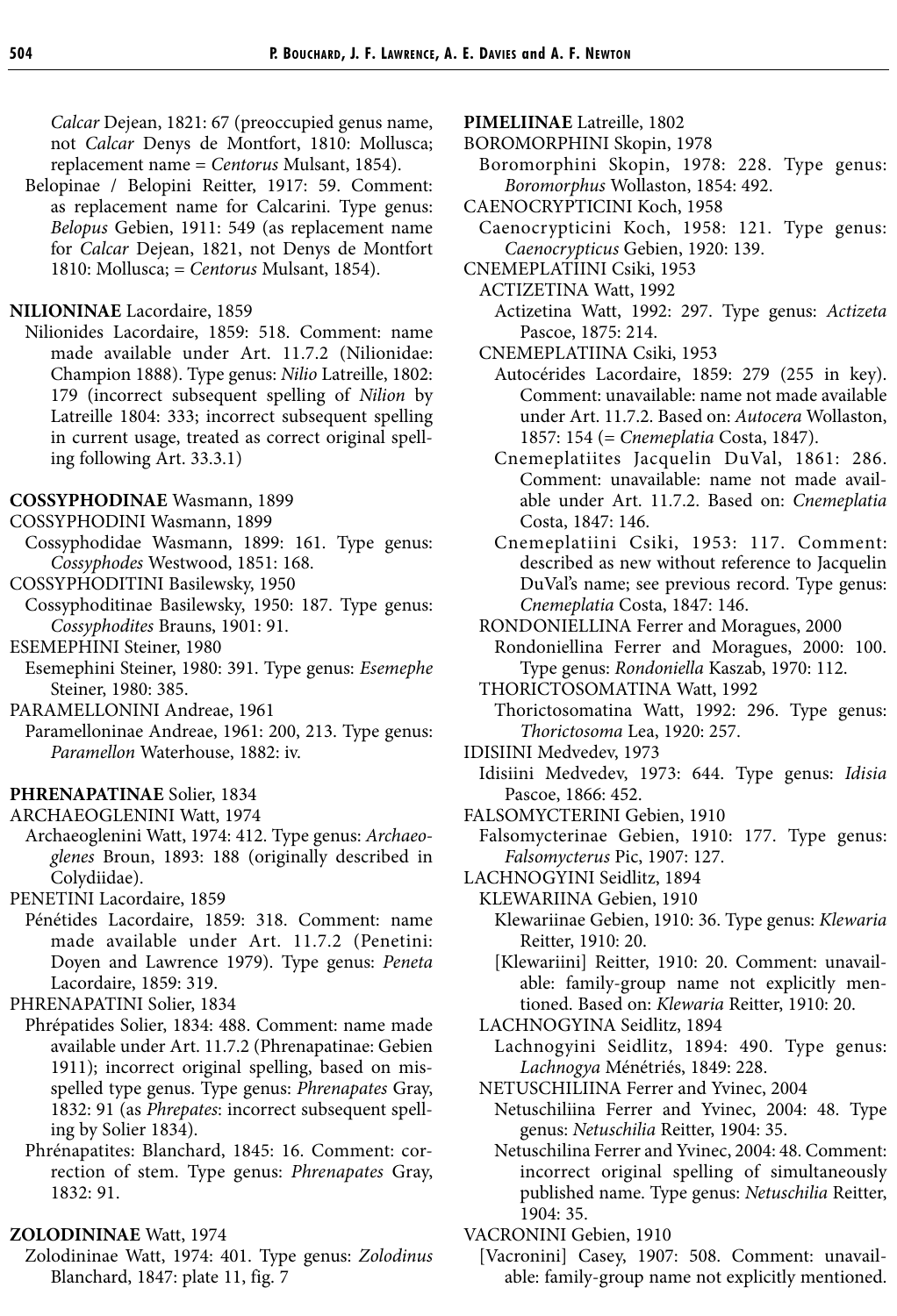Based on: *Vacronus* Casey, 1907: 508 (= *Alaephus* Horn, 1870).

- Vacronini Gebien, 1910: 118. Type genus: *Vacronus* Casey, 1907: 508 (= *Alaephus* Horn, 1870).
- Eupsophulites Kwieton, 1982: 96. Comment: unavailable: not accompanied by a description or definition. Based on: *Eupsophulus* Cockerell, 1906: 242.
- STENOSINI Lacordaire, 1859 / Schaum, 1859 (1834). Comment: use of family-group name preserved following Art. 40.2.
	- Tagénites Solier, 1834: 503. Comment: name made available under Art. 11.7.2 (Tagenidae: Hope 1840). Type genus: *Tagenia* Latreille, 1802: 170 (= *Stenosis* Herbst, 1799).
	- Sténosides Lacordaire, 1859: 101 (85 in key). Type genus: *Stenosis* Herbst, 1799: 160.
	- Stenosidae Schaum, 1859: 66. Type genus: *Stenosis* Herbst, 1799: 160.
	- Platamodina Reitter, 1900: 82. Type genus: *Platamodes* Ménétriés, 1849: 233.
	- Araeoschizini Casey, 1907: 484 (281 in key). Type genus: *Araeoschizus* LeConte, 1851: 138.
	- Typhlusechini Casey, 1907: 494 (281 in key). Type genus: *Typhlusechus* Linell, 1897: 154.
	- Dichillina Reitter, 1916: 137, 139. Type genus: *Dichillus* Jaquelin DuVal, 1861: 253.
	- Harvengina Ferrer, 2004: 370. Type genus: *Harvengia* Ferrer, 2004: 367.
- ZOPHOSINI Solier, 1834
	- Zophosites Solier, 1834: 597. Comment: name made available under Art. 11.7.2 (Zophosini: Redtenbacher 1874). Type genus: *Zophosis* Latreille, 1802: 167.
	- Onychosites Deyrolle, 1867: 79. Comment: unavailable: name not made available under Art. 11.7.2. Based on: *Onychosis* Deyrolle, 1867: 226.
	- Cardiosites Deyrolle, 1867: 79. Comment: unavailable: name not made available under Art. 11.7.2. Based on: *Cardiosis* Deyrolle, 1867: 235.
	- Dactylocalcarini Gebien, 1938b: 46. Type genus: *Dactylocalcar* Gebien, 1938b: 46.
- ERODIINI Billberg, 1820
- Erodiides Billberg, 1820: 32. Comment: name made available under Art. 11.7.2. Type genus: *Erodius* Fabricius, 1775: 258.
- ADELOSTOMINI Solier, 1834 (= EURYCHORINI)
- Adélostomites Solier, 1834: 502. Comment: name made available under Art. 11.7.2 (Adelostomidae: Schaum 1859). Type genus: *Adelostoma* Duponchel, 1827: 342.
- Eurychorites Solier, 1837a: 153. Comment: name made available under Art. 11.7.2 (Eurychorinae: Gebien 1910). Type genus: *Eurychora* Thunberg, 1791: 116. CERATANISINI Gebien, 1937
	- Apolitina Seidlitz, 1896a: 666. Comment: invalid: based on preoccupied genus name. Type genus: *Apolites* Jaquelin DuVal, 1861: 324 (preoccupied

genus name, not *Apolites* Sundevall, 1835: Aves; replacement name = *Idastrandiella* Strand, 1929).

- Anisocerini Reitter, 1906: 477. Comment: invalid: based on preoccupied genus name. Type genus: *Anisocerus* Faldermann, 1837: 39 (preoccupied genus name, not *Anisocerus* Audinet-Serville, 1835: Cerambycidae; replacement name = *Ceratanisus* Gemminger, 1870).
- Ceratanisini Gebien, 1937: 791. Type genus: *Ceratanisus* Gemminger, 1870: 1818.
- SEPIDIINI Eschscholtz, 1829 (= MOLURINI)
- HYPOMELINA Koch, 1955
	- Hypomelina Koch, 1955: 36. Type genus: *Hypomelus* Solier, 1843: 93.
	- MOLURINA Solier, 1834
		- Molurites Solier, 1834: 505. Comment: name made available under Art. 11.7.2 (Moluridae: Schaum 1859). Type genus: *Moluris* Latreille, 1802: 169.
- OXURINA Koch, 1955
	- Oxurina Koch, 1955: 34. Type genus: *Oxura* Kirby, 1819a: 413.
- PHANEROTOMEINA Koch, 1955
	- Phanerotomina Koch, 1955: 37. Comment: invalid: based on preoccupied genus name. Type genus: *Phanerotoma* Solier, 1843: 82 (preoccupied genus name, not *Phanerotoma* Wesmael, 1838: Hymenoptera; = *Phanerotomea* Koch, 1958).
	- Phanerotomeina Koch, 1958: 58. Type genus: *Phanerotomea* Koch, 1958: 58 (as replacement name for *Phanerotoma* Solier, 1843, not Wesmael 1838: Hymenoptera).
- SEPIDIINA Eschscholtz, 1829
- Sepidiae Eschscholtz, 1829: 4. Type genus: *Sepidium* Fabricius, 1775: 250.
- TRACHYNOTINA Koch, 1955
	- Trachynotides Brullé, 1832: 189. Comment: unavailable: name not made available under Art. 11.7.2. Based on: *Trachynotus* Latreille, 1829: 14 (*Trachynotus* Gravenhorst, 1829: Hymenoptera was described in the same year. Latreille's name is considered the older name since it was published in April of that year, whereas the month of publication of Gravenhorst's name is unknown and therefore must be considered to be 31 December 1829 (see Carlson, 1979)).
	- Trachynotina Koch, 1955: 34. Comment: proposed as new without reference to Brullé's name, see previous record. Type genus: *Trachynotus* Latreille, 1829: 14 (see comments about this genus name in previous record).
- AKIDINI Billberg, 1820
	- Acides Billberg, 1820: 32. Comment: name made available under Art. 11.7.2; incorrect original spelling; based on unjustified emendation of type genus name. Type genus: *Akis* Herbst, 1799: 124 (as *Acis*: unjustified emendation of genus name by Billberg 1820).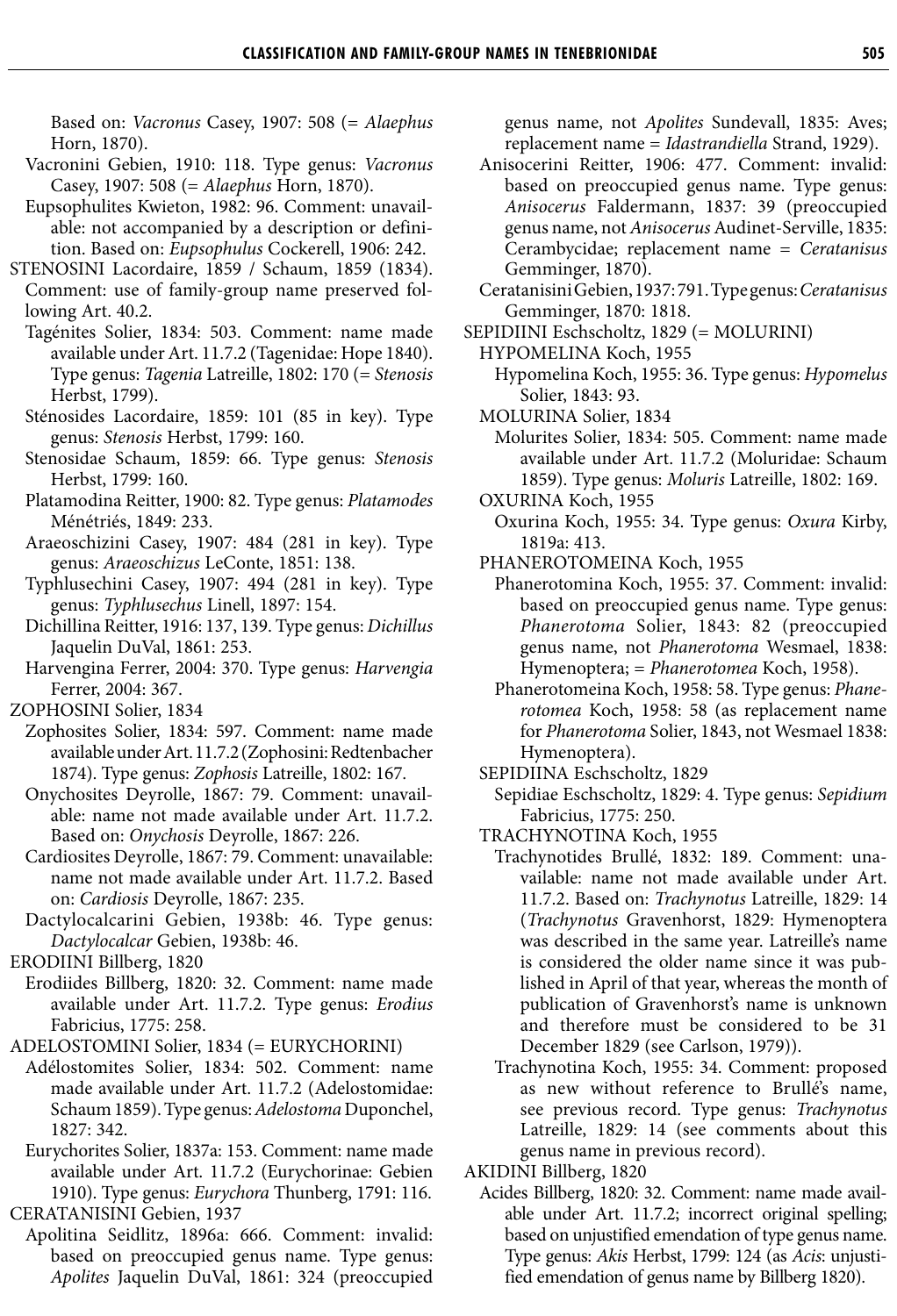- Akidites: Brullé, 1832: 194. Comment: first use of correct stem. Type genus: *Akis* Herbst, 1799: 124.
- CRYPTOCHILINI Solier, 1840
	- CALOGNATHINA Lacordaire, 1859
	- Calognathides Lacordaire, 1859: 85. Comment: name made available under Art. 11.7.2 (Calognathinae: Gebien 1910). Type genus: *Calognathus* Guérin-Méneville, 1836: 1.
	- CRYPTOCHILINA Solier, 1840
		- Cryptochilites Solier, 1840: 248. Comment: name made available under Art. 11.7.2 (Cryptochilidae: Péringuey 1888). Type genus: *Cryptochile* Latreille, 1829: 7.
	- HOMEBIINA Endrödy-Younga, 1989
	- Homebiina Endrödy-Younga, 1989: 124. Type genus: *Homebius* Endrödy-Younga, 1989: 124.
	- HORATOMINA Koch, 1955
	- Horatomina Koch, 1955: 14. Type genus: *Horatoma* Solier, 1840: 264.
	- VANSONIINA Koch, 1955
	- Vansonini Koch, 1955: 12. Type genus: *Vansonium* Koch, 1950b: 354.
- PIMELIINI Latreille, 1802
	- Pimeliariae Latreille, 1802: 166. Type genus: *Pimelia* Fabricius, 1775: 251.
	- Platyopidae Semenov, 1893a: 260. Type genus: *Platyope* Fischer von Waldheim, 1820: plate 15.
	- Leucolaephusini Pierre, 1961: 558. Comment: incorrect original spelling. Type genus: *Leucolaephus* Lucas, 1859: xxii (incorrect subsequent spelling of *Leucoloephus* by Gemminger and Harold, 1870: 1897; incorrect subsequent spelling in current usage, treated as correct original spelling following Art. 33.3.1).
	- Leucolaephini: Pierre 1964: 866. Comment: correction of stem. Type genus: *Leucolaephus* Lucas, 1859: xxii.
- ANEPSIINI LeConte, 1862
	- Anepsiini LeConte, 1862: 215. Type genus: *Anepsius* LeConte, 1851: 147.
	- Batuliini Horn, 1870: 270 (257 in key). Type genus: *Batulius* LeConte, 1851: 148.
- CENTRIOPTERINI Lacordaire, 1859 (= CRYPTOGLO-SSINI)
	- Centrioptérides Lacordaire, 1859: 134 (122 in key). Comment: name made available under Art. 11.7.2 (Centriopterae: LeConte 1862). Type genus: *Centrioptera* Mannerheim, 1843: 279 (= *Cryptoglossa* Solier, 1837).
- Cryptoglossini LeConte, 1862: 220. Type genus: *Cryptoglossa* Solier, 1837b: 680.
- NYCTOPORINI Lacordaire, 1859
- Nyctoporides Lacordaire, 1859: 130 (122 in key). Comment: name made available under Art. 11.7.2 (Nyctoporini: LeConte 1862). Type genus: *Nyctoporis* Eschscholtz, 1831: 11.
- ELENOPHORINI Solier, 1837
	- Elenophorites Solier, 1837b: 638. Comment: name made available under Art. 11.7.2 (Elenophoridae: Schaum 1859). Type genus: *Elenophorus* Dejean, 1821: 64 (= *Leptoderis* Billberg, 1820).
	- Helenophorini: Stein, 1868: 79. Comment: based on unjustified emendation of type genus name. Type genus: *Elenophorus* Dejean, 1821: 64 (as *Helenophorus*: unjustified emendation of genus name by Stein 1868; = *Leptoderis* Billberg, 1820).
- NYCTELIINI Solier, 1834
- Nyctélites Solier, 1834: 502. Comment: name made available under Art. 11.7.2 (Nyctelidae: Hope 1840). Type genus: *Nyctelia* Latreille, 1825: 375.
- PHYSOGASTERINI Lacordaire, 1859
- Physogastérides Lacordaire, 1859: 206 (117 in key). Comment: name made available under Art. 11.7.2 (Physogasterinae: Gebien 1910); incorrect original spelling, should be Physogastrini; original spelling in current usage, preserved following Art. 29.5. Type genus: *Physogaster* Guérin-Méneville, 1834: 2.
- PRAOCIINI Eschscholtz, 1829
	- Praocidae Eschscholtz, 1829: 5. Type genus: *Praocis* Eschscholtz, 1829: 6.
- CONIONTINI Lacordaire, 1859 / Schaum, 1859
- Coniontides Lacordaire, 1859: 217, 218 (117 in key). Comment: name made available under Art. 11.7.2 (see record below). Type genus: *Coniontis* Eschscholtz, 1829: 7.
- Coniontidae Schaum, 1859: 68. Type genus: *Coniontis* Eschscholtz, 1829: 7.
- Coelini Casey, 1907: 500. Type genus: *Coelus* Eschscholtz, 1829: 5.
- Eusatti Doyen, 1984: 11. Type genus: *Eusattus* LeConte, 1851: 131.
- BRANCHINI LeConte, 1862
	- Branchini LeConte, 1862: 222. Type genus: *Branchus* LeConte, 1862: 222.
- ASIDINI Fleming, 1821
	- Asidadae Fleming, 1821: 51. Type genus: *Asida* Latreille, 1802: 167.
	- Machlides Lacordaire, 1859: 155 (154 in key). Comment: name made available under Art. 11.7.2 (Machlini: Chatanay, 1914). Type genus: *Machla* Herbst, 1799: 152 (Lichtenstein's 1796: 67) earlier use of the name *Machla* has been suppressed for nomenclatural purposes (ICZN, 1995)).
	- Astroti Horn, 1870: 289 (281 in key). Type genus: *Astrotus* LeConte, 1858: 19.
	- [Craniotini] Horn, 1874: 29, 30. Comment: unavailable: family-group name not explicitly mentioned. Based on: *Craniotus* LeConte, 1851: 142.
	- Craniotini LeConte and Horn, 1883: 361. Type genus: *Craniotus* LeConte, 1851: 142.
	- Parecatini Chatanay, 1914: 2. Type genus: *Parecatus* Fairmaire, 1900: 245.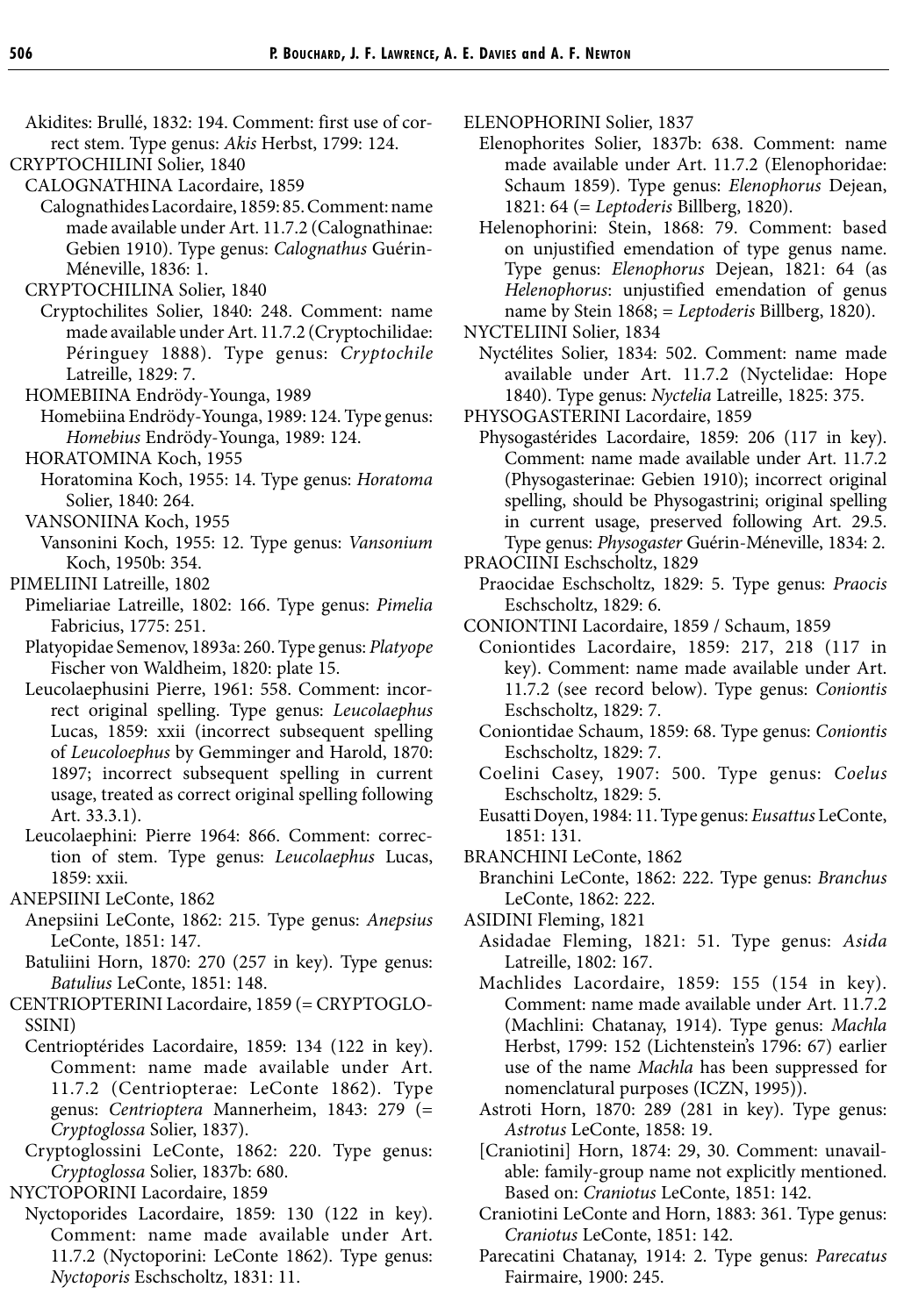CNEMODININI Gebien, 1910

- Cnemodini Horn, 1870: 266 (257 in key). Comment: invalid: based on preoccupied genus name. Type genus: *Cnemodus* Horn, 1870: 266 (preoccupied genus name, not *Cnemodus* Herrich-Schaeffer, 1850: Hemiptera; = *Cnemodinus* Cockerell, 1906).
- Cnemodininae Gebien, 1910: 4. Type genus: *Cnemodinus* Cockerell, 1906: 242 (as replacement name for *Cnemodus* Horn, 1870, not Herrich-Schaeffer 1850: Hemiptera).
- TRILOBOCARINI Lacordaire, 1859
	- Tribolocarides Lacordaire, 1859: 69 (33 in key). Comment: name made available under Art. 11.7.2 (Trilobocarini: Doyen 1994); incorrect original spelling; based on misspelled type genus name. Type genus: *Trilobocara* Solier, 1851: 129 (as *Tribolocara*: incorrect subsequent spelling of genus name by Lacordaire 1859).
	- Salaxini Casey, 1907: 282. Type genus: *Salax* Guérin-Méneville, 1834: 11.
	- Trilobocarini: Doyen, 1994: 501. Comment: first use of correct stem. Type genus: *Trilobocara* Solier, 1851: 129.
- EPITRAGINI Blanchard, 1845
- Épitragites Blanchard, 1845: 16. Comment: name made available under Art. 11.7.2 (Epitragini: LeConte 1862). Type genus: *Epitragus* Latreille, 1802: 165.
- EDROTINI Lacordaire, 1859 (= EURYMETOPINI)
- Édrotides Lacordaire, 1859: 31 (29 in key). Comment: name made available under Art. 11.7.2 (Edrotini: Casey 1907). Type genus: *Edrotes* LeConte, 1851: 140.
- Auchmobii LeConte and Horn, 1883: 362. Type genus: *Auchmobius* LeConte, 1851: 139.
- Triorophini LeConte and Horn, 1883: 362. Type genus: *Triorophus* LeConte, 1851: 141.
- Eurymetoponini Casey, 1907: 285 (278 in key). Comment: incorrect original spelling. Type genus: *Eurymetopon* Eschscholtz, 1831: 8.
- Trimytini Casey, 1907: 366 (278 in key). Type genus: *Trimytis* LeConte, 1851: 141.
- Trientomini Casey, 1907: 376 (278 in key). Type genus: *Trientoma* Solier, 1835b: 256.
- Eurymetopinae: Gebien, 1910: 11. Comment: first use of correct stem. Type genus: *Eurymetopon* Eschscholtz, 1831: 8.
- PHRYNOCARENINI Gebien, 1928
- Phrynocareninae Gebien, 1928: 105. Type genus: *Phrynocarenum* Gebien, 1928: 106.
- THINOBATINI Lacordaire, 1859
	- Thinobatides Lacordaire, 1859: 63 (33 in key). Comment: name made available under Art. 11.7.2 (Thinobatini: LeConte 1862). Type genus: *Thinobatis* Eschscholtz, 1831: 8.
- EVANIOSOMINI Lacordaire, 1859
- Évaniosomides Lacordaire, 1859: 73 (33 in key). Comment: name made available under Art. 11.7.2

(Evaniosominae: Gebien 1910). Type genus: *Evaniosomus* Guérin-Méneville, 1834: 14.

- ADESMIINI Lacordaire, 1859
	- Macropodites Solier, 1834: 501. Comment: unavailable: not based on available genus name. Based on: *Macropoda* Solier, 1835c: 515 (512 in key).
	- Macropodites Solier, 1835c: 509. Comment: unavailable: name not made available under Art. 11.7.2. Based on: *Macropoda* Solier, 1835c: 515 (512 in key).
	- Adesmiides Lacordaire, 1859: 22 (14 in key). Comment: name made available under Art. 11.7.2 (Adesmidae: Baudi di Selve 1875). Type genus: *Adesmia* Fischer von Waldheim, 1822: 153.
	- Mégagéniides Lacordaire, 1859: 27 (14 in key). Comment: name made available under Art. 11.7.2 (Megagenini: Reitter 1904). Type genus: *Megagenius* Solier, 1835c: 513 (512 in key).
	- Épiphysides Lacordaire, 1859: 29 (14 in key). Comment: name made available under Art. 11.7.2 (Epiphysini: LeConte 1862). Type genus: *Epiphysa* Dejean, 1834: 178.
- TENTYRIINI Eschscholtz, 1831
	- Tentyridae Eschscholtz, 1831: 4. Type genus: *Tentyria* Latreille, 1802: 170.
	- Gnathosiides Lacordaire, 1859: 33. Comment: name made available under Art. 11.7.2 (Gnathosiini: LeConte 1862). Type genus: *Gnathosia* Fischer von Waldheim, 1821: 13.
	- Hypéropides Lacordaire, 1859: 60 (33 in key). Comment: unavailable: name not made available under Art. 11.7.2. Based on: *Hyperops* Eschscholtz, 1831: 9.
	- Capnisini Casey, 1907: 279. Type genus: *Capnisa* Gebler, 1845: 100 (= *Gnathosia* Fischer von Waldheim, 1821).
	- [Himatismini] Casey, 1907: 282. Comment: unavailable: family-group name not explicitly mentioned. Based on: *Himatismus* Erichson, 1843: 253 (See note about status of this genus name in "Nomenclatural notes" section).
	- Pachycerina Skopin, 1979: 170. Comment: invalid: based on preoccupied genus name. Type genus: *Pachycera* Eschscholtz, 1831: 7 (preoccupied genus name, not *Pachycera* Billberg, 1820: Hemiptera, not *Pachycera* Stephens, 1827: Lepidoptera; = *Oedenocera* Reiche, 1862).
	- Himatismina Skopin, 1979: 170. Type genus: *Himatismus* Erichson, 1843: 253 (See note about status of this genus name in "Nomenclatural notes" section).
- KUHITANGIINI Medvedev, 1962
	- Kuhitangiinae Medvedev, 1962: 1184. Type genus: *Kuhitangia* Medvedev, 1962: 1184.
- LEPTODINI Lacordaire, 1859
	- Leptodides Lacordaire, 1859: 108 (85 in key). Comment: name made available under Art. 11.7.2 (Leptodidae: Baudi di Selve 1875). Type genus: *Leptodes* Dejean, 1834: 181.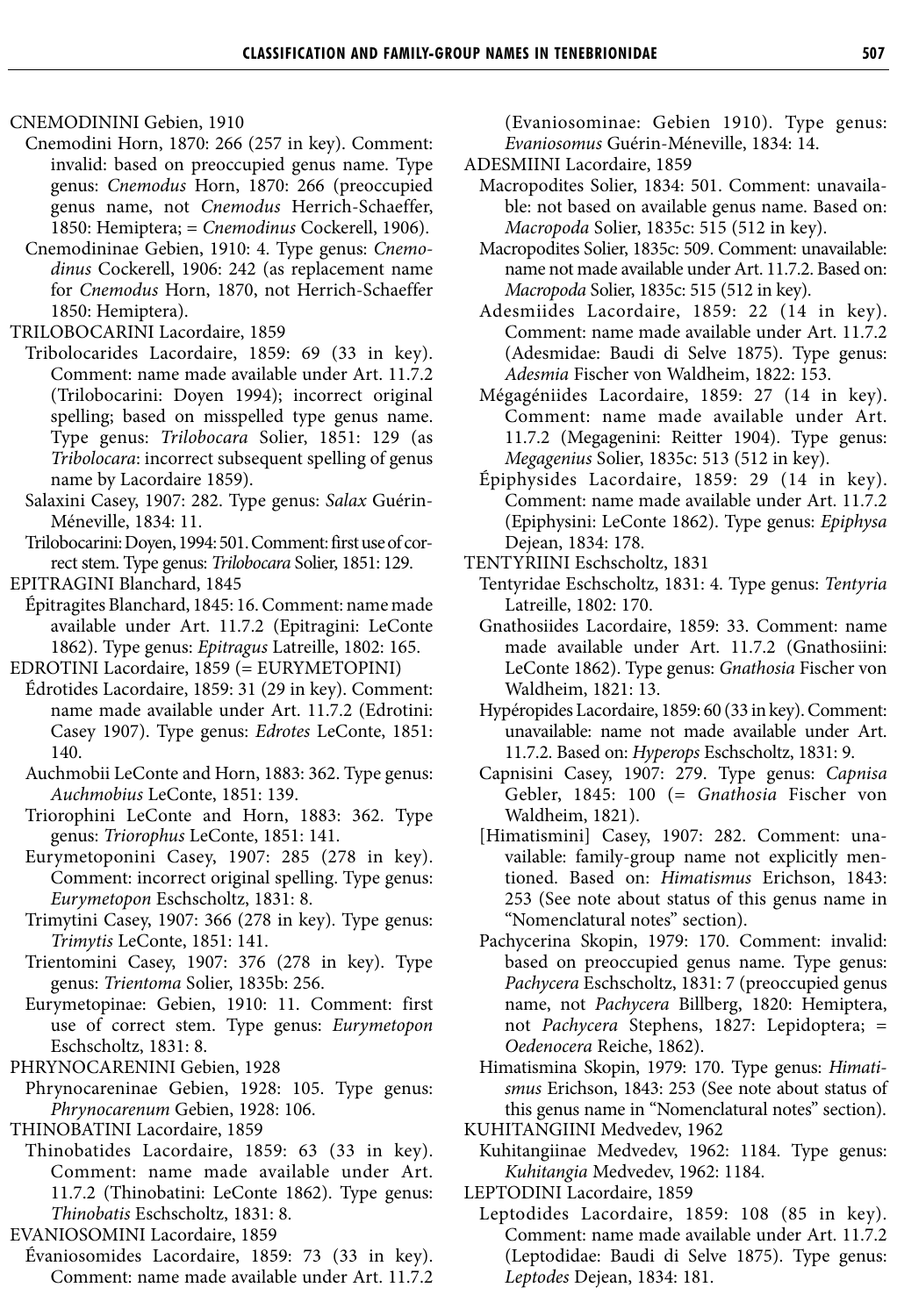#### **TENEBRIONINAE** Latreille, 1802

- PALORINI Matthews, 2003 **stat. nov.** (see Acknowledgements).
	- Palorinae Matthews, 2003a: 49, 50. Comment: unavailable: not indicated as new, no type genus designated.
	- Palorinae Matthews, 2003b: 7. Type genus: *Palorus* Mulsant, 1854: 250.
- TOXICINI Lacordaire, 1859

EUDYSANTINA **nom. nov.**

- Eudysantina **nom. nov.** Comment: replacement name for Dysantina Gebien. Type genus: *Eudysantes* **nom. nov.** (gender masculine; replacement name for *Dysantes* Pascoe, 1871, not Foerster 1868: Hymenoptera).
- Dysantinae Gebien, 1922: 289. Comment: invalid: based on preoccupied genus name. Type genus: *Dysantes* Pascoe, 1871: 348 (preoccupied genus name, not *Dysantes* Foerster, 1868: Hymenoptera; = *Eudysantes* **nom. nov.**).

NYCTEROPINA Lacordaire, 1859

- Nyctéropides Lacordaire, 1859: 388 (367 in key). Comment: name made available under Art. 11.7.2 (Nycteropini: Watt 1974). Type genus: *Nycteropus* Klug, 1833: 177.
- TOXICINA Lacordaire, 1859
- Toxicides Lacordaire, 1859: 341 (318 in key). Comment: name made available under Art. 11.7.2 (Toxicinae: Watt 1974). Type genus: *Toxicum* Latreille, 1802: 174.

BOLITOPHAGINI Kirby, 1837

- Bolitophagidae Kirby, 1837: 236. Type genus: *Bolitophagus* Illiger, 1798: 100.
- Boletophagidae: Agassiz, 1846a: 21. Comment: based on incorrect subsequent spelling of type genus name. Type genus: *Bolitophagus* Illiger, 1798: 100 (as *Boletophagus*; incorrect subsequent spelling from *Bolitophagus* by Say, 1827).
- Heledonadae Gistel, 1856: 382. Comment: incorrect original spelling; based on unjustified emendation of type genus name. Type genus: *Eledona* Latreille, 1797: 19 (as *Heledona*: unjustified emendation from *Eledona* by Agassiz, 1846b).
- Rhipidandri LeConte, 1862: 236 **syn. nov.** Comment: this family-group name has been used as a subtribe in recent classifications (e.g. Aalbu et al. 2002). However, Kompantseva (1995) and Merkl and Kompantseva (1996) demonstrated that there is no evidence for separating *Rhipidandrus* into its own subtribe. We accept the evidence from the latter authors. Type genus: *Rhipidandrus* LeConte, 1862: 236.
- Eutomides Lacordaire, 1866: 369 **syn. nov.** Comment: unavailable: name not made available under Art. 11.7.2. Based on: *Eutomus* Lacordaire, 1866: 369 (originally described in Curculionidae: Scolytinae;

not *Eutomus* Hope, 1838: Carabidae (incorrect subsequent spelling of *Eutoma* Newman, 1838); = *Rhipidandrus* LeConte, 1862).

- TENEBRIONINI Latreille, 1802
	- Ténébrionites Latreille, 1802: 165, 170. Comment: name made available under Art. 11.7.2 (Tenebrionidae: Kirby 1819a). Type genus: *Tenebrio* Linnaeus, 1758: 417.
	- Biuini Skopin, 1978: 224. Comment: incorrect original spelling, should be Biini; Biini is preoccupied in Lepidoptera: Nymphalidae. Type genus: *Bius* Dejean, 1834: 205.
- CENTRONOPINI Doyen, 1989

Centronopini Doyen, 1989: 284. Type genus: *Centronopus* Solier, 1848: 258.

- TITAENINI Fauvel, 1905
- Titaenini Fauvel, 1905: 209. Type genus: *Titaena* Erichson, 1842: 178.
- HELEINI Fleming, 1821
	- ASPHALINA Matthews and Lawrence, 2005 Asphalina Matthews and Lawrence, 2005: 544. Type genus: *Asphalus* Pascoe, 1868: xii.
	- CYPHALEINA Lacordaire, 1859
		- Cyphaléides Lacordaire, 1859: 407 (291, in key). Comment: name made available under Art. 11.7.2 (Cyphaleinae: Pascoe 1866). Type genus: *Cyphaleus* Westwood, 1841b: 43.
		- Nyctozoïlides Lacordaire, 1859: 349 (345 in key). Comment: name made available under Art. 11.7.2 (Nyctozoilinae: Carter 1926). Type genus: *Nyctozoilus* Guérin-Méneville, 1831a: pl. 4, fig 2.
		- Céphaléides: Chenu and Desmarest, 1860: 165. Comment: based on incorrect subsequent spelling of type genus name. Type genus: *Cyphaleus* Westwood, 1841b: 43 (as *Cephalaeus*: incorrect subsequent spelling of genus name by Chenu and Desmarest 1860).
	- HELEINA Fleming, 1821
		- Heleadae Fleming, 1821: 51. Type genus: *Helea* Latreille, 1804: 326.
		- Briseinae Carter, 1926: 122, 127. Type genus: *Brises* Pascoe, 1869: 145.
- ACROPTERONINI Doyen, 1989
	- Acropteronini Doyen, 1989: 288. Type genus: *Acropteron* Perty, 1832: 64.
- ALPHITOBIINI Reitter, 1917
- Alphitobiini Reitter, 1917: 58. Type genus: *Alphitobius* Stephens, 1829: 19.
- TRIBOLIINI Mulsant, 1854
	- Triboliens Mulsant, 1854: 184, 243. Comment: name made available under Art. 11.7.2 (Triboliidae: Gistel 1856). Type genus: *Tribolium* MacLeay, 1825: 47.
- ULOMINI Blanchard, 1845
- Ulomites Blanchard, 1845: 16. Comment: name made available under Art. 11.7.2 (Ulomina: Thomson 1859). Type genus: *Uloma* Dejean, 1821: 67.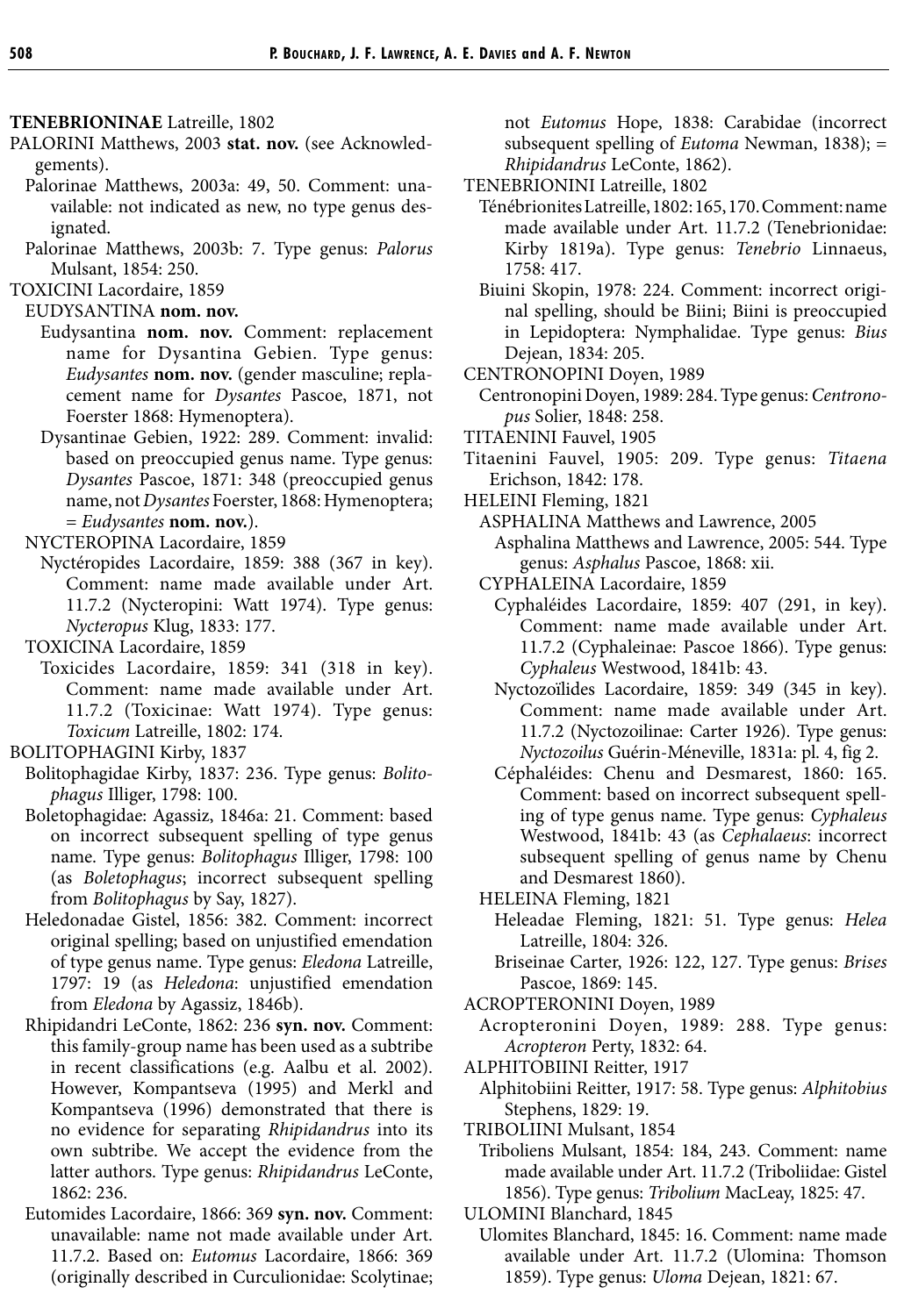- Alégoriides Lacordaire, 1859: 325 (318 in key). Comment: unavailable: name not made available under Art. 11.7.2. Based on: *Alegoria* Laporte, 1840: 221.
- Neopsectropinae Kaszab, 1941: 30. **syn. nov.** (see Acknowledgements). Type genus: *Neopsectropus* Kaszab, 1941: 30.

- Helopii Latreille, 1802: 176. Type genus: *Helops* Fabricius, 1775: 257.
- Enoplopites Solier, 1848: 155. Comment: name made available under Art. 11.7.2 (Enoplopini: Reitter 1917). Type genus: *Enoplopus* Solier, 1848: 158 (= *Accanthopus* Dejean, 1821).
- Nephodini Reitter, 1917: 63. Type genus: *Nephodes* Blanchard, 1845: 34 (not *Nephodes* Schoenherr, 1840a: Curculionidae (unavailable genus name, published in synonymy and not subsequently validated, see Alonso-Zarazaga and Lyal 1999)).
- Hedyphanina Reitter, 1922: 6. Type genus: *Hedyphanes* Fischer von Waldheim, 1820: plate 15.
- Stenotrichinae Blaisdell, 1939: 50. Comment: unavailable: not accompanied by a description or definition. Based on: *Stenotrichus* LeConte, 1862: 240 (= *Helops* Fabricius, 1775).
- Ectromopsini Antoine, 1949: 162. Comment: unavailable: not accompanied by a description or definition. Based on: *Ectromopsis* Antoine, 1949: 145.
- Xanthomini Antoine, 1949: 162. Comment: unavailable: not accompanied by a description or definition. Based on: *Xanthomus* Mulsant, 1854: 302.
- Cylindronotini Español, 1956: 84. Comment: based on unjustified emendation of type genus name; should be Cylindrinotini. Type genus: *Cylindrinotus* Faldermann, 1837: 73 (as *Cylindronotus*: unjustified emendation of genus name by Agassiz 1846b).

HELOPININI Lacordaire, 1859

- APTILINA Koch, 1958
	- Aptilina Koch, 1958: 139. Type genus: *Aptila* Fåhraeus, 1870: 258.

HELOPININA Lacordaire, 1859

- Hélopinides Lacordaire, 1859: 457 (291 in key). Comment: name made available under Art. 11.7.2 (Helopininae: Gebien 1911). Type genus: *Helopinus* Solier, 1848: 197 (= *Drosochrus* Erichson, 1843).
- Drosochrini Koch, 1958: 133. Comment: unnecessary replacement name for Helopinini. Type genus: *Drosochrus* Erichson, 1843: 243.

MICRANTEREINA Reitter, 1917

Micrantereini Reitter, 1917: 60. Type genus: *Micrantereus* Solier, 1848: 175.

ONCOSOMINA Koch, 1958

Oncosomina Koch, 1958: 134. Comment: based on unjustified emendation of type genus name; spelling of family-group name preserved following Art. 35.4.1. Type genus: *Oncosoma*

Westwood, 1843: 121 (unjustified emendation from *Ogcosoma* by Agassiz, 1846b; emended name in current usage, treated as a justified emendation following Art. 33.2.3.1).

- AMARYGMINI Gistel, 1856
	- Amarygmidae Gistel, 1856: 383. Type genus: *Amarygmus* Dalman, 1823: 60.
	- Méracanthides Lacordaire, 1859: 464 (291 in key). Comment: name made available under Art. 11.7.2 (Meracanthini: LeConte 1862). Type genus: *Meracantha* Kirby, 1837: 237.
	- Mégacanthides Lacordaire, 1859: 467 (291 in key). Comment: name made available under Art. 11.7.2 (Megacanthidae: Péringuey 1892). Type genus: *Megacantha* Westwood, 1843: 121.
	- Megacanthina Ardoin, 1962: 960. Comment: described as a new without reference to Lacordaire's name; see previous record. Type genus: *Megacantha* Westwood, 1843: 121.

RHYSOPAUSSINI Wasmann, 1896

- Rhysopaussidae Wasmann, 1896: 613. Type genus: *Rhysopaussus* Wasmann, 1896: 616.
- CERENOPINI Horn, 1870
- Cerenopi Horn, 1870: 325 (323 in key). Type genus: *Cerenopus* LeConte, 1851: 143.
- EULABINI Horn, 1870
	- Eulabes Horn, 1870: 323. Comment: name made available under Art. 11.7.2. Type genus: *Eulabis* Eschscholtz, 1829: 14.

APOCRYPHINI Lacordaire, 1859

Apocryphides Lacordaire, 1859: 432. Comment: name made available under Art. 11.7.2 (Apocryphini: LeConte 1862). Type genus: *Apocrypha* Eschscholtz, 1831: 13.

Diplocyrtini Antoine, 1949: 147. Type genus: *Diplocyrtus* Quedenfeldt, 1887: 257.

- SCAURINI Billberg, 1820
	- Scaurides Billberg, 1820: 31. Comment: name made available under Art. 11.7.2. Type genus: *Scaurus* Fabricius, 1775: 253.
- SCOTOBIINI Solier, 1838
	- Scotobites Solier, 1838: 39. Comment: name made available under Art. 11.7.2 (Scotobiinae: Gebien 1910). Type genus: *Scotobius* Germar, 1824: 135.
	- Scotobiides: Lacordaire, 1859: 126. Comment: justified emendation of stem. Type genus: *Scotobius* Germar, 1824: 135.
- BLAPTINI Leach, 1815
	- BLAPTINA Leach, 1815
		- Blapsida Leach, 1815: 101. Type genus: *Blaps* Fabricius, 1775: 254.

Blaptidae: Thomson 1859: 114. Comment: correction of stem. Type genus: *Blaps* Fabricius, 1775: 254.

- GNAPTORINA Medvedev, 2001
	- Gnaptorina Medvedev, 2001: 29. Type genus: *Gnaptor* Brullé, 1833: [401].

HELOPINI Latreille, 1802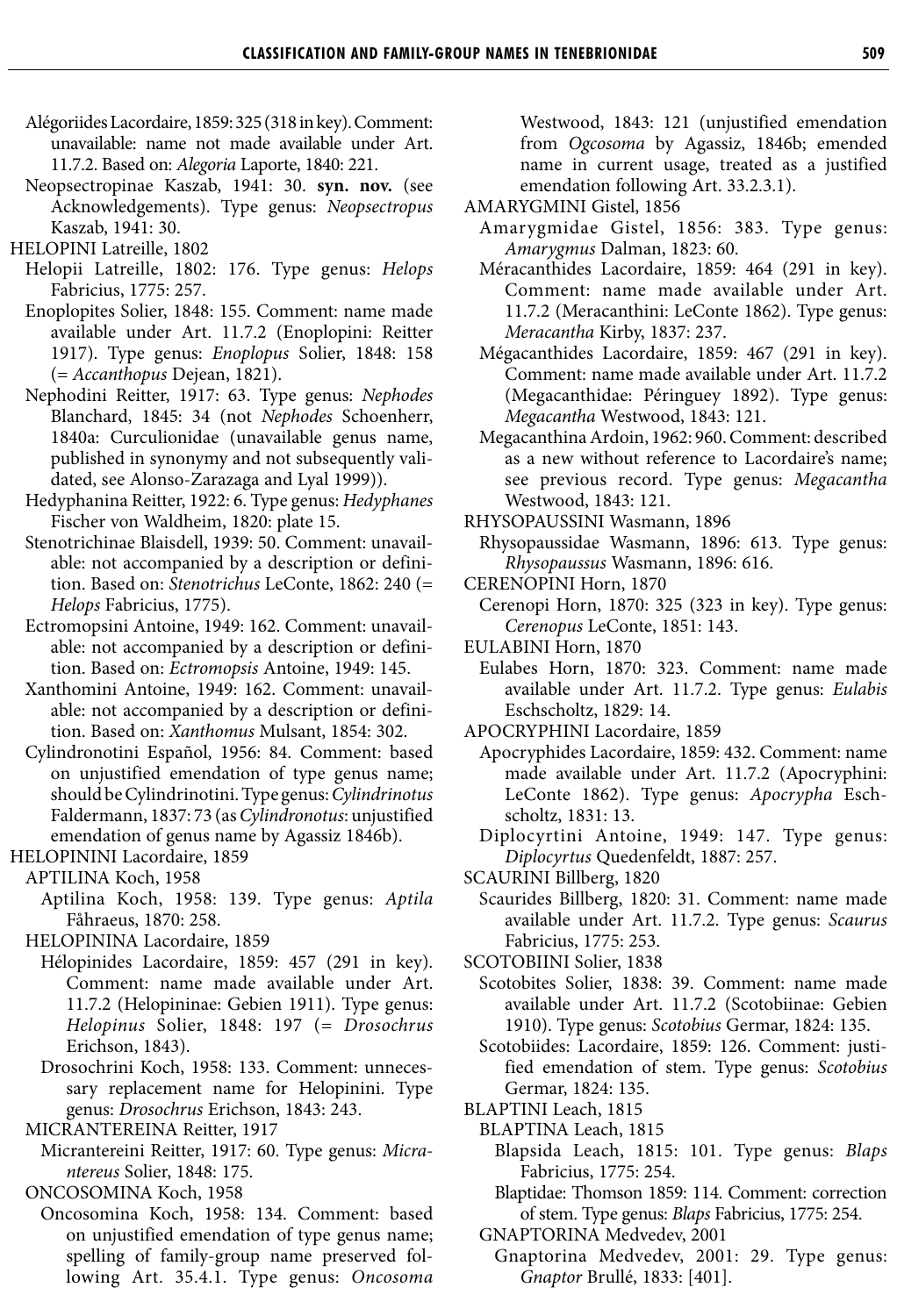- GNAPTORININA Medvedev, 2001
- Gnaptorinina Medvedev, 2001: 31. Type genus: *Gnaptorina* Reitter, 1887: 364.
- PROSODINA Skopin, 1960
- Prosodina Skopin, 1960: 48. Type genus: *Prosodes* Eschscholtz, 1829: 9.
- REMIPEDELLINA Semenov, 1907
- Remipedellini Semenov, 1907: 259 (in key). Type genus: *Remipedella* Semenov, 1907: 257.
- PRAEUGENINI De Moor, 1970
	- Praogenini Ferreira, 1963: 312. Comment: unavailable: not accompanied by a description or definition; based on unjustified emendation of type genus name. Based on: *Praeugena* Laporte, 1840: 241 (as *Praogena*: unjustified emendation of genus name by Agassiz 1846b).
	- Praeugenina De Moor, 1970: 4. Type genus: *Praeugena* Laporte, 1840: 241.
- AMPHIDORINI LeConte, 1862 (= ELEODINI)
	- Embaphionides Lacordaire, 1859: 151 (141 in key). Comment: unavailable: name not made available under Art. 11.7.2. Based on: *Embaphion* Say, 1824: 254.
	- Amphidorae LeConte, 1862: 239. Type genus: *Amphidora* Eschscholtz, 1829: 9.
	- Eleodiini Blaisdell, 1909: 1–254. Type genus: *Eleodes* Eschscholtz, 1829: 8.
	- [Eleodopsinae] Blaisdell, 1939: 52. Comment: unavailable: family-group name not explicitly mentioned. Based on: *Eleodopsis* Blaisdell, 1939: 52 (= *Eleodes* Eschscholtz, 1829).
	- Eleodopsinae Arnett, 1962: 675. Comment: unavailable: published in synonymy. Based on: *Eleodopsis* Blaisdell, 1939: 52 (= *Eleodes* Eschscholtz, 1829).

PEDININI Eschscholtz, 1829

- DENDARINA Seidlitz, 1889a, b
	- Pandarites Mulsant and Rey, 1853: 33. Comment: invalid: based on preoccupied genus name; preoccupied family-group name, not Pandariens Milne Edwards, 1840: Crustacea. Type genus: *Dendarus* Latreille, 1829: 20 (as *Pandarus*: unjustified emendation of genus name by Agassiz, 1846a, b; preoccupied genus name, not *Pandarus* Leach, 1816: Crustacea).
	- Héliopathaires Mulsant, 1854: 140, 147. Comment: unavailable: name not made available under Art. 11.7.2. Based on: *Heliopates* Dejean, 1834: 191 (as *Heliopathes*: incorrect subsequent spelling of genus name by Mulsant 1854).
	- Héliopathates Mulsant and Rey, 1854: 121 (11 in key). Comment: unavailable: name not made available under Art. 11.7.2. Based on: *Heliopates* Dejean, 1834: 191 (as *Heliopathes*: incorrect subsequent spelling of genus name by Mulsant 1854).
	- Micrositates Mulsant and Rey, 1854: 122, 130. Comment: unavailable: name not made available

under Art. 11.7.2. Based on: *Micrositus* Mulsant and Rey, 1854: 148.

- Omocratates Mulsant and Rey, 1854: 122, 189. Comment: invalid: based on preoccupied genus name. Type genus: *Omocrates* Mulsant, 1854: 150 (preoccupied genus name, not *Omocrates* Burmeister, 1844: Scarabaeidae; = *Phylan* Dejean, 1821).
- Isocérates Mulsant and Rey, 1854: 13, 44. Comment: unavailable: name not made available under Art. 11.7.2. Based on: *Isocerus* Dejean, 1821: 66 (= *Neoisocerus* **nom. nov.**; gender masculine; preoccupied genus name, not *Isocerus* Illiger, 1802: Cerambycidae).
- Dendarina Seidlitz, 1889a: 127. Type genus: *Dendarus* Latreille, 1829: 20 (this genus is credited to Latreille according to the current usage even though the name *Dendarus* was first validated by Dejean (1821: 65); an application must be sent to the Commission to reject Dejean's name on the ground that its type species is uninterpretable (see Silfverberg 1984)).
- Dendarina Seidlitz, 1889b: 127. Type genus: *Dendarus* Latreille, 1829: 20 (see comment in previous record).
- Bioplanina Reichardt, 1936: 24. Type genus: *Bioplanes* Mulsant, 1854: 144.
- EURYNOTINA Mulsant and Rey, 1854 (= ONCOTINA)
	- Eurynotaires / Eurynotates Mulsant and Rey, 1854: 11, 12, 13. Comment: name made available under Art. 11.7.2 (Eurynotina: Medvedev 1968). Type genus: *Eurynotus* Kirby, 1819a: 418.
	- Psectropini Kaszab, 1941: 33. Comment: unavailable: based on a misidentified type genus (see Koch (1954a: 8) for additional comments). Based on: *Psectropus* sensu Kaszab, 1941: 35 not *Psectrapus* Solier, 1848: 153 (= *Schyzoschelus* Koch, 1954a).
	- Oncotini Koch, 1953b: 267, 274. Type genus: *Oncotus* Blanchard, 1845: 13.
	- Psectrapini: Koch, 1954: 8. Comment: justified emendation of stem; unavailable as explained above. Based on: *Psectropus* sensu Kaszab, 1941: 35 (see previous record).
	- Schyzoschelina Koch, 1956: 25. Type genus: *Schyzoschelus* Koch, 1954a: 72.
- LEICHENINA Mulsant, 1854
	- Leichenaires Mulsant, 1854: 161, 179. Comment: name made available under Art. 11.7.2 (Leichenini: Leng 1920). Type genus: *Leichenum* Dejean, 1834: 174.
	- Lichenina: Reitter, 1904: 107, 179. Comment: based on unjustified emendation of type genus name. Type genus: *Leichenum* Dejean, 1834: 174 (as *Lichenum*: unjustified emendation of genus name by Agassiz 1846b).
- LOENSINA Koch, 1956
	- Loensini Koch, 1956: 31, 402. Type genus: *Loensus* Lucas, 1920: 380.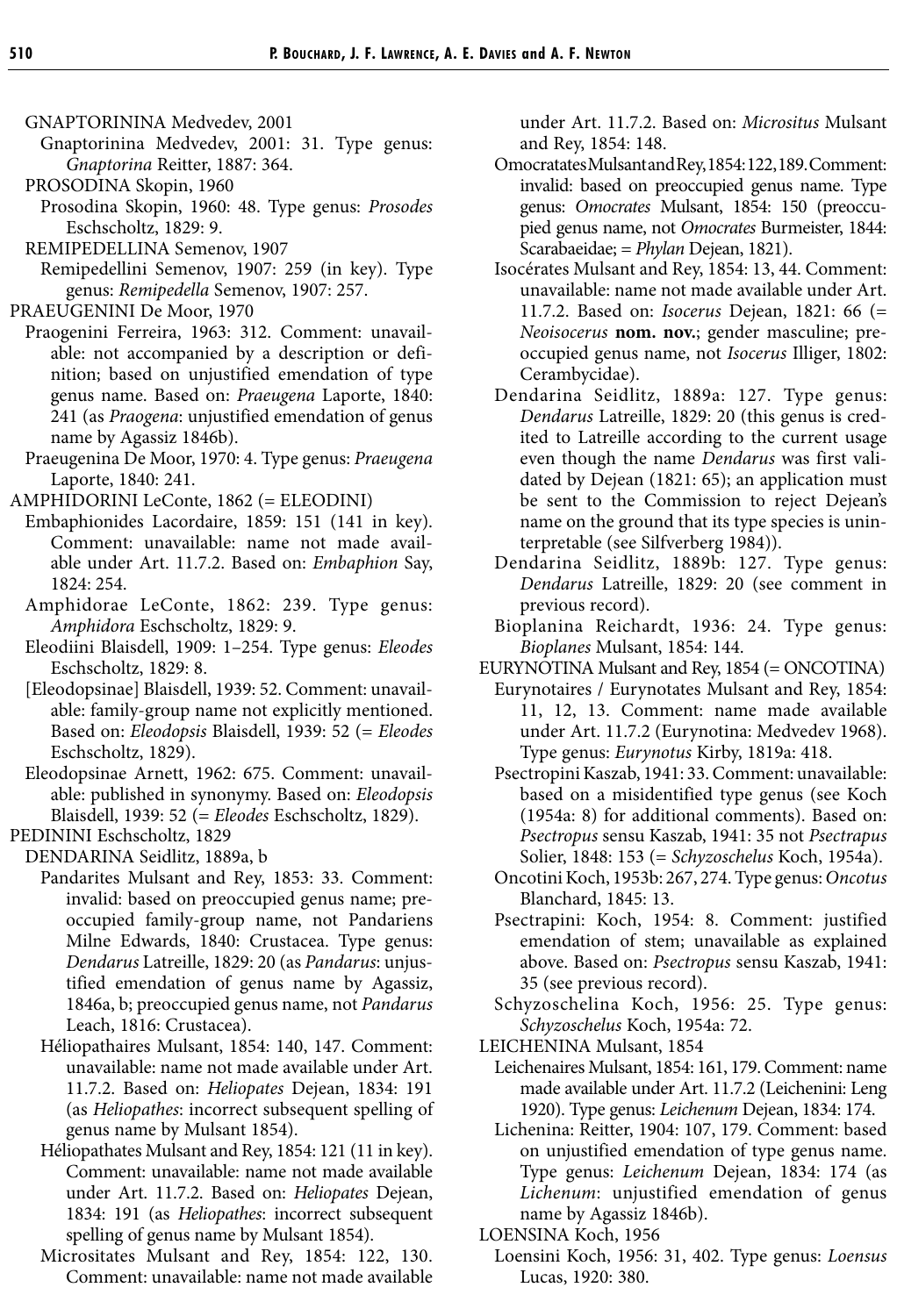- MELAMBIINA Mulsant and Rey, 1854 (= LITOBO-RINA)
	- Melambiates Mulsant and Rey, 1854: 122, 123. Comment: name made available under Art. 11.7.2 (Melambina: Español 1945). Type genus: *Melambius* Mulsant and Rey, 1854: 124.
	- Phylacides Lacordaire, 1859: 270 (255 in key). Comment: invalid: name based on preoccupied genus name. Based on: *Phylax* Mulsant, 1854: 148 (preoccupied genus name, not *Phylax* Brullé, 1832; replacement name = *Allophylax* Bedel, 1906).
	- Litoborinae Antoine, 1941: 19-52. Type genus: *Litoborus* Mulsant and Rey, 1854: 126.
	- Zadenina Koch, 1956: 279. Type genus: *Zadenos* Laporte, 1840: 210.
	- Melambiina: Español, 1958: 108. Comment: first use of correct stem. Type genus: *Melambius* Mulsant and Rey, 1854: 124.
- PEDININA Eschscholtz, 1829.
- Pediniden Eschscholtz, 1829: 4. Comment: name made available under Art. 11.7.2 (Pedinidae: Schaum 1859). Type genus: *Pedinus* Latreille, 1797: 20.

PLATYNOTINA Mulsant and Rey, 1853

- Hétéroscélites Solier, 1836: 502. Comment: invalid: based on preoccupied genus name. Type genus: *Heteroscelis* Latreille, 1829: 18 (preoccupied genus name, not *Heteroscelis* Latreille, 1829: Heteroptera; = *Anomalipus* Guérin-Méneville, 1831b).
- Platynotaires Mulsant and Rey, 1853: 37, 38. Comment: name made available under Art. 11.7.2 (Platynoti: LeConte 1862). Type genus: *Platynotus* Fabricius, 1801a: 138.
- Trigonopaires Mulsant and Rey, 1853: 104 (37 in key). Comment: unavailable: name not made available under Art. 11.7.2. Based on: *Trigonopus* Mulsant and Rey, 1853: 105.
- Gonopides Lacordaire, 1859: 255. Comment: name made available under Art. 11.7.2 (Gonopini: Koch 1953a). Type genus: *Gonopus* Latreille, 1829: 17.
- Platynotini Koch, 1953b: 268. Comment: described as new without reference to Mulsant and Rey's name; see record above. Type genus: *Platynotus* Fabricius, 1801a: 138.
- Anomalipina Koch, 1954b: 427. Type genus: *Anomalipus* Guérin-Méneville, 1831b: plate 29 (unjustified emendation from *Anomalipes* by Lacordaire 1859; emended name in current usage, treated as a justified emendation following Art. 33.2.3.1).
- PYTHIOPINA Koch, 1953
	- Pythiopini Koch, 1953a: 245. Type genus: *Pythiopus* Koch, 1953a: 245.
- OPATRINI Brullé, 1832
	- HETEROCHEIRINA Koch, 1956
		- Heterocheirini Koch, 1956: 43. Type genus: *Heterocheira* Lacordaire, 1859: 335.

HETEROTARSINA Blanchard, 1845

- Hétérotarsites Blanchard, 1845: 14. Comment: name made available under Art. 11.7.2 (Heterotarsini: LeConte 1862). Type genus: *Heterotarsus* Latreille, 1829: 26.
- OPATRINA Brullé, 1832
	- Opatrites Brullé, 1832: 213. Comment: name made available under Art. 11.7.2 (Opatridae: Hope 1840). Type genus: *Opatrum* Fabricius, 1775: 76.
	- Blapstinites Mulsant and Rey, 1853: 33. Comment: name made available under Art. 11.7.2 (Blapstini: Horn 1870). Type genus: *Blapstinus* Dejean, 1821: 66.
	- Hopatridae: Gistel, 1856: 382. Comment: based on unjustified emendation of type genus name. Type genus: *Opatrum* Fabricius, 1775: 76 (as *Hopatrum*: unjustified emendation of genus name by Agassiz 1846b).
	- Stizopides Lacordaire, 1859: 258 (255 in key). Comment: name made available under Art. 11.7.2 (Stizopini: Koch 1953a). Type genus: *Stizopus* Erichson, 1843: 245.
	- Sclérides Lacordaire, 1859: 263 (255 in key). Comment: name made available under Art. 11.7.2 (Sclerina: Seidlitz 1889a). Type genus: *Scleron* Hope, 1840: 111 **syn. nov.** (= *Sclerum* Dejean, 1834).
	- Dilamites Jacquelin DuVal, 1861: 279. Comment: unavailable: name not made available under Art. 11.7.2. Based on: *Dilamus* Jacquelin DuVal, 1861: 279.
	- Stenolamina Koch, 1956: 49. Type genus: *Stenolamus* Gebien, 1920: 107.
	- Emmallina Koch, 1956: 51. Comment: incorrect original spelling based on unjustified emendation of type genus name. Type genus: *Emmalus* Erichson, 1843: 251 (as *Emmallus*: unjustified emendation of genus name by Agassiz 1846b).
	- Emmalina: Ferrer 2002: 23. Comment: correction of stem. Type genus: *Emmalus* Erichson, 1843: 251.

PACHYPTERINA Medvedev, 1968

- Pachyptérites Jacquelin DuVal, 1861: 278. Comment: unavailable: name not made available under Art. 11.7.2. Based on: *Pachypterus* Lucas, 1846: 325.
- Pachypterini Medvedev, 1968: 247. Comment: described as new without reference to Jacquelin DuVal's name; see previous record. Type genus: *Pachypterus* Lucas, 1846: 325.
- PLATYSCELIDINI Lacordaire, 1859
	- Platyscélides Lacordaire, 1859: 229 (228 in key). Comment: name made available under Art. 11.7.2 (Platyscelini: Reitter 1904). Type genus: *Platyscelis* Latreille, 1818: 23.
	- Platyscelidini: Egorov, 1990: 401. Comment: justified emendation of stem to avoid homonymy with Platyscelidae Bate, 1862: Crustacea.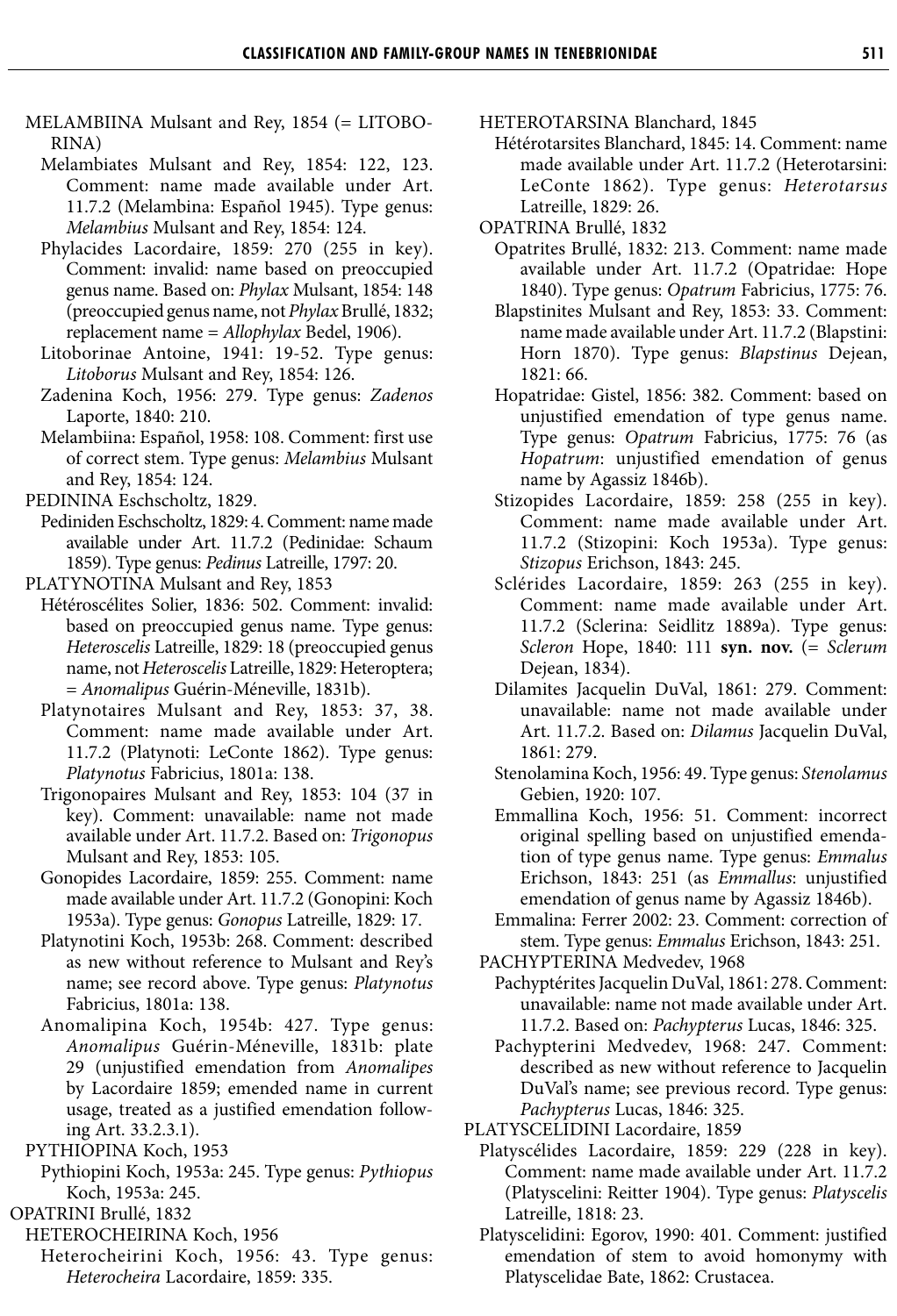DISSONOMINI Medvedev, 1968

- Dissonomites Jacquelin DuVal, 1861: 280. Comment: unavailable: name not made available under Art. 11.7.2. Based on: *Dissonomus* Jacquelin DuVal, 1861: 280.
- Dissonomini Medvedev, 1968: 211. Comment: described as a new without referece to Jacquelin DuVal's name. Type genus: *Dissonomus* Jacquelin DuVal, 1861: 280.

MELANIMINI Seidlitz, 1894 (1854)

- Microzoumates Mulsant, 1854: 162, 176. Comment: name made available under Art. 11.7.2 (Microzoina: Seidlitz 1889a). Comment: oldest name for tribe name; younger name in current usage preserved. Type genus: *Microzoum* Dejean, 1834: 193 (= *Melanimon* Steven, 1829).
- Microzoites: Jacquelin DuVal, 1861: 284. Comment: correction of stem. Type genus: *Microzoum* Dejean, 1834: 193 (= *Melanimon* Steven, 1829).
- Melanimonina Seidlitz, 1894: 449. Comment: use of family-group name preserved following Art. 40.2; incorrect original spelling. Type genus: *Melanimon* Steven, 1829: 98.
- Melanimini: Koch, 1956: 34. Comment: first use of correct spelling. Type genus: *Melanimon* Steven, 1829: 98.

**ALLECULINAE** Laporte, 1840. Comment: Alleculinae given precedence for subfamily name following Art. 35.5; see note under Xystropodina, Cteniopodini.

ALLECULINI Laporte, 1840. Comment: Alleculini given precedence for tribe name following Art. 35.5; see note under Xystropodina.

ALLECULINA Laporte, 1840

- Alléculites Laporte, 1840: 242. Comment: name made available under Art. 11.7.2 (Alleculidae: Heyden 1880). Type genus: *Allecula* Fabricius, 1801b: 21.
- Cylindrothorides Lacordaire, 1859: 494. Comment: unavailable: name not made available under Art. 11.7.2. Based on: *Cylindrothorus* Solier, 1843: 50.
- Upinellae LeConte, 1866a: 137. Comment: type genus implied, not cited by name. Type genus: *Upinella* Mulsant, 1856: 17 (= *Allecula* Fabricius, 1801).

GONODERINA Seidlitz, 1896

Gonoderina Seidlitz, 1896b: 29, 83. Type genus: *Gonodera* Mulsant, 1856: 41.

MYCETOCHARINA Mulsant, 1856 / Gistel, 1856

- Mycétocharaires Mulsant, 1856: 15. Type genus: *Mycetochara* Berthold, 1827: 371 (as *Mycetochares* Latreille, 1829 (= *Mycetochara* Berthold, 1827)).
- Mycetocharidae Gistel, 1856: 383. Type genus: *Mycetochara* Berthold, 1827: 371 (as *Mycetocharis* Gyllenhal, 1827 (= *Mycetochara* Berthold, 1827)).
- XYSTROPODINA Solier, 1835 (= LYSTRONYCHINA) Xystropides Solier, 1835a: 229. Comment: name made available under Art. 11.7.2 (Xystropidae:

Blackwelder 1945); Alleculinae Laporte, 1840 and Alleculini Laporte, 1840 given precedence for subfamily and tribe names following Art. 35.5. Type genus: *Xystropus* Solier, 1835a: 241.

- Lystronychides Lacordaire, 1859: 512 (in key). Comment: name made available under Art. 11.7.2 (Lystronychi: LeConte and Horn 1883). Type genus: *Lystronychus* Latreille, 1829: 41 (incorrect subsequent spelling from *Lystronichus* by Perty (1832: 63); incorrect subsequent spelling in current usage, treated as correct original spelling following Art. 33.3.1).
- Xystropodinae: Lawrence and Newton, 1995: 893. Comment: correction of stem. Type genus: *Xystropus* Solier, 1835a: 241.

CTENIOPODINI Solier, 1835

- Cisteleniae Latreille, 1802: 188. Comment: invalid: based on preoccupied genus name. Type genus: *Cistela* Fabricius, 1775: 116 (preoccupied genus name, not *Cistela* Geoffroy, 1762: Byrrhidae [Geoffroy's genus name, as validated by Forster (1770), was suppressed for the purposes of the Principle of Priority but not for the Principle of Homonymy (ICZN, 1994: 60); = *Cteniopus* Solier, 1835a].
- Cténiopites Solier, 1835a: 245. Comment: name made available under Art. 11.7.2 (Cteniopi: LeConte and Horn 1883); Alleculinae Laporte, 1840 given precedence for subfamily name following Art. 35.5. Type genus: *Cteniopus* Solier, 1835a: 246.
- Omophliens Mulsant, 1856: 14, 65. Comment: name made available under Art. 11.7.2 (Omophlini: Seidlitz 1896b). Type genus: *Omophlus* Dejean, 1834: 213.
- Petriidae Semenov, 1893b: 359. Type genus: *Petria* Semenov, 1893b: 363.
- Cteniopodinae: Lawrence and Newton 1995: 893. Comment: correction of stem. Type genus: *Cteniopus* Solier, 1835a: 246.

**DIAPERINAE** Latreille, 1802

DIAPERINI Latreille, 1802

ADELININA LeConte, 1862

- Sitophagiens Mulsant, 1854: 263. Comment: unavailable: name not made available under Art. 11.7.2. Based on: *Sitophagus* Mulsant, 1854: 264.
- Gnathocérites Jacquelin DuVal, 1861: 304. Comment: unavailable: name not made available under Art. 11.7.2. Based on: *Gnatocerus* Thunberg, 1814: 47 (as *Gnathocerus*: incorrect subsequent spelling by Agassiz, 1846a).
- Adelinini LeConte, 1862: 237. Type genus: *Adelina* Dejean, 1835: 315.
- Schedarosini Reitter, 1876: 42. Comment: originally placed in the family Cucujidae. Type genus: *Schedarosus* Reitter, 1876: 42 (= *Adelina* Dejean, 1835).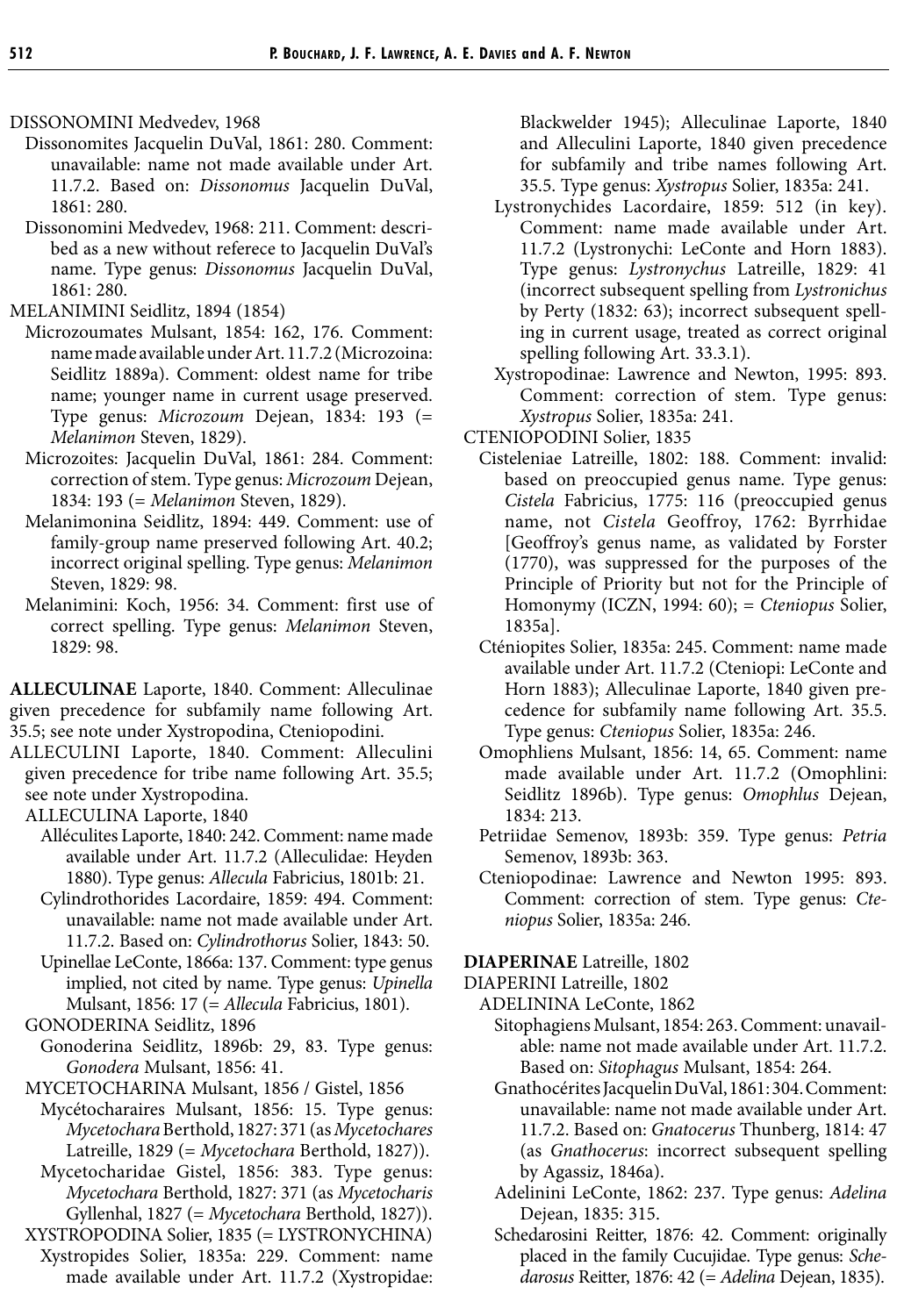- Doliemini Reitter, 1917: 58. Type genus: *Doliema* Pascoe, 1860: 50 (= *Adelina* Dejean, 1835).
- Gnathocerini Skopin, 1978: 228. Comment: proposed without reference to Jacquelin DuVal's name; see record above. Type genus: *Gnatocerus* Thunberg, 1814: 47 (as *Gnathocerus*: incorrect subsequent spelling by Agassiz 1846a).

DIAPERINA Latreille, 1802

- Diaperialae Latreille, 1802: 161. Type genus: *Diaperis* Geoffroy, 1762: 337 (genus placed on the Official List of Generic Names in Zoology (ICZN, 1994)).
- Pentaphyllaires Mulsant, 1854: 196. Comment: name made available under Art. 11.7.2 (Pentaphylli: LeConte 1862). Type genus: *Pentaphyllus* Dejean, 1821: 68.
- Platydeminae / Platydemini Reitter, 1917: 61. Type genus: *Platydema* Laporte and Brullé, 1831: 350 (332 in key).
- Hoplocephalini Kwieton, 1982: 98. Comment: unavailable: not accompanied by a description or definition; based on unjustified emendation of type genus name. Based on: *Hoplocephala* Laporte and Brullé, 1831: 338 (332 in key) (unjustified emendation from *Oplocephala* by Agassiz 1846b; emended name in current usage, treated as a justified emendation following Art. 33.2.3.1; = *Neomida* Latreille, 1829).

HYOCIINI Medvedev and Lawrence, 1982

- BRITTONINA Medvedev and Lawrence, 1986 Brittonina Medvedev and Lawrence, 1986: 574. Type genus: *Brittona* Medvedev and Lawrence, 1986: 574.
- HYOCIINA Medvedev and Lawrence, 1982
	- Hyocini Medvedev and Lawrence, 1982: 548. Comment: based on incorrectly formed stem. Type genus: *Hyocis* Pascoe, 1866: 457.
	- Hyociini: Doyen, Matthews and Lawrence 1990: 236. Comment: first use of correct stem. Type genus: *Hyocis* Pascoe, 1866: 457.
- UPTONINA Medvedev and Lawrence, 1986 Uptonina Medvedev and Lawrence, 1986: 581. Type genus: *Uptona* Medvedev and Lawrence, 1986: 582.
- ECTYCHINI Doyen, Matthews and Lawrence, 1990
- Ectychini Doyen, Matthews and Lawrence, 1990: 236, 247. Type genus: *Ectyche* Pascoe, 1869: 143.
- CRYPTICINI Brullé, 1832
- Crypticites Brullé, 1832: 219. Comment: name made available under Art. 11.7.2 (Crypticina: Thomson 1859). Type genus: *Crypticus* Latreille, 1817: 298.

PHALERIINI Blanchard, 1845

- Phalériides Blanchard, 1845: 29. Comment: name made available under Art. 11.7.2 (Phaleriini: LeConte 1862). Type genus: *Phaleria* Latreille, 1802: 162.
- Sepedonastidae Gistel, 1856: 382. Type genus: *Sepedonastes* Gistel, 1856: 382 **syn. nov.** (= *Phaleria* Latreille, 1802).
- Cataphronetini Reitter, 1917: 57. Type genus: *Cataphronetis* Lucas, 1846: 342 (= *Phtora* Germar, 1836).
- TRACHYSCELINI Blanchard, 1845
- Trachyscélides Blanchard, 1845: 28. Comment: name made available under Art. 11.7.2 (Trachyscelidae: Schaum 1859). Type genus: *Trachyscelis* Latreille, 1809: 379.
- Lachnodactylina Reitter, 1904: 182. Comment: transferred from Lachnogyini to Trachyscelini by Ferrer and Yvinec (2004: 42). Type genus: *Lachnodactylus* Seidlitz, 1898: 838 (as replacement name for *Lachnopus* Seidlitz, 1894, not Schoenherr 1840b: Curculionidae)

MYRMECHIXENINI Jacquelin DuVal, 1858

- Myrméchixénites Jacquelin DuVal, 1858: 223. Comment: name made available under Art. 11.7.2 (Myrmechixeni: LeConte and Horn 1883); originally placed in the family Mycetaeidae (= Endomychidae). Type genus: *Myrmechixenus* Chevrolat, 1835: 267.
- Myrmecoxenina: Thomson 1863: 131. Comment: based on unjustified emendation of type genus name. Type genus: *Myrmechixenus* Chevrolat, 1835: 267 (as *Myrmecoxenus*: unjustified emendation of genus name by Agassiz 1846b).
- HYPOPHLAEINI Billberg, 1820
	- Hypophlaeides Billberg, 1820: 33. Comment: Hypophlaeini used by Silfverberg 1979, 1992. Type genus: *Hypophlaeus* Fabricius, 1790: 222 (= *Corticeus* Piller and Mitterpacher, 1783).
	- Hypophloeidae: LeConte 1866b: 63. Comment: based on incorrect subsequent spelling of type genus name. Type genus: *Hypophlaeus* Fabricius, 1790: 222 (as *Hypophloeus*: incorrect subsequent spelling by Billberg 1820: 34; = *Corticeus* Piller and Mitterpacher, 1783).

GNATHIDIINI Gebien, 1921

- ANOPIDIINA Jeannel and Paulian, 1945
- Anopidiini Jeannel and Paulian, 1945: 62. Comment: originally placed in the family Colydiidae. Type genus: *Anopidium* Jeannel and Paulian, 1945: 63. GNATHIDIINA Gebien, 1921
- Gnathidiinae Gebien, 1921: 41. Type genus: *Gnathidium* Gebien, 1921: 41.
- SCAPHIDEMINI Reitter, 1922
- Scaphidemini Reitter, 1922: 2. Type genus: *Scaphidema* Redtenbacher, 1849: 591.
- LEIOCHRININI Lewis, 1894

**STENOCHIINAE** Kirby, 1837 (= COELOMETOPINAE)

- CNODALONINI Gistel, 1856 (= COELOMETOPINI)
- Cnodalidae Gistel, 1856: 382. Type genus: *Cnodalon* Latreille, 1797: 23.
- Coelométopides Lacordaire, 1859: 291, 358. Type genus: *Coelometopus* Solier, 1848: 278.

Leiochrinae Lewis, 1894: 390. Type genus: *Leiochrinus* Westwood, 1883: 68.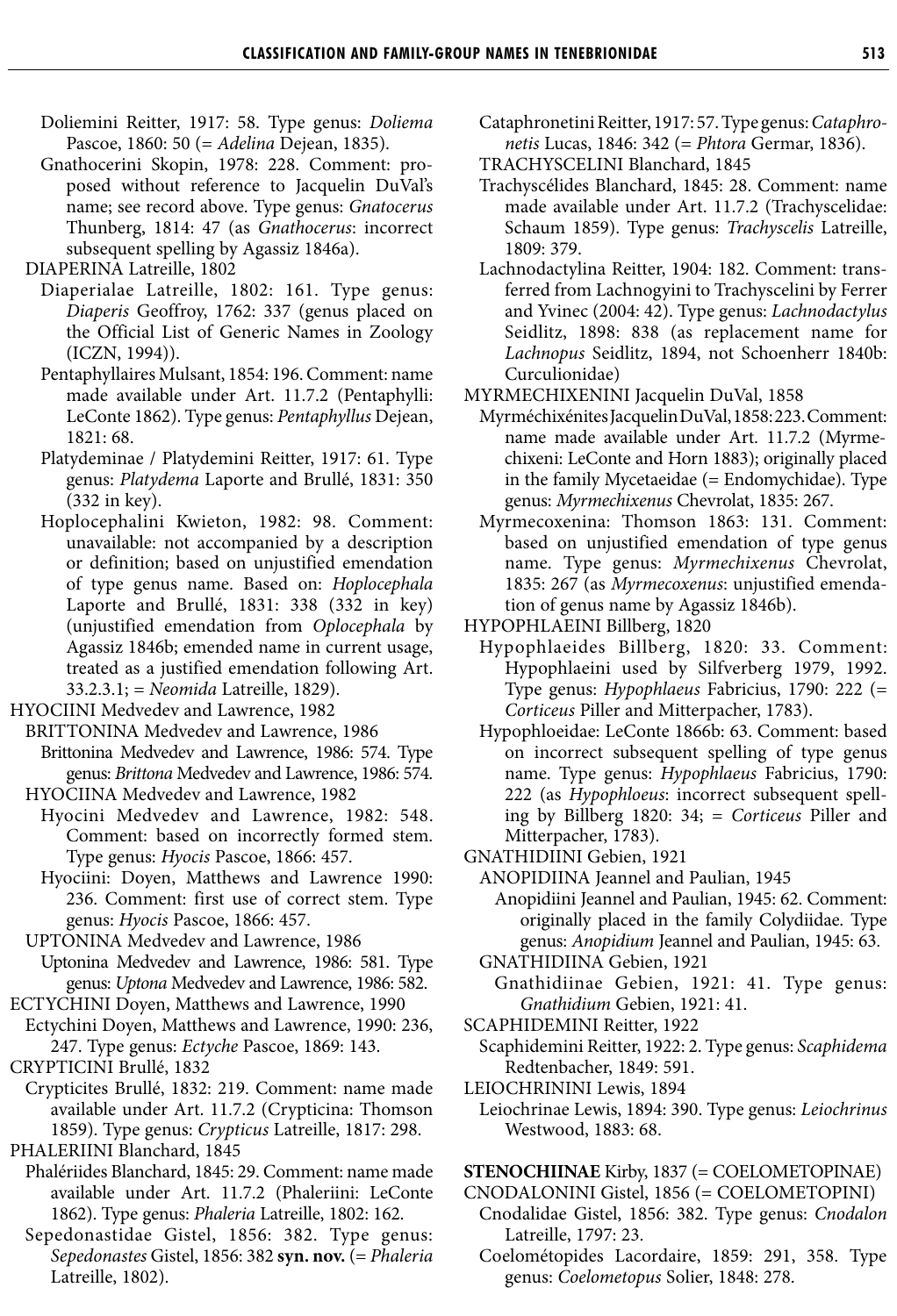- Coelometopidae Schaum, 1859: 71. Type genus: *Coelometopus* Solier, 1848: 278.
- Catapiestides Lacordaire, 1859: 367, 381. Comment: name made available under Art. 11.7.2 (Catapiestina: Seidlitz 1896a). Type genus: *Catapiestus* Perty, 1831: xxxviii.
- Eutélides Lacordaire, 1859: 291, 354. Comment: invalid: based on preoccupied genus name. Type genus: *Eutelus* Solier, 1843: 56 (preoccupied genus name, not *Eutelus* Walker, 1834: Hymenoptera; = *Nodotelus* Koch, 1950a).
- Upidae Thomson, 1859: 116. Type genus: *Upis* Fabricius, 1793: 515.
- Misolampides Lacordaire, 1859: 432, 440. Comment: name made available under Art. 11.7.2 (Misolampinae / Misolampini: Reitter 1917). Type genus: *Misolampus* Latreille, 1807: 160.
- Camarides Chenu and Desmarest, 1860: 165. Comment: unavailable: name not made available under Art. 11.7.2. Based on: *Camaria* Audinet-Serville, 1828: 454.
- Polypleuri LeConte, 1862: 229. Type genus: *Polypleurus* Eschscholtz, 1831: 11.
- Cnodaloniden: Kraatz 1880: 97–120. Comment: incorrect subsequent spelling of family-group name; spelling in current usage, preserved following Art. 29.5. Type genus: *Cnodalon* Latreille, 1797: 23.
- Misolampidiini Reitter, 1917: 60, 65. Type genus: *Misolampidius* Solsky, 1876: 292.
- Camariinen Gebien, 1919: 25-26. Type genus: *Camaria* Audinet-Serville, 1828: 454.
- Menephilini Reitter, 1920: 15. Type genus: *Menephilus* Mulsant, 1854: 291.
- Hegemonini Reitter, 1922: 3. Type genus: *Hegemona* Laporte, 1840: 230.
- Stenophanini Reitter, 1922: 2, 3. Type genus: *Stenophanes* Solsky, 1876: 294.
- Nodotelini Koch, 1950a: 67. Comment: as replacement name for Eutelini. Type genus: *Nodotelus* Koch, 1950a: 67 (as replacement name for *Eutelus* Solier, 1843, not Walker 1834: Hymenoptera).
- Thesileini Kaszab, 1982: 29. Comment: unavailable: not accompanied by a description or definition. Based on: *Thesilea* Haag-Rutenberg, 1878: 103.
- STENOCHIINI Kirby, 1837 (= STRONGYLIINI)
- Stenochiadae Kirby, 1837: 238. Comment: incorrect original spelling. Type genus: *Stenochia* Kirby, 1819a: 423 (= *Strongylium* Kirby, 1819a).
- Strongyliides Lacordaire, 1859: 291, 478. Comment: name made available under Art. 11.7.2 (Strongyliini: LeConte 1862). Type genus: *Strongylium* Kirby, 1819a: 417 **nom. protectum** (genus name given precedence over *Strongylium* Ditmar, 1809: Protozoa **nom. oblitum** following Art. 23.9 (see supporting references in Appendix 2)).
- Stenochiinae: Lawrence and Newton 1995: 894. Comment: correction of stem. Type genus: *Stenochia* Kirby, 1819a: 423 (= *Strongylium* Kirby, 1819a).
- TALANINI Champion, 1887 (1883). Comment: use of family-group name preserved following Art. 40.2.
- Dignamptini LeConte and Horn, 1883: 385. Type genus: *Dignamptus* LeConte, 1878: 421 (= *Talanus* Jacquelin DuVal, 1856).
- Talanides Champion, 1887: 321. Comment: name made available under Art. 11.7.2 (Talaninae: Gebien 1911). Type genus: *Talanus* Jacquelin DuVal, 1856: 66.

#### **Acknowledgments**

We sincerely thank A. Smith (Canadian Museum of Nature, Ottawa, Canada), E. Matthews (South Australian Museum, Adelaide, Australia), I. Löbl (Museum Histoire Naturelle, Geneva, Switzerland) and V. Grebennikov (Canadian National Collection of Insects, Ottawa, Canada) for reviewing previous versions of this manuscript. L. Masner (Canadian National Collection of Insects), A. Smetana (Canadian National Collection of Insects) and V. Grebennikov provided translations of non-English texts. K. Kanda (Cornell University, Ithaca, USA), M. Volkovitsh (Zoological Institute of Russian Academy of Sciences, St. Petersburg, Russia) and I. Löbl made available to us important literature. I. Löbl, D. Iwan (Polish Academy of Sciences, Warsaw, Poland), S. Laplante (Canadian National Collection of Insects), N. Evenhuis (Bishop Museum, Honolulu, USA), W. Steiner (Smithsonian Institution, Washington D.C., USA), G. Flores (Instituto Argentino de Investigaciones de las Zonas Aridas, Mendoza, Argentina), E. Matthews and Y. Bousquet (Canadian National Collection of Insects, Arachnids and Nematodes) assisted with nomenclature / classification questions. We thank S. Redhead (Canadian National Mycological Herbarium, Ottawa, Canada), S. L. Stephenson (University of Arkansas, Fayetteville, USA) and C. Lado (Real Jardin Botaníco de Madrid, Madrid, Spain) for providing information on the myxomycete genus name *Strongylium* Ditmar. The senior author would like to recognize the financial contribution of the Australian Biological Resources Study. E. Matthews provided arguments for the synonymization of Neopsectropinae and the correct placement of Palorinae. We thank all the researchers that provided constructive comments during the review process.

#### **References**

Aalbu, R. L., Triplehorn, C. A., Campbell, J. M., Brown, K. W., Somerby, R. E. and D. B Thomas. 2002. 106. Tenebrionidae Latreille 1802, pp. 463-509. *In*: Arnett, R. H. J., Thomas, M. C., Skelley, P. E. and Frank, J. H. (eds.), American Beetles. Vol. 2. CRC Press, New York.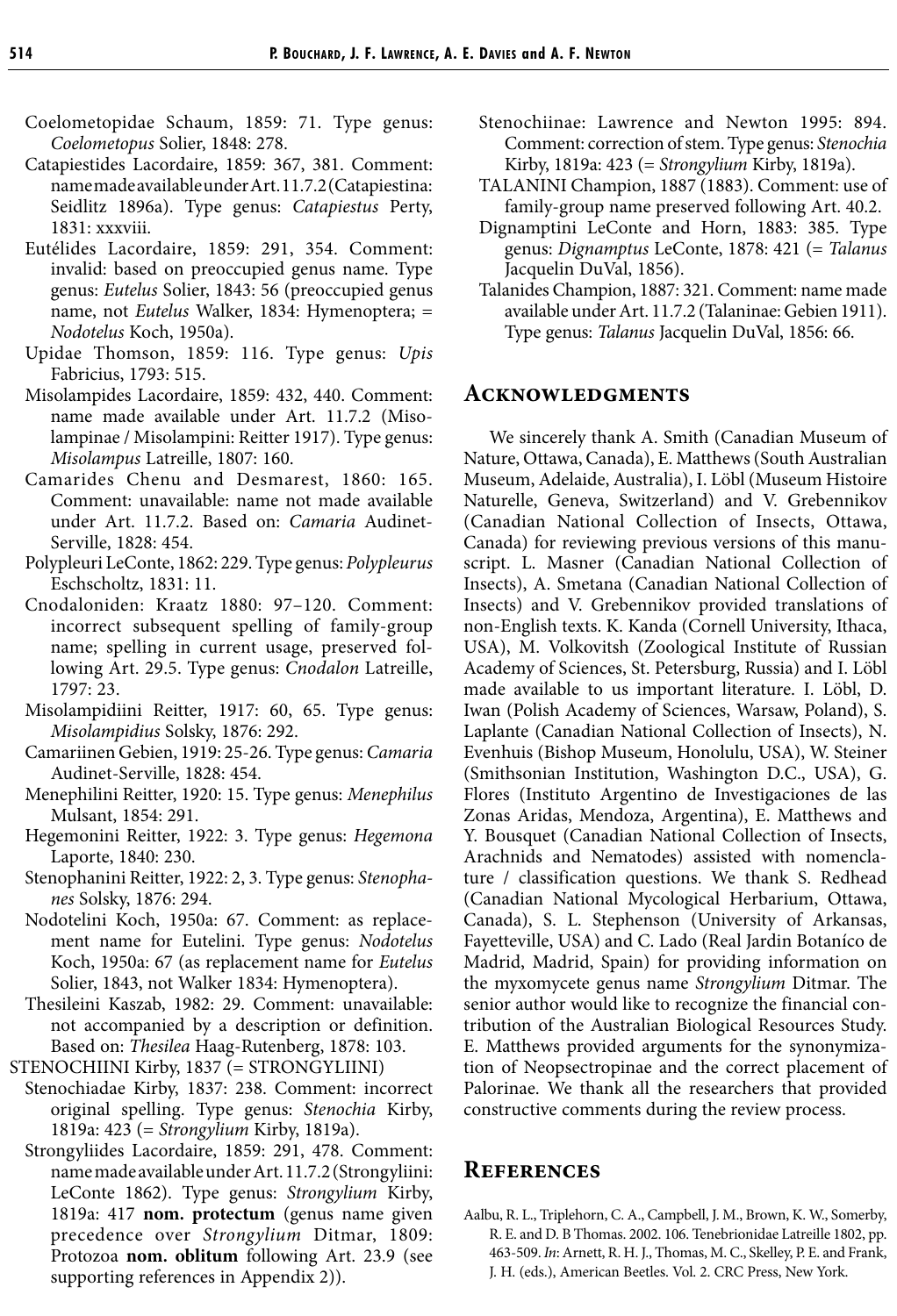- Agassiz, L. 1846a. Nomina systematica. Generum Coleopterorum, tam viventium quam fossilium, secundum ordinem alphabeticum disposita, adjectis auctoribus, libris in quibus reperiuntur, anno editionis, etymologia et familiis ad quas pertinent. pp. i–xii + 1–170. Nomenclator Zoologicus. Fasciculus XI. Continens Coleoptera. Jent & Grassmann, Solothurn.
- Agassiz, L. 1846b. Nomenclatoris zoologici index universalis: continens nomina systematica classium, ordinum, familiarum et generum animalium omnium, tam viventium quam fossilium: secundum ordinem alphabeticum unicum disposita, adjectis homonymiis plantarum. 4o edition. Jent & Gassmann, Solothurn. 383pp.
- Alonso-Zarazaga, M. A. and C. H. C. Lyal. 1999. A world catalogue of families and genera of Curculionoidea (Insecta: Coleoptera) (excepting Scolytidae and Platypodidae). Entomopraxis, Barcelona. 315pp.
- Andreae, H. 1961. Chapter II. Coleoptera: Cossyphodidae. pp. 198– 216. *In*: Hanstrom, B., Brinck, P. and Riudebeck, G. (eds.), South African animal life. Results of the Lund University Expedition in 1950–1951. Almqvist & Wiksell, Stockholm.
- Antoine, M. 1941. Notes d'entomologie marocaine. XXXII. Les Litoborinae du Maroc (Col. Teneb.). Bulletin de la Société des Sciences Naturelles et Physiques du Maroc, 21: 19–52.
- Antoine, M. 1949. Notes d'entomologie marocaine. XLIV. Matériaux pour l'étude des Helopinae du Maroc (Col. Tenebrionides). Bulletin de la Société des Sciences Naturelles et Physiques du Maroc, 25–27 [1945–1947]: 123–162.
- Ardoin, P. 1958. Contribution à l'étude des ténébrionides malgaches. Le genre *Ericmosoma* Gebien. Bulletin de l'Académie Malgache, 35 [1957]: 59–77.
- Ardoin, P. 1961. Contribution à l'étude des ténébrionides malgaches. Deux nouveaux genres d'Adeliini malgaches. Bulletin de l'Académie Malgache, 37 [1959]: 31–38.
- Ardoin, P. 1962. Essai de révision des Amarygmini africains (Première partie). Bulletin de l'Institut Français d'Afrique Noire, 24: 955–1029.
- Arnett, R. H., Jr. 1962. The beetles of the United States (a manual for identification). Part 5, pp. 645–850. Catholic University of America Press, Washington D.C.
- Audinet-Serville, J. G. 1828. [new taxa]. *In*: Latreille, P. A, Lepeletier, A. L. M., Audinet-Serville, J. G. and Guérin-Méneville, F. -E., Encyclopédie méthodique. Histoire naturelle. Entomologie, ou histoire naturelle des crustacées, des arachnides et des insectes. Tome dixième [Part 2]. pp. 345–832. Encyclopédie méthodique. Dictionnaire des insectes. Pankouke, Paris.
- Audinet-Serville, J. G. 1835. Nouvelle classification de la famille des longicornes (Suite). Annales de la Société Entomologique de France, 4: 5–100.
- Basilewsky, P. 1950. Descriptions de deux Coléoptères myrmécophiles nouveaux du Katanga représentants d'une famille encore inconnue en Afrique centrale (Col. Cossyphodidae). Revue de Zoologie et de Botanique Africaine, 43: 182–187.
- Bate, C. S. 1862. Catalogue of the Specimens of Amphipodous Crustacea in the Collection of the British Museum. Trustees of the British Museum, London. iv + 399 pp. + 58 pls. [not seen].
- Baudi di Selve, F. 1875. Europaea et circummediterraneae Faunae Tenebrionidum specierum, quae Comes Dejean in suo Catalogo, editio 3a consignavit, ex ejusdem collectione in R. Taurinensi Musaeo asservata, cum auctorum hodierne recepta determinatione collatio. Berliner Entomologische Zeitschrift, 19: 17–120.
- Bedel, L. 1906. Changement d'un nom de genre de coléoptères. Bulletin de la Société Entomologique de France, 1906: 177–178.
- Berthold, A. A. 1827. Latreille's Natürliche Familien des Thierreichs. Aus dem Französischen. Mit Anmerkungen und Zusätzen. Landes-Industrie-Comptoirs, Weimar. x + 606.
- Billberg, G. J. 1820. Enumeratio insectorum in museo Gust. Joh. Billberg. Gadelianis, Stockholm. [4] + 138.
- Blackwelder, R. E. 1945. Checklist of the coleopterous insects of Mexico, Central America, the West Indies, and South America. Bulletin of the United States National Museum, 185: xii + 1492pp.
- Blaisdell, F. E. 1909. A monographic revision of the Coleoptera belonging to the tenebrionid tribe Eleodiini inhabiting the United States, lower California, and adjacent islands. Smithsonian Institution, United States National Museum, Bulletin 63: 1–524.
- Blaisdell, F. E. 1939. Studies in the relationships of the subfamilies and tribes of the Tenebrionidae based on the primary genital characters, also descriptions of new species (Coleoptera). Transactions of the American Entomological Society, 65: 43–60.
- Blanchard, E. 1845. Histoire naturelle des insectes, leurs moeurs, leurs métamorphoses et leur classification ou traité élémentaire d'entomologie. Tome second. F. Savy, Paris. 524pp.
- Blanchard, E. 1847. [plate 11]. *In*: Hombrom, J.B. and Jacquinot, H. (eds), Atlas d'histoire naturelle zoologie. *In*: Voyage au pôle sud et dans l'Océanie sur les corvettes l'Astrolabe et la Zélée; exécuté par ordre du roi pendant les années 1837–1838–1839–1840, sous le commandement de M. J. Dumont d'Urville, Capitaine du vaisseau. Zoologie. Gide & J. Baudry, Paris. [5] + 422. [the text associated with the plates was published in 1853]
- Bonadona, P. 1959. Anthicides récoltés par J. Cantaloube au Cameroun (Coleoptera). Bulletin de l'Institut Français d'Afrique Noire, 21: 1033–1046.
- Bonadona, P. 1984. Anthicides nouveaux ou peu connus d'Afrique Noire (Coleoptera, Anthicidae). Revue de Zoologie Africaine (A), 98: 469–504.
- Brauns, H. 1901. Cossyphodites Brauns nov. gen. Cossyphodidarum Wasm. Annalen des Kaiserlich Königlichen Naturhistorischen Hoffmuseums in Wien, 16: 91–94.
- Broun, T. 1893. Descriptions of new Coleoptera from New Zealand. The Annals and Magazine of Natural History, (6) 12: 161–195.
- Brullé, M. A. 1832. [Pp. 1–288]. *In*: Bory de Saint-Vincent, J. B. G. M., Expédition scientifique de Morée. Section des sciences physiques. Tome III. – 1.re partie. Zoologie. Deuxième section. – Des animaux articulés. F. G. Levrault, Paris. [1] + 400 + [2 (errata)].
- Brullé, M. A. 1833. [Pp. 289–400, incl. errata]. *In*: Bory de Saint-Vincent, J. B. G. M., Expédition scientifique de Morée. Section des sciences physiques. Tome III. – 1.re partie. Zoologie. Deuxième section. – Des animaux articulés. F. G. Levrault, Paris. [1] + 400 + [2 (errata)].
- Burmeister, H. 1844. Handbuch der Entomologie. Vierter Band. Besondere Entomologie, Fortsetzung. Erste Abtheilung. Coleoptera Lamellicornia Anthobia et Phyllophaga systellochela. T. C. F. Enslin, Berlin. xii + 588 pp.
- Carlson, R. W. 1979. Ichneumonidae, pp. 315–740. *In*: Krombein, K. V., Hurd, P. D. J., Smith, D. R. and Burks, B. D. (eds.), Symphyta and Apocrita (Parasitica). Volume 1. Catalog of Hymenoptera in America North of Mexico. Smithsonian Institution Press, Washington D.C.
- Carter, H. J. 1926. A check list of the Australian Tenebrionidae. Australian Zoologist, 4: 117–163 + pls. 16–17.
- Casey, T. L. 1907. A revision of the American components of the tenebrionid subfamily Tentyriinae. Proceedings of the Washington Academy of Sciences, 9: 275–522.
- Champion, G. C. 1884–1893. Coleoptera. Vol IV. Part I. Heteromera (part). Tenebrionidae. *In*: Biologia Centrali-Americana. Insecta. Taylor and Francis, London. 1–572 + 23 pls.
- Chatanay, J. 1914. Nouveaux asidides de Madagascar. Insecta, 4: 1–13.
- Chenu, J. C. and E. Desmarest. 1860. Coléopteres. Buprestiens, Scarabaéiens, Piméliens, Curculioniens, Scolytiens, Chrysoméliens, etc., pp. 1–360. + 48 pls., Encyclopédie d'histoire naturelle ou traité complet de cette science d'après les travaux des naturalistes les plus éminents de tous les pays et de toutes les époques Buffon, Daubenton, Lacepède, G. Cuvier, F. Cuvier, Geoffroy Saint-Hilaire, Latreille, de Jussieu, Brongniart, etc., etc. Ouvrage résumant les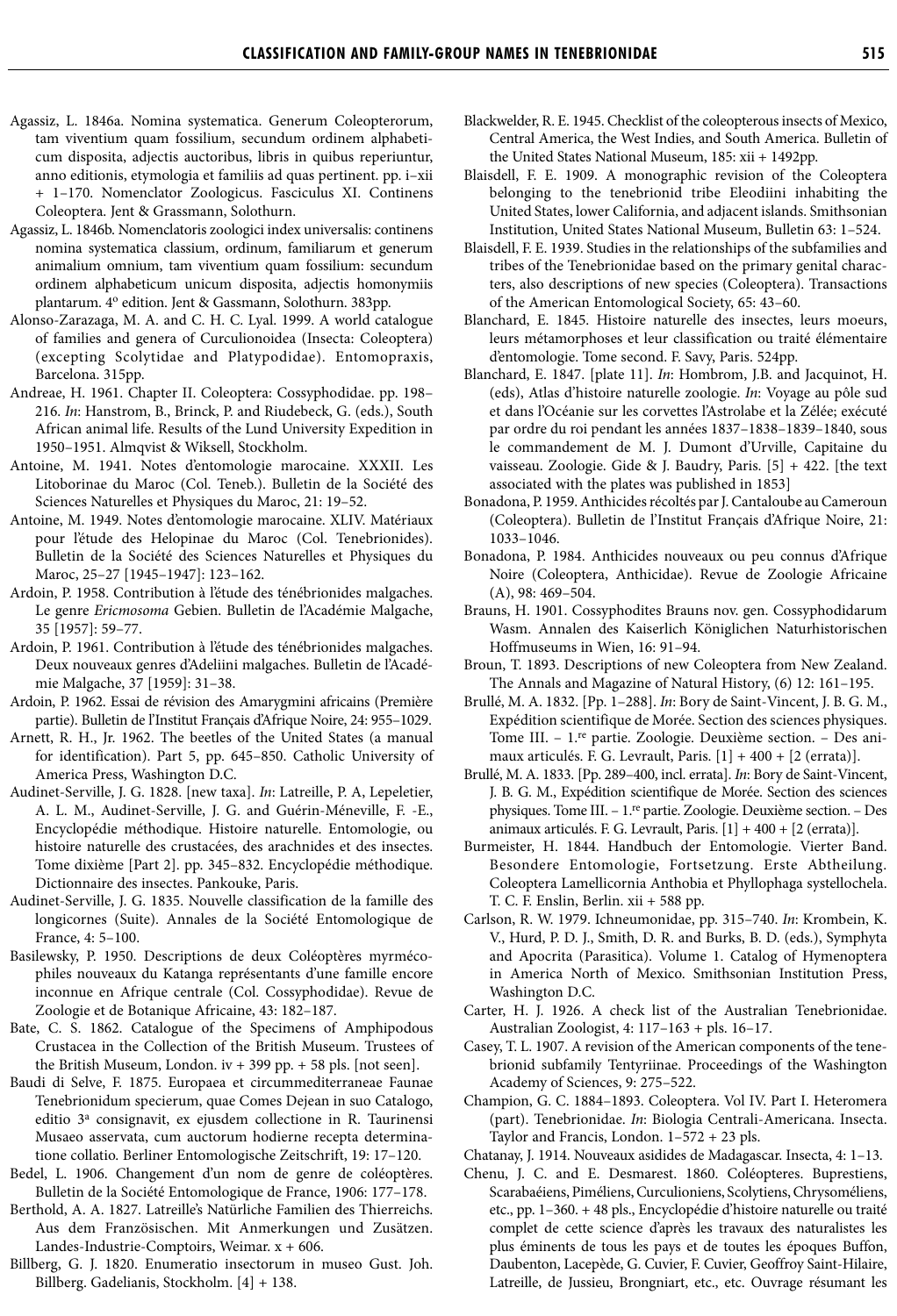observations des auteurs ancients et comprenant toutes les découvertes modernes jusqu'a nos jours. Troisième Partie. Maresq et Companie, Paris.

- Chevrolat, A. 1835. Mémoire sur un coléoptère tétramère de la famille des xylophages, et observations sur plusieurs espèces de cet ordre, rencontrées dans diverses fourmillières. Revue Entomologique, 3: 263–269.
- Cockerell, T. D. A. 1906. Preoccupied generic names of Coleoptera. Entomological News, 17: 240–244.
- Costa, A. 1847. Descrizione di alcuni Coleotteri del regno di Napoli. Annali dell'Accademia degli Aspiranti Naturalisti [Napoli], (2) 1: 134–162.
- Csiki, E. 1953. Über neue und bekannte Coleopteren aus Ungarn und den angrenzenden Ländern. Annales Historico Naturales Musei Nationalis Hungarici 3[1952]: 115–135.
- Dalman, J. W. 1823. Analecta entomologica. J. P. Lindh, Stockholm.  $vii + 104 + [4] (index).$
- Dejean, P. F. M. A. 1821. Catalogue de la collection de coléoptères de M. le baron Dejean. Crevot, Paris. pp. viii + 136pp.
- Dejean, P. F. M. A. 1834. Catalogue des coléoptères de la collection de M. le comte Dejean [livraison 3]. Méquignon- Marvis Père et Fils, Paris. pp. 177–256.
- Dejean, P. F. M. A. 1835. Catalogue des coléoptères de la collection de M. le comte Dejean [livraison 4]. Méquignon- Marvis Père et Fils, Paris. pp. 257–360.
- De Moor, P. P. 1970. Monograph of the Praeugenina (Coleoptera: Tenebrionidae, Strongyliini). Transvaal Museum Memoir, 17: 1–203.
- Denys de Montfort, P. 1810. Conchyliologie systématique, et classification méthodique des coquilles; offrant leurs figures, leur arrangement générique, leurs descriptions caractéristiques, leurs noms; ainsi que leur synonymie en plusieurs langues. Ouvrage destiné à faciliter l'étude des coquilles, ainsi que leur disposition dans les cabinets d'histoire naturelle. Coquilles univalves, non cloisonnées. Tome second. F. de Schoell, Paris. 676 pp. [not seen].
- Deyrolle, A. 1867. Monographie de la tribu des zophosites. Annales de la Société Entomologique de France, 7: 73–248.
- Ditmar, L. P. F. 1809. Duo genera fungorum, a L. P. Fr. Ditmar constituta. Neues Journal für die Botanik (herausgegeben von Professor Schrader), 3: 55–57.
- Doyen, J. T. 1984. Systematics of *Eusattus* and *Conisattus* (Coleoptera; Tenebrionidae; Coniontini; Eusatti). Occasional Papers of the California Academy of Sciences, 141: 1–104.
- Doyen, J. T. 1989. Reconstitution of Coelometopini, Tenebrionini and related tribes of America North of Colombia (Coleoptera: Tenebrionidae). Journal of the New York Entomological Society, 97: 277–304.
- Doyen, J. T. 1994. Cladistic relationships among Pimeliine Tenebrionidae (Coleoptera). Journal of the New York Entomological Society, 101 [1993]: 443–514.
- Doyen, J. T. and J. F. Lawrence. 1979. Relationships and higher classification of some Tenebrionidae and Zopheridae (Coleoptera). Systematic Entomology, 4: 333–377.
- Doyen, J. T., Matthews, E. G. and J. F. Lawrence. 1990. Classification and annotated checklist of the Australian genera of Tenebrionidae (Coleoptera). Invertebrate Taxonomy, 3 [1989]: 229–260.
- Doyen, J. T. and W. R. Tschinkel. 1982. Phenetic and cladistic relationships among tenebrionid beetles (Coleoptera). Systematic Entomology, 7: 127–183.
- Duponchel, P. A. J. 1827. Description d'un nouveau genre d'insectes coléoptères trouvé dans l'île de Léon an 1824, et liste des insectes du même ordre recueillis dans cette île. Mémoires de la Société Linnéenne de Paris, 6: 338–346. [not seen]
- Egorov, I. V. 1990. On systematics of tenebrionid beetles of the tribe Platyscelidini (Coleoptera, Tenebrionidae). Entomologicheskoe Obozrenie, 69: 401–412 [in Russian; English translation available in Entomological Review, 69: 137–150].
- Endrödy-Younga, S. 1989. Restructuring of the tribe Cryptochilini (Coleoptera: Tenebrionidae: Tentyriinae). Annals of the Transvaal Museum, 35: 109–145.
- Erichson, W. F. 1842. Beitrag zur Insecten-Fauna von Vandiemensland, mit besonderer Berücksichtigung der geographischen Verbreitung der Insecten. Archiv für Naturgeschichte, 8: 83–287.
- Erichson, W. F. 1843. Beitrag zur Insecten-Fauna von Angola, in besonderer Beziehung zur geographischen Verbreitung der Insecten in Afrika. Archiv für Naturgeschichte, 9: 199–267.
- Eschscholtz, F. 1829. Zoologischer Atlas, enthaltend Abbildungen und Beschreibungen neuer Thierarten, während des Flottcapitains von Kotzebue zweiter Reise um die Welt, auf der Russisch-Kaiserlichen Kriegsschlupp Predpriaetië in den Jahren 1823– 1826. Drittes Heft. G. Reimer, Berlin. 18 pp.
- Eschscholtz, F. 1831. Zoologischer Atlas, enthaltend Abbildungen und Beschreibungen neuer Thierarten, während des Flottcapitains von Kotzebue zweiter Reise um die Welt, auf der Russisch-Kaiserlichen Kriegsschlupp Predpriaetië in den Jahren 1823– 1826. Viertes Heft. G. Reimer, Berlin. 19 pp.
- Español, F. 1945. Nuevos comentarios sistemáticos sobre la subfamilia Opatrinae Reitt. con la descripcíon de un nuevo representante del Sáhara Español (Col. Tenebrionidae). EOS, 20 [1944]: 213–232, pls 12–17.
- Español, F. 1956. Los *Probaticus* de España. EOS, 32: 83–124.
- Español, F. 1958. Sobre las principales divisiones propuestas por Koch para los Opatrinae pan-africanos (Col. Tenebrionidae). EOS, 34: 99–116.
- Fabricius, J. C. F. 1775. Systema entomologiae, sistens insectorum classes, ordines, genera, species, adiectis synonymis, locis, descriptionibus, observationibus. Libraria Kortii, Flensburg et Leipzig. [32] + 832 pp.
- Fabricius, J. C. F. 1790. Nova insectorum genera. Skrivter af Naturhistorie-Selskabet, 1: 213–228.
- Fabricius, J. C. F. 1793. Entomologia systematica emendata et aucta. Secundum classes, ordines, genera, species adjectis synomimis, locis, observationibus, descriptionibus. Tom. I. Pars II. C. G. Proft, Hafniae [Copenhagen]. xx + 538 pp.
- Fabricius, J. C. F. 1801a. Systema eleutheratorum secundum ordines, genera, species adiectis, synonimis, locis, observationibus, descriptonibus. Tomus I. Bibliopolii Academici Novi, Kiel. xxiv + 506 pp.
- Fabricius, J. C. F. 1801b. Systema eleutheratorum secundum ordines, genera, species adiectis, synonimis, locis, observationibus, descriptonibus. Tomus II. Bibliopolii Academici Novi, Kiel. 687 pp.
- Fåhraeus, O. I. 1870. Coleoptera Caffrariae, annis 1838–1845 a J. A. Wahlberg collecta. Heteromera descripsit. Öfversigt af Kongliga Vetenskaps-Akademiens Förhandlingar, 27: 243–358.
- Fairmaire, L. 1900. Descriptions de coléoptères malgaches. Annales de la Société Entomologique de Belgique, 44: 241–247.
- Faldermann, F. 1837. Fauna entomologica trans-Caucasica. Pars II. Nouveaux Mémoires de la Société Impériale des Naturalistes de Moscou, 5: 1-433 + 16 pls.
- Fauvel, A. 1905. Faune analytique des coléoptères de la Nouvelle-Calédonie. 3e partie. Revue d'Entomologie, 24: 209–244.
- Ferreira, M. C. 1963. Catálogo dos Coleópteros de Moçambique. Revista de Entomologia de Moçambique, 6: 1–532.
- Ferrer, J. 2002. Révision de la sous-tribu Emmalina *sensu* Koch 1956. Les espèces du genre *Emmalus* Erichson (1843) *nomen validum* (= *Emmallus* Gebien, 1938). (Coleoptera, Tenebrionidae, Opatrini). Entomologia Africana, 7: 23–63.
- Ferrer, J. 2004. Description d'un nouveau genre de Stenosini du Vietnam (Coleoptera, Tenebrionidae). Nouvelle Revue d'Entomologie, 20[2003]: 367–371.
- Ferrer, J. and G.Moragues. 2000. Contribution à l'étude des Cnemeplatiini. Description de *Rondoniella bremeri* n. sp. du Laos (Coleoptera, Tenebrionidae). Nouvelle Revue d'Entomologie, 17: 99–105.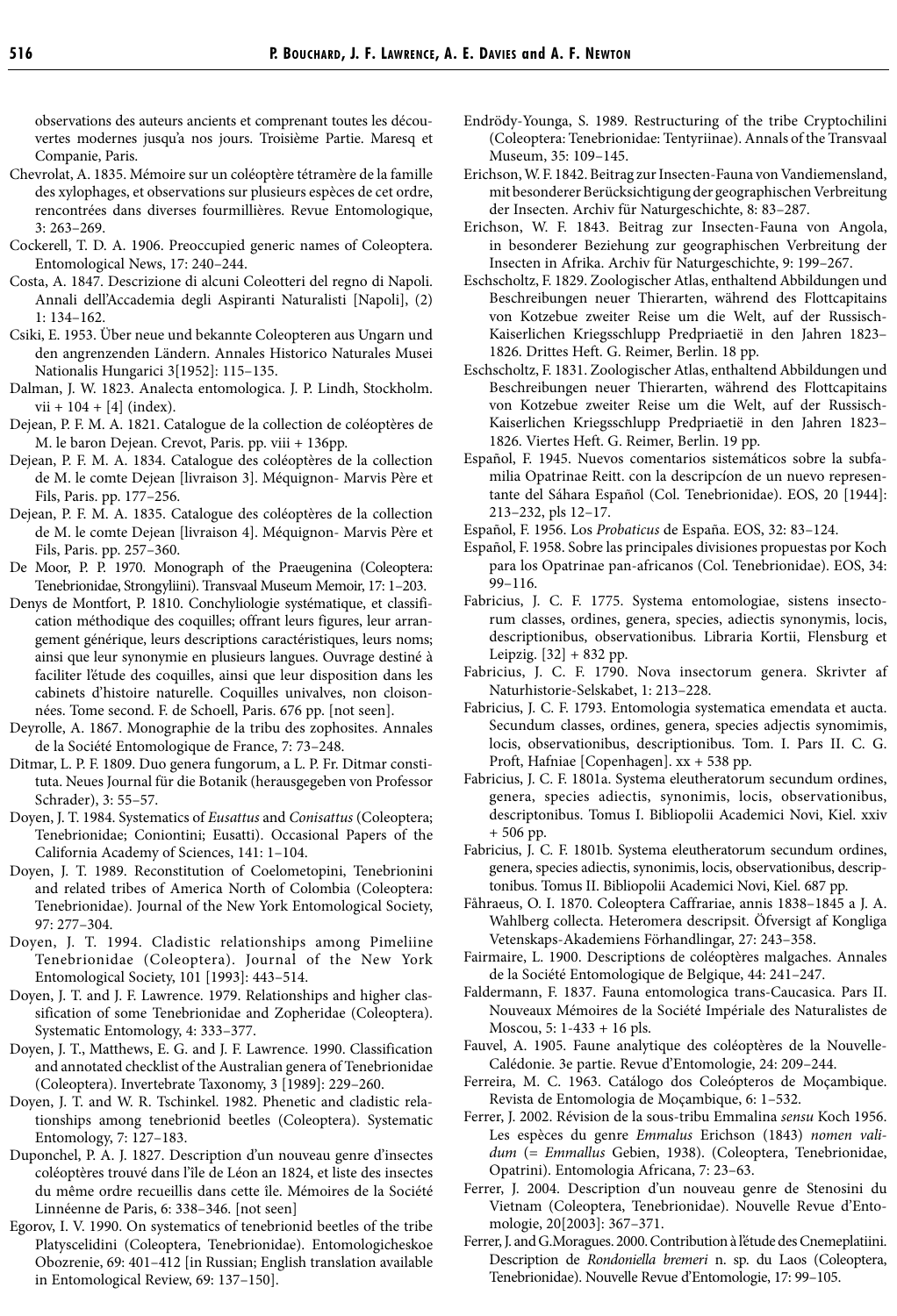- Ferrer, J. and J. H. Yvinec. 2004. Révision de la tribu des Lachnogyini Reitter, 1904 sensu nov. et description d'un nouveau genre et d'une espèce nouvelle du désert de Taklamakan, Chine (Coleoptera: Tenebrionidae, Pimeliinae). Annales de la Société Entomologique de France, 40: 41–49.
- Fischer von Waldheim, G. 1820. [plate 15]. *In*: Entomographia Imperii Russici. Auctoritate Societatis Caesareae Mosquensis naturae scrutatorum collecta et in lucem edita. Volumen I. A. Semen, Moscow. viii + 210 pp. + 26 pls [the text associated with the plates was published in 1822]
- Fischer von Waldheim, G. 1821. Lettre adressée au nom de la Société impériale des Naturalistes de Moscou, à l'un de ses membres M. le docteur Chrétien – Henri Pander, par Gotthelf Fischer de Waldheim, directeur de la Société; contenant une notice sur un nouveau genre d'oiseaux et sur plusieurs nouveaux insectes. Auguste Semen, Moscou. 15 pp. [not seen]
- Fischer von Waldheim, G. 1822. Entomographia Imperii Russici. Auctoritate Societatis Caesareae Mosquensis naturae scrutatorum collecta et in lucem edita. Volumen I. A. Semen, Moscow. viii + 210 pp. + 26 pls.
- Fleming, J. 1821. Insecta, pp. 41–56, Supplement to the fourth, fifth and sixth editions of the Encyclopedia Britannica. Vol. 5. A. Constable, Edinburgh.
- Foerster, A. 1868. Synopsis der Familien und Gattungen der Ichneumonen. Verhandlungen des Naturhistorischen Vereins der Preussischen Rheinlande, Westfalens und des Regierungsbezirks Osnabrück, 25: 135–221. [not seen].
- Forster, J. R. 1770. A catalogue of British insects. Eyres, Warrington. 16pp.
- Gebien, H. 1910–1911. Tenebrionidae, pp. 1–354 (1910), 355–740 (1911). *In*: Schenkling, S. (ed.), Coleopterorum Catalogus. Vol. 18. Junk, Berlin.
- Gebien, H. 1919. Monographie der südamerikanischen Camarien (Coleopt. Heterom.) nebst einer Übersicht über die indischen Gattungen der Camariinen. Archiv für Naturgeschichte, 83: 25–167.
- Gebien, H. 1920. Käfer aus der Familie Tenebrionidae gesammelt auf der "Hamburger deutsch-südwestafrikanischen Studienreise 1911". Abhandlungen aus dem Gebiet der Auslandskunde, Hamburgische Universität (5, Naturwissenschaften), 2: i–viii, 1–168.
- Gebien, H. 1921. Die Tenebrioniden Westafrikas. Archiv für Naturgeschichte, 86A: 1–256.
- Gebien, H. 1922. No. V. Coleoptera, Heteromera: Tenebrionidae. The Percy Sladen Trust Expedition to the Indian Ocean in 1905, vol. II. Transactions of the Linnean Society of London, 2nd ser. Zoology, 18: 261–324. [not seen]
- Gebien, H. 1928. Über einige Gruppen amerikanischer Tenebrioniden (Col. Heter.). Stettiner Entomologische Zeitung, 89: 97–164, 167–234.
- Gebien, H. 1937. Katalog der Tenebrioniden (Col. Heteromera). Teil I. Publicazioni del Museo Entomologico "Pietro Rossi", 2: 505–883.
- Gebien, H. 1938a–1942a. Katalog der Tenebrioniden. Teil II. Mitteilungen der Münchener Entomologischen Gesellschaft, 28 (1938a): 283–428 [370–465]; 29 (1939): 443–474, 739–770 [466–529]; 30 (1940): 405–436, 755–786, 1061–1092 [530–625]; 31 (1941): 331–362, 803–834, 1137–1146 [626–705]; 32 (1942a): 308–346 [706–744].
- Gebien, H. 1938b. Die Tenebrioniden (Coleoptera Heteromera) der Namibwüste in Südwestafrika. Abhandlungen herausgegeben vom Naturwissenschaftlichen Verein zu Bremen, 30 [1937–38]: 20–107.
- Gebien, H. 1942b–1948. Katalog der Tenebrioniden. Teil III. Mitteilungen der Munchener Entomologischen Gesellschaft, 32 (1942b): 729–760 [746–777]; 33 (1943): 339–430, 895–926 [778–841]; 34 (1948 [1944]): 497–555 [842–899].
- Gebler, F. A. v. 1845. Charakteristik der von Hn. Schrenk in den Jahren 1842 und 1843 in den Steppen der Dsungarei gefundenen neuen Coleopteren-arten. Bulletin de la Classe Physico-Mathématique de l'Académie Impériale des Sciences de Saint Pétersbourg, 3: 97–106.
- Gemminger, M. 1870. *In*: Gemminger, M. & Harold, E. von., Catalogus coleopterorum hucusque descriptorum synonymicus et systematicus. Tom. VII. Tenebrionidae, Nilionidae, Pythidae, Melandryidae, Lagriidae, Pedilidae, Anthicidae, Pyrochroidae, Mordellidae, Rhipiphoridae, Cantharidae, Oedemeridae. E. H. Gummi, Munich. pp. 1801–2179 + [11].
- Gemminger, M. and E. v. Harold. 1870. Catalogus coleopterorum hucusque descriptorum synonymicus et systematicus. Tom. VII. Tenebrionidae, Nilionidae, Pythidae, Melandryidae, Lagriidae, Pedilidae, Anthicidae, Pyrochroidae, Mordellidae, Rhipiphoridae, Cantharidae, Oedemeridae. E. H. Gummi, Munich. pp. 1801–  $2179 + [11]$ .
- Geoffroy, E. L. 1762. Histoire abrégée des insectes qui se trouvent aux environs de Paris; dans laquelle ces animaux sont rangés suivant un ordre méthodique. Tome premier. Durand, Paris. xxviii + 523 pp. + pls. 1–11.
- Germar, E. F. 1824. Insectorum species novae aut minus cognitae, descriptionibus illustratae. Volumen primum. Coleoptera. J. C. Hendel et filii, Halle. xxiv + 624 pp. + 2 pls.
- Gerstaecker, C. E. A. 1871. Beitrag zur Insekten-Fauna von Zanzibar. III. Coleoptera. Archiv für Naturgeschichte, 37: 42–86, 345–363. [not seen].
- Gistel, J. 1856. Die Mysterien der europäischen Insectenwelt. T. Dannheimer, Kempten. xii + 530pp.
- Gravenhorst, J. L. C. 1829. Ichneumonologia Europaeis. Pars I, continens generalia de Ichneumonidibus, Ichneumones, supplementa, indices et tabulas duas lapidi incisas., pp. xxxi + 827 + 3 pp. + 2 pls., *In*: Pars III, continens Pimplas, Metopios, Bassos, Banchos, Ophiones, Hellwigias, Acaenitas, Xoridas, et supplementa. Gravenhorst, Vratislava.
- Gray, G. 1832. Notices of new genera and species, viii + 570pp. *In*: Griffith, E. and Pidgeon, E. (eds.), The class Insecta arranged by the Barron Cuvier, with supplementary additions to each order. Insecta. *In*: Griffith, E., The Animal kingdom arranged in conformity with its organization, by the Barron Cuvier, member of the institute of France, &c. &c. &c. with supplementary additions to each order. Volume 14. Whittaker, Treacher, and Co., London.
- Guérin-Méneville, F.-E. 1831a. Crustacés, arachnides et insectes. 22 pls. *In*: Duperrey, L. I. (ed.), Voyage autour du monde, executé par ordre du Roi, sur la corvette de sa majesté, La Coquille, pendant les années 1822, 1823, 1824 et 1825, sous le ministère et conformément aux instructions de S. E. M. le marquis de Clermont-Tonnerre, ministre de la marine. Zoologie. Tome 2, Partie 2. A. Bertrand, Paris.
- Guérin-Méneville, F.-E. 1831b [1829–1844]. Iconographie du règne animal de G. Cuvier, ou représentation d'après nature de l'une des espèces les plus remarquables, et souvent non encore figurées, de chaque genre d'animaux. Avec un texte descriptif mis au courant de la science. Ouvrage pouvant servir d'atlas à tous les traités de zoologie. Livraison 12. J. B. Baillière, Paris. 576 pp.
- Guérin-Méneville, F.-E. 1834. Matériaux pour une classification des Mélasomes (extraits d'une monographie de cette famille). Magasin de Zoologie, 4: 1–39, pls. 101–118.
- Guérin-Méneville, F.-E. 1836. Classe IX. Magasin de Zoologie, 9 [1837]: pl. 172 [pp. 1–4].
- Haag-Rutenberg, J. G. 1878. Diagnosen neuer Heteromeren aus dem Museum Godeffroy. Verhandlungen des Vereins für Naturwissenschaftliche Unterhaltung zu Hamburg, 1876: 97–105.
- Herbst, J. F. W. 1799. Natursystem aller bekannten in- und ausländischen Insekten, als eine Fortsetzung der von Büffonschen Naturgeschichte. Der Käfer. Achter Theil. Pauli, Berlin. xvi + 420 pp.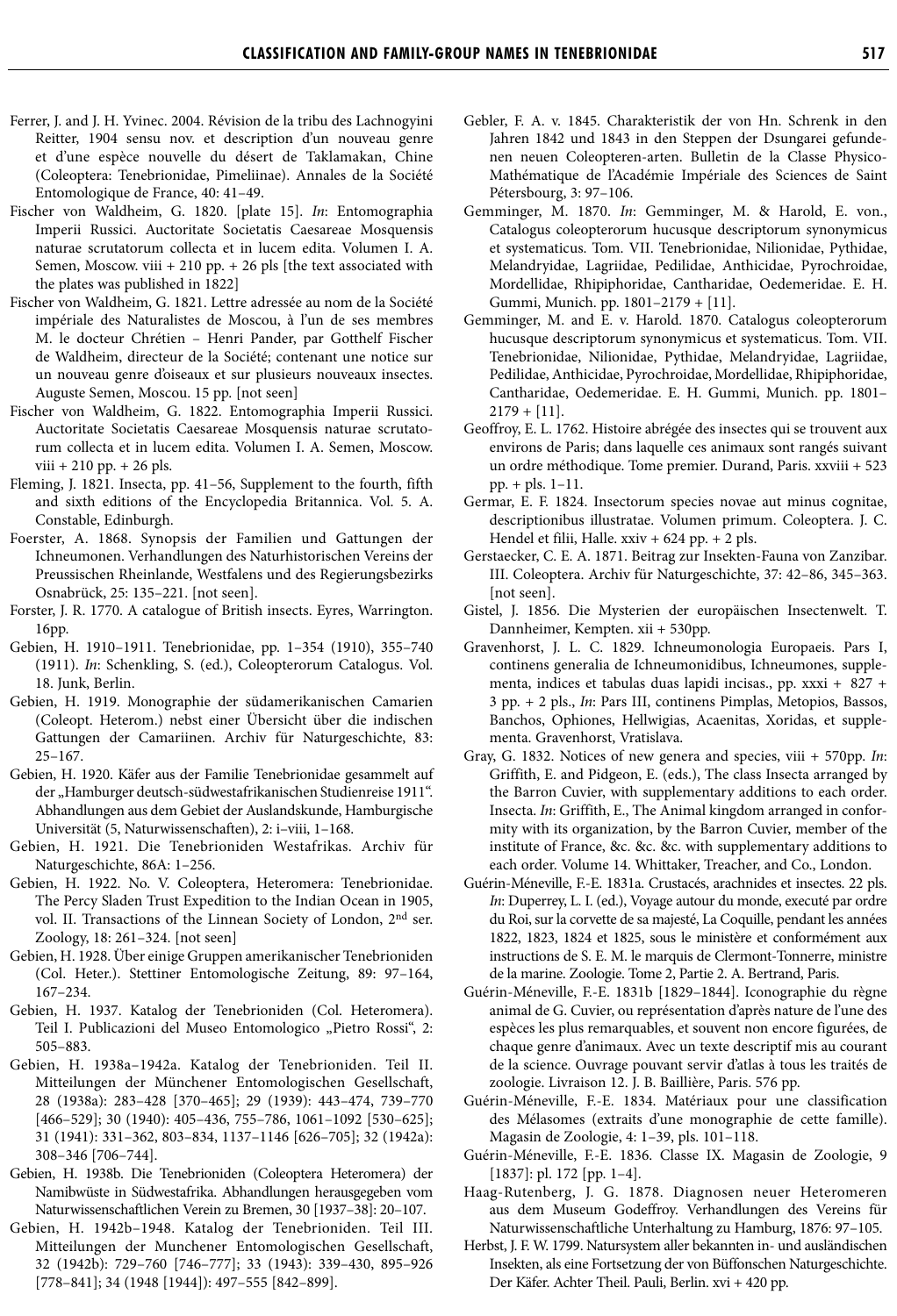- Herrich-Schaeffer, G. A. W. 1850. Fasc. 4: pp. 145-192 [Sept. 1850]. *In*: Die wanzenartigen Insecten. Getreu nach der Natur abgebildet und beschrieben. Neunter Band. J. L. Lotzbeck, Nürnberg. 31 + 348 pp. [not seen].
- Heyden, L. v. 1880. Catalog der Coleopteren von Sibirien mit Einschluss derjenigen der Turanischen Länder, Turkestans und der chinesischen Grenzebiete. A. W. Schade, Berlin. xxiv + 224pp.
- Hope, F. W. 1833. On the characters of several new genera and species of coleopterous insects. Proceedings of the Zoological Society of London, 1833 (1): 61–64.
- Hope, F. W. 1834. Descriptions of some hitherto uncharacterized exotic Coleoptera, chiefly from New Holland. Transactions of the Entomological Society of London, 1: 11–20.
- Hope, F. W. 1838. The coleopterist's manual, part the second, containing the predaceous land and water beetles of Linneus and Fabricius. H. G. Bohn, London. xvi + 168 pp. + 3 pls.
- Hope, F. W. 1840. The coleopterist's manual, part the third, containing various families, genera, and species, of beetles, recorded by Linneus and Fabricius. Also, descriptions of newly discovered and unpublished insects. J. C. Bridgewater and Bowdery & Kerby, London. [6] + 191 pp. + 3 pls.
- Horn, G. H. 1870. On the revision of the Tenebrionidae of America, north of Mexico. Transactions of the American Philosophical Society, 14: 253–404.
- Horn, G. H. 1874. Descriptions of new species of United States Coleoptera. Transactions of the American Entomological Society, 5: 20–43.
- ICZN. 1994. Opinion 1754. *Histoire abrégée des insectes qui se trouvent aux environs de Paris* (Geoffroy, 1762): some generic names conserved (Crustacea, Insecta). Bulletin of Zoological Nomenclature, 51: 58–70.
- ICZN. 1995. Opinion 1820. A.A.H. Lichtenstein's (1796, 1797) *Catalogus musei zoologici... Sectio Tertia. Continens Insecta* and D.H. Schneider's (1800) *Verzeichniss einer Parthei Insekten*...: suppressed, with conservation of some Lichtenstein (1796) names (Insecta and Arachnida). Bulletin of Zoological Nomenclature, 52: 283–285.
- ICZN. 1999. International Code of Zoological Nomenclature. Fourth Edition. Adopted by the International Union of Biological Sciences. International Trust for Zoological Nomenclature, London.  $x\dot{x}$  + 306pp.
- Illiger, J. K. W. 1798. Verzeichniss der Käfer Preussens. Entworfen von Johann Gottleib Kugelann Apotheker in Osterode. Mit einer Vorrede des Professors und Pagenhofmeisters Hellwig in Braunschweig, und dem angehängten Versuche einer näturlichen Ordnungs- und Gattungs- Folge der Insekten. J. J. Gebauer, Halle.  $xlii + [1] + 510 + [1]$  pp.
- Illiger, J. K. W. 1802. Aufzählung der Käfergattungen nach der Zahl der Fussglieder. Magazin für Insektenkunde, 1[1801]: 285–305.
- Iwan, D. 2001. A comparative study of male genitalia in Opatrinae sensu Medvedev (1968) (Coleoptera: Tenebrionidae), with notes on the tribal classification. Part I. Annales Zoologici, 51: 351–390.
- Iwan, D. 2004. A comparative study of male genitalia in Opatrinae sensu Medvedev (1968) (Coleoptera: Tenebrionidae), with notes on the reinterpreted tribal classification. Part II. Annales Zoologici, 54: 735–765.
- Jacquelin DuVal, C. 1856. Coleoptera, pp. 1–136. *In*: de la Sagra, R. (ed.), Historia física, política y natural de la Isla de Cuba. Secunda Parte: Historia natural. Vol. 7: Crustàceos, arácnidos e insectos. Arthus Bertrand, Paris.
- Jacquelin DuVal, C. 1858. Manuel entomologique. Généra des coléoptères d'Europe comprenant leur classification en familles naturelles, la description de tous les genres, des tableaux synoptiques destinés à faciliter l'étude, le catalogue de toutes les espèces, de nombreux dessins au trait de charactères et plus de treize cents

types représentant un ou plusieurs insectes de chaque genre dessinés et peints d'après nature avec le plus grand soin par M. Jules Migneaux. Tome deuxième., pp. 129–232. A. Deyrolle, Paris.

- Jacquelin DuVal, C. 1861. Manuel entomologique. Généra des coléoptères d'Europe comprenant leur classification en familles naturelles, la description de tous les genres, des tableaux synoptiques destinés à faciliter l'étude, le catalogue de toutes les espèces, de nombreux dessins au trait de charactères et plus de treize cents types représentant un ou plusieurs insectes de chaque genre dessinés et peints d'après nature avec le plus grand soin par M. Jules Migneaux. Tome troisième., pp. 273–352. A. Deyrolle, Paris.
- Jeannel, R. and R. Paulian. 1945. Mission scientifique de l'Omo. VI. 57. Faune des terriers des Rats-Taupes. IV. Coléoptères. Mémoires du Muséum National d'Histoire Naturelle (N. S.), 19: 51–147.
- Kaszab, Z. 1941. Eine neue Unterfamilie und eine neue Tribus aus der Familie der Tenebrionidae. Entomologische Blätter, 37: 29–38.
- Kaszab, Z. 1970. Fünf neue Tenebrioniden aus Asien (Coleoptera). Entomologische Arbeiten aus dem Museum Georg Frey, 21: 112–122.
- Kaszab, Z. 1982. Die Tenebrioniden Neukaledoniens und der Loyauté-Inseln (Coleoptera). Folia Entomologica Hungarica, 43(2): 1–294.
- Kirby, W. 1819a. A century of insects, including several new genera described from his cabinet. Transactions of the Linnean Society of London, 12: 375–453.
- Kirby, W. 1819b. A description of several new species of insects collected in New Holland by Robert Brown, Esq. F. R. S. Lib. Linn. Soc. Transactions of the Linnean Society of London, 12: 454–478.
- Kirby, W. 1837. The insects. *In*: Richardson, J. (ed.), Fauna boreali-Americana; or the zoology of the northern parts of British America: containing descriptions of the objects of natural history collected on the late northern land expeditions, under command of Captain Sir John Franklin, R.N. [Part 4.]. J. Fletcher, Norwich.  $xxxxix + 325 + [2] pp.$ , 8 pls.
- Klug, F. 1833. Bericht über eine auf Madagascar veranstaltete Sammlung von Insecten aus der Ordnung Coleoptera. Abhandlungen der Königlichen Preussische Akademie der Wissenschaften, 1832–1833: 91–223 + 5 pls.
- Koch, C. 1950a. Proposed change of African generic names in the family Tenebrionidae (Col.). The Entomologist, 83: 66–68.
- Koch, C. 1950b. The Tenebrionidae of southern Africa. I. First account of the Tenebrionidae collected on the University of California – Transvaal Museum Expedition, 1948. Annals of the Transvaal Museum, 21: 273–367, pls. 5–21.
- Koch, C. 1953a. The Tenebrionidae of southern Africa. XXI. On some new endemic Opatrinae from the Namib Desert. Annals of the Transvaal Museum, 22: 231–252.
- Koch, C. 1953b. The Tenebrionidae of southern Africa. XXVI. New Portuguese East African species collected by Dr. A. J. Barbosa. Revista da faculdade de ciencias, Universidade de Lisboa. Serie C. Ciencias Naturais, 3: 239–310.
- Koch, C. 1954a. Die Tenebrioniden des südlichen Afrikas. XV. Revision der Oncotini nov. trib. Opatrinae (= Psectropini Kaszab p. p.). Arkiv för Zoologi, 7 [1954–55]: 1-96 + pls. 1–4.
- Koch, C. 1954b. The Tenebrionidae of southern Africa. XXV. New, forgotten or Palaearctic genera and species of Opatrinae. Annals of the Transvaal Museum, 22: 419–476.
- Koch, C. 1955. Monograph of the Tenebrionidae of southern Africa. Vol. I. (Tentyriinae, Molurini. Trachynotina: *Somaticus* Hope). Transvaal Museum Memoir, 7:  $xiv + 242pp + 24$  pls + 2 folding maps.
- Koch, C. 1956. II. Tenebrionidae (Coleoptera, Polyphaga). Opatrinae. First Part: Platynotini, Litoborini and Loensini. Exploration du Parc National de l'Upemba. Mission G. F. de Witte, 40: 1–472, pls. 1–35.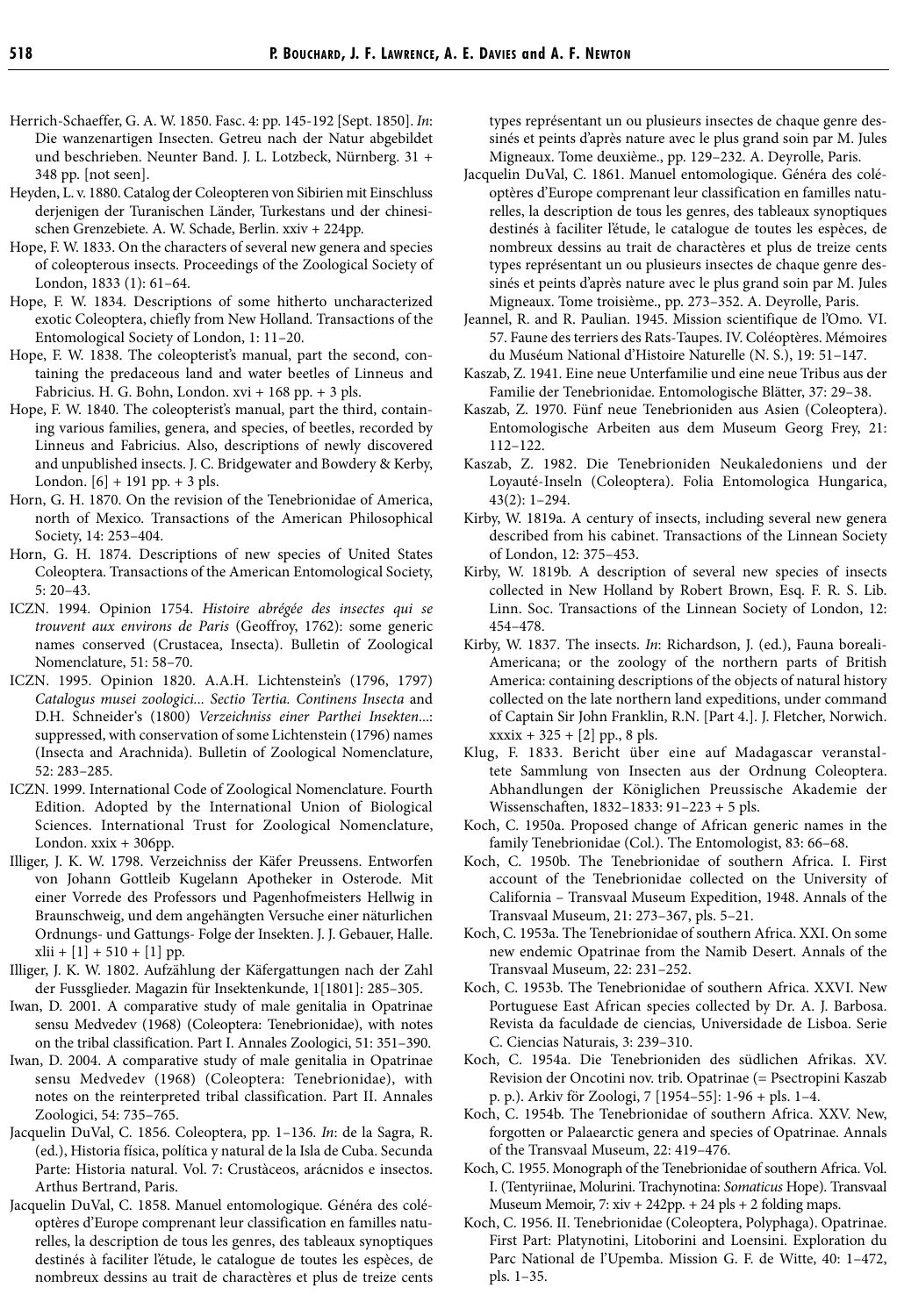- Koch, C. 1958. Tenebrionidae of Angola. Publicaçoes Culturais da Companhia de Diamantes de Angola, 39: 1–231.
- Kompantseva, T. V. 1995. Larva of *Rhipidandrus crenipennis* (Motschulsky, 1858), and the position of the genus in Bolitophagini (Coleoptera Tenebrionidae). Russian Entomological Journal, 4: 55–59.
- Kraatz, G. 1880. Beitrag zur Kenntnis der asiatischen Cnodaloniden (Tenebrioniden Coh. II. Trib. XL. Lacord.). Berliner Entomologische Zeitschrift, 24: 97–120.
- Kwieton, E. 1982. Revue critique des systèmes récents de la famille des Tenebrionidae (Col.). Acta Musei Nationalis Pragae, 38(Series B): 79–100.
- Lacordaire, T. 1859. Histoire naturelle des insectes. Généra des coléoptères ou exposé méthodique et critique de tous les genres proposés jusqu'ici dans cet ordre d'insectes. Tome cinquième. Première partie contenant les familles des Ténébrionides, Cistélides, Nilionides, Pythides, Mélandryides, Lagriides, Pédilides, Anthicides, Pyrochroïdes, Mordellides, Rhipiphorides, Stylopides, Meloïdes et Oedémérides. Librairie Encyclopédique de Roret, Paris. 750pp.
- Lacordaire, T. 1866. Histoire naturelle des insectes. Genera des coléoptères ou exposé méthodique et critique de tous les genres proposées jusqu'ici dans cet ordre d'insectes. Tome septième contenant les familles des curculionides (suite), scolytides, brenthides, anthribides et bruchides. Roret, Paris. [2] + 620 pp.
- Lamarck, J.-B. P. A. d. M. d. 1804. Sur deux nouveaux genres d'insectes de la Nouvelle-Hollande. Annales du Muséum National d'Histoire Naturelle (Paris), 3: 260–265, pl. 22: fig. 2.
- Laporte [=Castelnau], F. L. N. C. d. 1832. Essai d'une classification systématique de l'ordre des Hémiptères (Hémiptères – Hétéroptères Latr.). Magasin de Zoologie, 2: 17–88.
- Laporte [=Castelnau], F. L. N. C. d. 1840. Histoire naturelle des insectes coléoptères. Tome deuxième, [3] + 563 + [1] pp., 38 pls., Histoire naturelle des animaux articulés, annelides, crustacés, arachnides, myriapodes et insectes. Tome troisième. P. Duménil, Paris.
- Laporte [=Castelnau], F. L. N. C. d. and Brullé, A. 1831. Monographie du genre *Diaperis*. Annales des Sciences Naturelles, 1: 325–410, pl. 10.
- Latreille, P. A. 1797. Précis des caractères génériques des insectes, disposés dans un ordre naturel. F. Bourdeaux [Prévôt?], Brive [Paris?].  $xiv + 201 + 7$ ] pp., 1 feuillet pliée.
- Latreille, P. A. [1802]. Histoire naturelle, générale et particulière, des crustacés et des insectes. Ouvrage faisant suite aux oeuvres de Leclerc de Buffon, et partie du cours complet d'histoire naturelle rédigé par C. S. Sonnini, membre de plusieurs sociétés savantes. Familles naturelles des genres. Tome troisième. F. Dufart, Paris. i–xii, 13–467 + [1] pp.
- Latreille, P. A. 1804. Histoire naturelle, générale et particulière, des crustacés et des insectes. Ouvrage faisant suite aux oeuvres de Leclerc de Buffon, et partie du cours complet d'histoire naturelle rédigé par C. S. Sonnini, membre de plusieurs sociétés savantes. Tome dixième. F. Dufart, Paris. 445 pp.
- Latreille, P. A. 1807. Genera crustaceorum et insectorum secundum ordinem naturalem in familias disposita, iconibus exemplisque plurimis explicata. Tomus secundus. A. Koenig, Strasbourg. [3] + 280 pp.
- Latreille, P. A. 1809. Genera crustaceorum et insectorum secundum ordinem naturalem in familias disposita, iconibus exemplisque plurimis explicata. Tomus quartus et ultimus. A. Koenig, Strasbourg. [2] + 399 pp.
- Latreille, P. A. 1817. Tome III, contenant les crustacés, les archnides et les insectes., pp. xxix + 653 pp. *In*: Cuvier, G. (ed.), Le règne animal distribué d'après son organisation, pour servir de base à l'histoire naturelle des animaux et d'introduction à l'anatomie comparée. Déterville, Paris.
- Latreille, P. A. 1818. Nouveau dictionnaire d'histoire naturelle, appliquée aux arts, à l'agriculture, à l'économie rurale et domestique, à la médecine, etc. Nouvelle édition presque entièrement refondue et consid-

érablement augmentée, avec des figures tirées des trois règnes de la nature. Tome XXVII. Deterville, Paris. [4] + 610pp + 4 pls.

- Latreille, P. A. 1825. Familles naturelles du règne animal, exposées succinctement et dans un ordre analytique, avec l'indication de leurs genres. J.-B. Baillière, Paris. 570pp.
- Latreille, P. A. 1829. Les crustacés, les arachnides et les insectes, distribués en familles naturelles, ouvrage formant les tomes 4 et 5 de celui de M. le baron Cuvier sur le règne animal (deuxième édition). Tome second. Déterville, Paris. xxiv + 556 pp. + 5 pls.
- Lawrence, J. F. and A. F. Newton. 1995. Families and subfamilies of Coleoptera (with selected genera, notes, references and data on family-group names). *In*: Pakaluk, J. and Slipinski, S. A. (eds.), Biology, phylogeny and classification of Coleoptera: papers celebrating the 80th birthday of Roy A. Crowson. Muzeum i Institut Zologii PAN, Warszawa.
- Lea, A. M. 1920. Notes on some miscellaneous Coleoptera, with descriptions of new species. – Part V. Transactions of the Royal Society of South Australia, 43 [1919]: 166–261.
- Leach, W. E. 1816. Annulosa. pp. 401–453, *In*: Encyclopedia Britannica. Supplement to editions 4–6. Vol. 1. [not seen].
- LeConte, J. L. 1851. Descriptions of new species of Coleoptera, from California. Annals of the Lyceum of Natural History of New York, 5: 125–184.
- LeConte, J. L. 1858. Catalogue of the Coleoptera of the regions adjacent to the boundary line between the United States and Mexico. Journal of the Academy of Natural Sciences of Philadelphia, 4: 9–42.
- LeConte, J. L. 1862. Pp. 209–348 [March 1862]. *In*: Classification of the Coleoptera of North America. Part I. Smithsonian Institution, Washington. xxxviii + 567 pp.
- LeConte, J. L. 1866a. New species of North American Coleoptera. Prepared for the Smithsonian Institution. Part I. Smithsonian Miscellaneous Collections, 6 (167): 87–177.
- LeConte, J. L. 1866b. List of the Coleoptera of North America. Prepared for the Smithsonian Institution. Part I. Smithsonian Miscellaneous Collections, 6 (140): 1–78. [pp. 50–70 published in April, 1866]
- LeConte, J. L. 1878. [new species, pp. 373–434]. *In*: Schwarz, E. A.: The Coleoptera of Florida. Proceedings of the American Philosophical Society, 17: 353–472.
- LeConte, J. L. and G. H. Horn. 1883. Classification of the Coleoptera of North America. Smithsonian Miscellaneous Collections, 507: xxxviii + 567 pp.
- Leng, C. W. 1920. Catalogue of the Coleoptera of America, North of Mexico. Cosmos Press, Cambridge. x + 470pp.
- Lepeletier, A. L. M. and J. G. Audinet-Serville. 1828. *In*: Latreille, P. A, Lepeletier, A. L. M., Audinet-Serville, J. G. and Guérin-Méneville, F.-E. Encyclopédie méthodique. Dictionnaire des insectes. Tome dixième [Part 2]. pp. 345–832. Pankouke. Paris.
- Lewis, G. 1894. On the Tenebrionidae of Japan. The Annals and Magazine of Natural History, (6) 13: 377–400, pl.13.
- Lichtenstein, A. A. H. 1796. Catalogus musei zoologici ditissimi Hamburgi. d. III. Februar 1796 auctionis lege distrahendi. Sectio Tertia. Continens Insecta. 13pp.
- Linell, M. L. 1897. A new, nearly blind genus of Tenebrionidae. Entomological News, 8: 154–156.
- Linnaeus, C. 1758. Systema naturae per regna tria naturae, secundum classes, ordines, genera species, cum characteribus, differentiis, synonymis, locis. Editio decima, reformata. Tomus I. Laurentii Salvii, Stockholm. [4] + 823 + [1] pp.
- Linnaeus, C. 1767. Systema naturae, per regna tria naturae, secundum classes, ordines, genera, species, cum characteribus, differentiis, synonymis, locis. Tomus I. Pars II. Laurentii Salvii, Stockholm. pp. 533–1327 + [37].
- Lucas, H. 1846. Histoire naturelle des animaux articulés. Deuxième Partie. Insectes., 590pp. + 47 pls., Exploration Scientifique de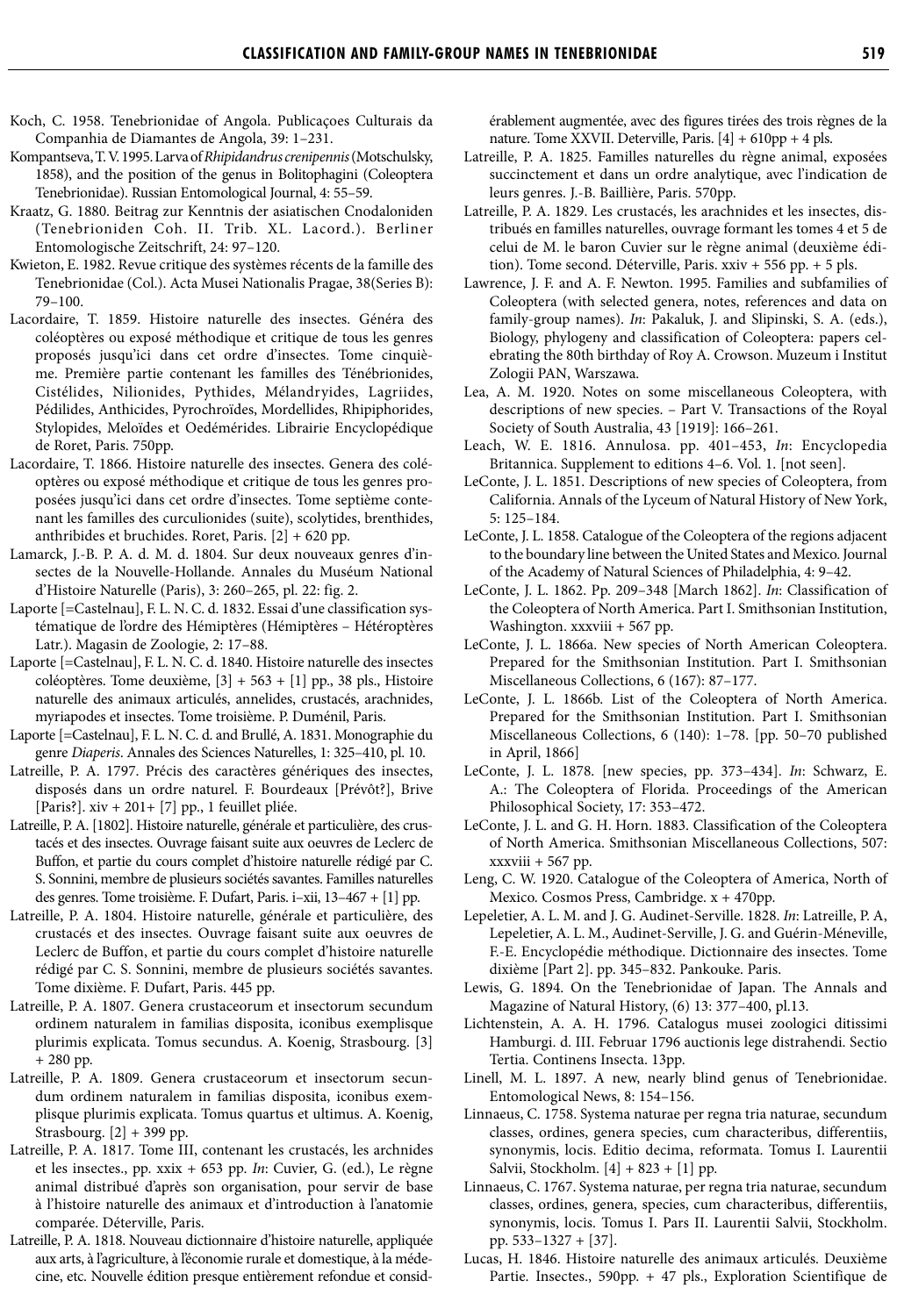l'Algérie pendant les années 1840, 1841, 1842, publiée par l'ordre du Gouvernement et avec le concours d'une Commission Académique. Zoology II. A. Bertrand, Paris.

- Lucas, H. 1859. [new species of *Leucoloephus*]. Bulletin de la Société Entomologique de France, 1859: xxii–xxiv.
- Lucas, R. 1920. Catalogus alphabeticus generum et subgenerum Coleopterorum orbis terrarum totius (famil., trib., subtr., sect. incl.). Pars I. R. Stricker, Berlin. xxxi + 696 pp.
- MacLeay, W. S. 1825. Number I. of Annulosa Javanica, or an attempt to illustrate the natural affinities and analogies of the insects collected in Java by Thomas Horsfield, M. D., F. L. & G. S. and deposited by him in the museum of the honourable East India Company. Kingsbury, Parbury & Allen, London. xii + 50 pp.
- Madge, R. B. 1989. A catalogue of the family-group names in the Geadephaga, 1758–1985 (Coleoptera: Carabidae s. lat.). Entomologica Scandinavica, 19: 459–474.
- Mannerheim, C. G. 1843. Beitrag zur Käfer-fauna der Aleutischen Inseln, der Insel Sitkha und Neu-Californiens. Bulletin de la Société Impériale des Naturalistes de Moscou, 16: 175–314.
- Matthews, E. G. 2003a. The *Palorus* group a new subfamily of Tenebrionidae. Spixiana, 26: 49–55.
- Matthews, E. G. 2003b. *Ulomotypus* Broun a member of the new subfamily Palorinae, with remarks on *Aphtora* Bates and *Demtrius* Broun (Coleoptera, Tenebrionidae). New Zealand Entomologist, 26: 7–14.
- Matthews, E. G. and P. Bouchard. 2005. Tenebrionidae. Australian Biological Resources Study. Australian Faunal Directory. Accessed May, 2005. http://www.deh.gov.au/cgi-bin/abrs/fauna/tree.pl?pst rVol=TENEBRIONIDAE.
- Matthews, E. G. and J. F. Lawrence. 2005. New taxa, new synonymy and new generic records for Australian Tenebrionidae (Coleoptera). Annales Zoologici, 55: 531-547
- Matthews, E. G., Lawrence, J. F., Steiner, W. E. and P. Bouchard. in press? Tenebrionidae Latreille, 1802. *In*: Beutel, R. G. and Leschen R. A. B. (eds), Coleoptera, Vol. 2. Morphology and Systematics (Polyphaga partim), *In*: Kristensen, N. P. and Beutel, R. G. (eds), Handbook of Zoology, vol. IV, Arthropoda, part II, Insecta, Walter De Gruyter, Berlin.
- Medvedev, G. S. 1962. A new subfamily of darkling beetles (Coleoptera, Tenebrionidae) from Turkmenia. Zoologicheskiy Zhurnal, 41: 1184–1189. [in Russian]
- Medvedev, G. S. 1968. Coleoptera. Darkling beetles (Tenebrionidae). Subfamily Opatrinae. Tribes Platynotini, Dendarini, Pedinini, Dissonomini, Pachypterini, Opatrini (part) and Heterotarsini. Vol. XIX. Part 2. Fauna USSR. N.S. No. 97. Nauka, Leningrad. vii, 1–285. [in Russian]
- Medvedev, G. S. 1973. Position of the genera *Leichenum* Dej. and *Idisia* Pasc. (Coleoptera, Tenebrionidae) in the system and a description of a new genus from northern Karakums. Entomologicheskoe Obozrenie, 52: 644–650 [in Russian: English translation available in Entomological Review, 52: 428–433].
- Medvedev, G. S. 2001. Evolution and system of darkling beetles of the tribe Blaptini (Coleoptera, Tenebrionidae). Meetings in memory of N. A. Cholodkovsky. Iss. 53. Russian Entomological Society, St. Petersburg, 332pp. [in Russian]
- Medvedev, G. S. and J. F. Lawrence. 1982. *In*: Lawrence, J. F. and Medvedev, G. S. 1982. A new tribe of the tenebrionid beetles from Australia and its systematic position (Coleoptera, Tenebrionidae). Entomologicheskoe Obozrenie, 61: 548–571 [in Russian; English translation available in Entomological Review, 61: 85–107].
- Medvedev, G. S. and J. F. Lawrence. 1986. Tenebrionid beetles of the tribe Hyocini (Coleoptera, Tenebrionidae) of Australia. III. Subtribes Brittonina subtrib. n. and Uptonina subtrib. n. Entomologicheskoe Obozrenie, 65: 574–591 + [2] (figs. 35–46) [in Russian: English translation available in Entomological Review, 66: 161–179].
- Ménétriés, E. 1849. Catalogue des insectes recueillis par feu M. Lehmann avec les descriptions des nouvelles espèces. (Seconde et dernière partie). Mémoires de l'Académie Impériale des Sciences de Saint-Pétersbourg. Sixième Série. Sciences Naturelles, Tome Sixième, 217–238 + pls III-IV.
- Merkl, O. and T. V. Kompantseva. 1996. Old World *Rhipidandrus*  LeConte: synonymies, faunistics, identification key and description of two new species from Australia (Coleoptera: Tenebrionidae). Acta Zoologica Academiae Scientiarum Hungaricae, 42: 89–109.
- Milne-Edwards, H. 1840. Histoire naturelle des crustacés comprenant l'anatomie, la physiologie et la classification de ces animaux. Tome III. Roret, Paris. 638 pp. + 42 pls. [not seen].
- Mulsant, E. 1854. Histoire naturelle des Coléoptères de France. Latigènes. Maison, Paris. 396pp.
- Mulsant, E. 1856. Histoire naturelle des Coléoptères de France. Pectinipèdes. Maison, Paris. 96pp.
- Mulsant, E. and C. Rey. 1853. Essai d'une division des derniers Mélasomes. Mémoires de l'Académie des Sciences, Belles-Lettres et Arts de Lyon, (2) 2 [1852]: 226–329.
- Mulsant, E. and C. Rey. 1854. Essai d'une division des derniers Mélasomes. Mémoires de l'Académie des Sciences, Belles-Lettres et Arts de Lyon, (2) 3 [1853]: 20–158, 4 pls.
- Newman, E. 1838. Entomological notes. The Entomological Magazine, 5: 168–181.
- Newton, A. F. and M. K. Thayer. 1992. Current classification and family-group names in Staphyliniformia (Coleoptera). Fieldiana, Zoology (New Series), 67: 1–92.
- Olivier, A. G. 1791. Encyclopédie méthodique. Dictionnaire des insectes. Tome sixième. Cir – Gyr., pp. 1–704. Pankouke, Paris.
- Pakaluk, J., Ślipiński, S. A. and J. F. Lawrence. 1994. Current classification and family-group names in Cucujoidea (Coleoptera). Genus, 5: 223–268.
- Pascoe, F. P. 1860. Notices of new or little-known genera and species of Coleoptera. Journal of Entomology (London), 1: 37–64 + pls. i–iii.
- Pascoe, F. P. 1866. Notices of new or little-known genera and species of Coleoptera. Journal of Entomology (London), 2: 443-493 + pls. xviii–xix.
- Pascoe, F. P. 1868. [new taxa, from "Contributions to a knowledge of the Coleoptera"]. The Proceedings of the Entomological Society of London, 1868: xi–xiii.
- Pascoe, F. P. 1869. Descriptions of new genera and species of Tenebrionidae from Australia and Tasmania. The Annals and Magazine of Natural History, (4) 3: 132–153, pl. xi.
- Pascoe, F. P. 1871. Notes on Coleoptera, with descriptions of new genera and species. – Part I. The Annals and Magazine of Natural History, (4) 8: 345–361, pl. xiv.
- Pascoe, F. P. 1875. Descriptions of new genera and species of New Zealand Coleoptera. – Part I. The Annals and Magazine of Natural History, (4) 16: 210–223, pl. v.
- Péringuey, L. 1888. Second contributionto the South-African coleopterous fauna. Transactions of the South African Philosophical Society, 4 [1886]: 67–195.
- Péringuey, L. 1892. Fourth contribution to the South African coleopterous fauna. Description of new Coleoptera in the South African Museum. Transactions of the South African Philosophical Society, 6: 95–136.
- Perty, J. A. M. 1831. Observationes nonnullae in Coleoptera Indiae Orientalis. Dissertatio philosophico-entomologica, quam unacum praemissis thesibus auctoritate et consensu illustris philosophorum ordinis in Academia Ludovico-Maximilianea facultatem legendi rite adepturus. M. Lindauer, Munich. xxxxiv pp., 1 pl.
- Perty, J. A. M. 1832. Fasc. 2: pp. 61–124, pls. 13–24. *In*: Delectus Animalium Articulatorum, quae in itinere per Brasiliam annis mdcccxvii-mdcccxx jussu et auspiciis Maximilliani Josephi I. Bavariae regis augustissimi collegerunt Dr. J. B. de Spix... et Dr. C.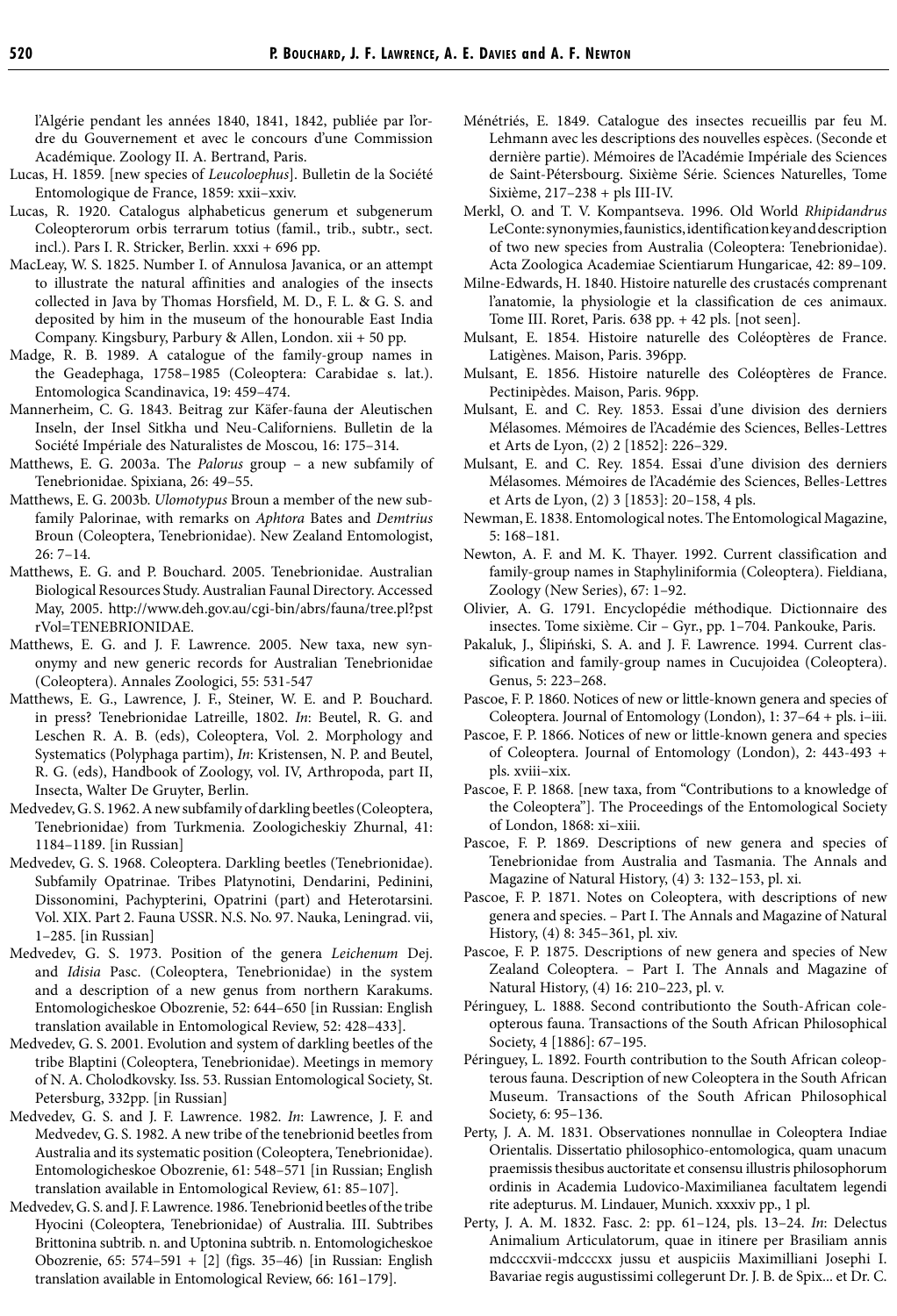F. Ph. de Martius. Accedit dissertatio de insectorum in America meridionali habitantium vitae, genere, moribus et distributione geographica. J. A. M. Perty, Munich.  $[6] + 44 + 244$  pp.  $+ 40$  pls.

- Pic, M. 1907. Coléoptères exotiques nouveaux ou peu connus (suite) (2). L'Échange, Revue Linnéenne, 23: 125–128.
- Pierre, F. 1961. Ecologie et distribution géographique des *Storthocnemis*  Karsch. Affinités. (Tenebrionidae). pp. 555–558, Proceedings of the 11th International Congress of Entomology. 1960. Vienna. Part I., Vienna.
- Pierre, F. 1964. *Storthocnemis* nouveaux de la zone sahélienne et du Sahara. Remarques concernant les Leucolaephini, trib. nov. (Col. Tenebrionidae). Bulletin de l'Institut Français d'Afrique Noire, 26 (Série A): 865–874.
- Piller, M. and L. Mitterpacher. 1783. Iter per Poseganam Sclavoniae provinciam mensibus Junio, et Julio Anno MDCCLXXXII susceptum. Regiae Universitatis, Budapest, 147 pp. + 16 pls.
- Quedenfeldt, G. 1887. Ein neues Helopinen-Genus von Marokko. Entomologische Nachrichten, 13: 257–259.
- Redtenbacher, L. 1845. Die Gattungen der Deutschen Käfer-Fauna nach der analytischen Methode bearbeitet, nebst einem kurz gefassten Leitfaden, zum Studien dieses Zweiges der Entomologie. C. Ueberreuter, Wien.  $[13] + 177 + [1]$  pp. + 2 pls.
- Redtenbacher, L. 1849. Fauna Austriaca. Die Käfer. Nach der analytischen Methode bearbeitet. Carl Gerold, Wien. xxvii + 883 pp.  $+ 2$  pls.
- Redtenbacher, L. 1874. Fauna Austriaca. Die Käfer, nach der analytischen Methode bearbeitet. C. Gerolds Sohn, Wien. 564 + 571 + viii + cliii pp.
- Reichardt, A. N. 1936. Darkling beetles of the tribe Opatrini (Coleoptera Tenebrionidae) of the Palearctic Region. Keys to the fauna of the USSR. 19: 1–224. Zoological Institute of the Russian Academy of Sciences, Moscow [in Russian].
- Reiche, L. 1862. Espèces nouvelles de coléoptères appartenant à la faune circa-méditerranéenne. Annales de la Société Entomologique de France, Series 4, 1 [1861]: 361–374.
- Reitter, E. 1876. Neue Gattungen und Arten aus der Familie der Cucujidae. Coleopterologische Hefte, 15:37–64.
- Reitter, E. 1887. Insect in itenere Cl. N. Przewalskii in Asia centrali novissime lecta. IX. Tenebrionidae. Horae Societatis Entomologicae Rossicae, 21: 355–389.
- Reitter, E. 1900. Bestimmungs-Tabelle der Tenebrioniden-Abtheilungen: Tentyrini und Adelostomini, aus Europa und angrenzenden Gebieten. Paskau, E. Reitter, 82–197.
- Reitter, E. 1904. Bestimmungs-Tabelle der Tenebrioniden. Unterfamilien: Lachnogyini, Akidini, Pedinini, Opatrini und Trachyscelini aus Europa und den angrenzenden Ländern. Verhandlungen des naturforschenden Vereines in Brünn, 42 [1903]: 25–189.
- Reitter, E. 1906. Tenebrionidae, columns 468–500. *In*: Heyden, L. v., Reitter, E. and Weise, J. (eds.), Catalogus Coleopterorum Europae, Caucasi et Armeniae Rossicae. Editio secunda., Berlin.
- Reitter, E. 1910. Eine neue Gattung der Coleopterenfamilie der Tenebrionidae, zugleich ein Vertreter einer neuen Tribus bei den Lachnogiini. Entomologische Blätter, 6: 20–22.
- Reitter, E. 1916. Bestimmungstabelle der Tenebrioniden, enthaltend die Zopherini, Elenophorini, Leptodini, Stenosini und Lachnogyini aus der paläarktischen Fauna. Wiener Entomologische Zeitung, 35: 129–171.
- Reitter, E. 1917. Bestimmungs-Schlüssel für die Unterfamilien und Tribus der paläarktischen Tenebrionidae. Wiener Entomologische Zeitung, 36: 51–66.
- Reitter, E. 1920. Tenebrionidae. XV Teil. Bestimmungstabelle der Unterfamilien: Belopinae, Borinae, Tenebrioninae und Coelometopinae der Tenebrionidae (Col.). pp. 1–24, Bestimmungstabelle der Europäischen Coleopteren. Heft 87. Edmund Reitter's Nachfolger, Paskau (Mähren).
- Reitter, E. 1922. Bestimmungstabelle der paläarktischen Helopinae (Col. Tenebrionidae). I. Teil. Wiener Entomologische Zeitung, 39: 1–44, 113–171.
- Say, T. 1824. Descriptions of Coleopterous insects collected in the late expedition to the Rocky Mountains, performed by order of Mr. Calhoun, Secretary of War, under the command of Major Long [continuation]. Journal of the Academy of Natural Sciences of Philadelphia, 3: 238–282.
- Say, T. 1827. Descriptions of new species of coleopterous insects inhabiting the United States (continued ...). Journal of the Academy of Natural Sciences of Philadelphia, 5: 237–284.
- Schaum, H. R. 1859. Catalogus Coleopterorum Europae. In Verbindung mit Dr. G. Kraatz und H. v. Kiesenwetter. Nicolaische Verlagsbuchhandlung, Berlin. iv + 121 pp.
- Schoenherr, C. J. 1840a. Genera et species curculionidum, cum synonymia hujus familiae; species novae aut hactenus minus cognitae, descriptionibus Dom. L. Gyllenhal, C. H. Boheman, O. J. Fahraeus et entomologis aliis illustratae. Tomus quintus. Pars secunda. Supplementum continens. Roret, Paris. viii + 465-970 + [6] pp.
- Schoenherr, C. J. 1840b. Genera et species curculionidum, cum synonymia hujus familiae; species novae aut hactenus minus cognitae, descriptionibus Dom. L. Gyllenhal, C. H. Boheman, O. J. Fahraeus et entomologis aliis illustratae. Tomus sextus. Pars prima. Supplementum continens. Roret, Paris. [6] + 474 pp.
- Seidlitz, G. 1889a. Fauna Transsylvanica. Die Käfer (Coleoptera) Siebenbürgens. Gattungen, pp. 49–128. Hartungsche Verlagsdruckerei, Königsberg. lvi + 914 pp.
- Seidlitz, G. 1889b. Fauna Baltica. Die Käfer (Coleoptera) der Ostseeprovinzen Russlands. 2nd Edition. Gattungen, pp. 81-128. Hartungsche Verlagsdruckerei, Königsberg. lvi + 818 pp., 1 pl.
- Seidlitz, G. 1894–1898. Tenebrionidae. pp. 401–608 [1894]; 609–800 [1896a]; 801–877 [1898]. *In*: Kiesenwetter, H. v. and Seidlitz, G. Naturgeschichte der Insecten Deutschlands. Erste Abteilung. Coleoptera. Fünfter Band. Erste Hälfte. Nicolaische Verlags-Buchhandlung, Berlin.
- Seidlitz, G. 1896b. Alleculidae. Pp. 1–304. *In*: Kiesenwetter, H. v. and Seidlitz, G. Naturgeschichte der Insecten Deutschlands. Erste Abteilung. Coleoptera. Fünfter Band. Zweite Abteilung. Nicolaische Verlags-Buchhandlung, Berlin.
- Semenov, A. 1893a. Symbolae ad cognitionem Pimeliidarum. Horae Societatis Entomologicae Rossicae, 27: 249–264.
- Semenov, A. 1893b. De Coleopterorum familia nova. Mélanges Biologiques tirés du Bulletin Physico-mathématique de l'Académie Impériale des Sciences de St.-Pétersbourg, 13: 359–366. [This publication is supposedly an excerpt from Bulletin N. S. III: 607- ?; we have not seen the latter]
- Semenov, A. 1907. De novo Pimeliinorum genere, quod tribum peculiarem repraesentat (Coleoptera, Tenebrionidae). Revue Russe d'Entomologie, 6 [1906]: 257–260.
- Silfverberg, H. 1979. Enumeratio coleopterorum Fennoscandiae et Daniae. Helsingin hyönteisvaihtoyhdistys, Helsinki. vi + 79pp.
- Silfverberg, H. 1984. The coleopteran genera of Dejean 1821. II. Polyphaga. 1. Annales Entomologici Fennici, 50: 58–60.
- Silfverberg, H. 1992. Enumeratio coleopterorum Fennoscandiae, Daniae et Baltiae. Helsingin hyönteisvaihtoyhdistys, Helsinki. v + 94pp.
- Skopin, N. G. 1960. Material on the larval morphology and ecology of the tribe Blaptini (Coleoptera, Tenebrionidae). Trudy Instituta Zoologii, Akademiya Nauk Kazakhskoy SSR, 11: 36–71, pls. 1–13 [in Russian].
- Skopin, N. G. 1964. Die Larven der Tenebrionidae des Tribus Pycnocerini (Coleoptera Heteromera). Annales du Musée Royal de l'Afrique Centrale. Sciences Zoologiques. Série 8º, Vol. 127: 1–35, 16pls.
- Skopin, N. G. 1978. Tenebrionidae, pp. 223–266. *In*: Klausnitzer, B. (ed.), Ordnung Coleoptera (Larven). W. Junk, The Hague.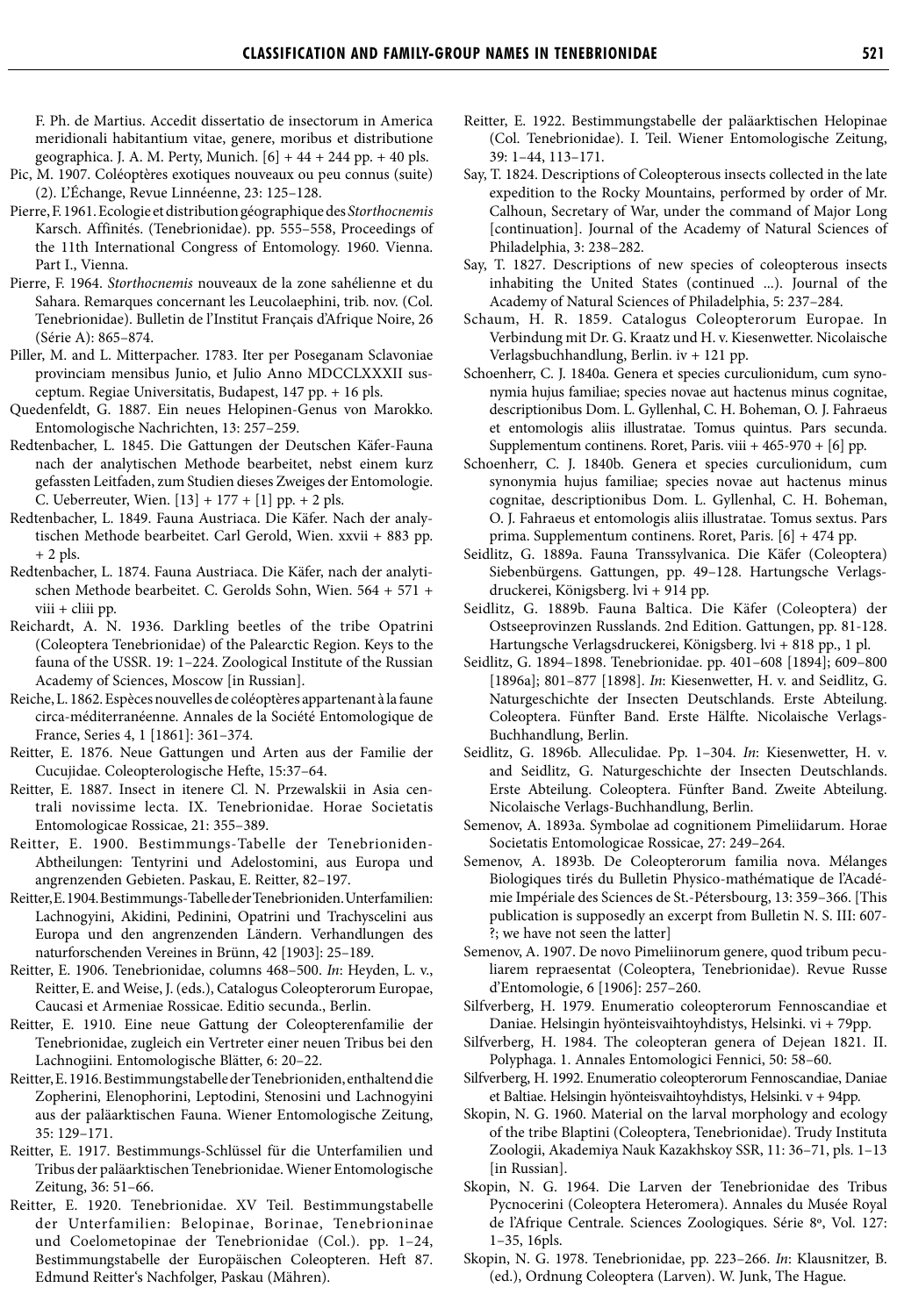- Skopin, N. G. 1979. Systematische Stellung der Gattung *Scythis*  Schaum, 1865, sowie Revision der Arten (Coleoptera, Tenebrionidae). Annales Historico Naturales Musei Nationalis Hungarici, 71: 169–183.
- Solier, A. J. J. 1834. Essai d'une division des coléoptères hétéromères, et d'une monographie de la famille des collaptérides. Annales de la Société Entomologique de France, 3: 479–636.
- Solier, A. J. J. 1835a. Prodrome de la famille des Xystropides. Annales de la Société Entomologique de France, 4: 229–248.
- Solier, A. J. J. 1835b. Essai sur les collaptérides (suite). Annales de la Société Entomologique de France, 4: 249–419, pls. v–ix.
- Solier, A. J. J. 1835c. Essai sur les collaptérides (suite). Annales de la Société Entomologique de France, 4: 509–574, pls. xiv–xv.
- Solier, A. J. J. 1836. Essai sur les collaptérides (suite). Annales de la Société Entomologique de France, 5: 403–512.
- Solier, A. J. J. 1837a. Essai sur les collaptérides (suite). Annales de la Société Entomologique de France, 6: 151–172.
- Solier, A. J. J. 1837b. Essai sur les collaptérides (suite). Annales de la Société Entomologique de France, 5 [1836]: 635–684, pls. xxiii–xxiv.
- Solier, A. J. J. 1838. Essai sur les collaptérides (suite). Annales de la Société Entomologique de France, 7: 5–73.
- Solier, A. J. J. 1840. Essai sur les collaptérides (suite). Annales de la Société Entomologique de France, 9: 207–270, pls. ix–x.
- Solier, A. J. J. 1843. Essai sur les collaptérides de la tribu des Molurites. Imprimerie Royale, Turin. 127 pp., 4 pls. [extract of Memorie della Reale Accademia delle Scienze di Torino, (2) 6 [1844]: 213–339].
- Solier, A. J. J. 1848. Essai sur les collaptérides. Studi Entomologici, 1: 149–370, 12 pls.
- Solier, A. J. J. 1851. Insectos. Coleopteros. pp. 1–285, *In*: Gay, C. (ed.), Historia física y política de Chile según documentos adquiridos en esta república durante doce años de residencia en ella y publicada bajo los auspicios del supremo gobierno. Zoología. C. Gay, Paris.
- Solsky, S. 1876. [Pp. 273–299]. *In*: Matériaux pour l'entomographie des provinces asiatiques de la Russie. Horae Societatis Entomologicae Rossicae, 11 [1875]: 253–299.
- Stein, J. P. E. F. 1868. Catalogus Coleopterorum Europae. F. Nicolai, Berlin. iv + 149pp.
- Steiner, W. E. 1980. A new tribe, genus, and species of cossyphodine from Peru (Coleoptera: Tenebrionidae). Proceedings of the Entomological Society of Washington, 82: 384–395.
- Stephens, J. F. 1827. *In*: Anonymous. The Retrospective Review, and Historical and Antiquarian Magazine, 1: 244 [not seen].
- Stephens, J. F. 1829. The nomenclature of British insects; being a compendious list of such species as are contained in the Systematic Catalogue of British Insects, and forming a guide to their classification, &c. &c. Baldwin and Cradock, London.  $[2] + 68 + [1]$  pp.
- Steven. C. von. 1829. Tentyriae et Opatra collectionis Stevenianae nunc Musei Universitatis Mosquensis. Nouveaux Mémoires de la Société Impériale des Naturalistes de Moscou, 1: 81–100.
- Strand, E. 1929. Zoological and palaeontological nomenclatorial notes. Acta Universitatis Latviensis, Riga, 20: 1–29. [not seen].
- Sundevall, C. J. 1836. Kungliga Vetenskapsakademiens Handlingar, [1835]: 81. [not seen].
- Thomson, C. G. 1859. Skandinaviens Coleoptera, synoptiskt bearbetade. I. Tom. Berlingska Bogtryckeriet, Lund. v + 290pp.
- Thunberg, C. P. 1791. [Partem sextam: pp. 107–130]. *In*: Dissertatio entomologica novas insectorum species sistens. J. Edman, Uppsala. 130 pp.
- Thunberg, C. P. 1814. Beskrigning pa tvenne nya insect-slägten, *Gnathocerus* och *Taumacera* från Goda Hops Udden. Svenska Vetenskaps Akademien Nya Handlingar, 1814: 46–50.
- Walker, F. 1834. Monographia Chalciditum. [cont.]. The Entomological Magazine, 2: 340–369.
- Wasmann, S. J. 1896. Viaggio di Leonardo Fea in Birmania e regioni vicine. LXXII. Neue Termitophilen und Termiten aus Indien. Annali del Museo civico di storia naturale Genova, 36 [=(2) 16]: 613–630, pl. 2.
- Wasmann, S. J. 1899. Neue Termitophilen und Myrmecophilen aus Indien. Deutsche Entomologische Zeitschrift, 1899: 145–169.
- Waterhouse, C. O. 1882. [new genus and species]. The Proceedings of the Entomological Society of London, 1882: iv–v.
- Watt, J. C. 1967. A review of classifications of Tenebrionidae (Coleoptera). Entomologist's Monthly Magazine, 102: 80–86.
- Watt, J. C. 1974. A revised subfamily classification of Tenebrionidae (Coleoptera). New Zealand Journal of Zoology, 1: 381–452.
- Watt, J. C. 1992. Relationships of *Actizeta* and Cnemeplatiini (Coleoptera: Tenebrionidae). Systematic Entomology, 17: 287–299.
- Wesmael, C. 1838. Monographie des Braconides de Belgique. Nouveaux Mémoires de l'Académie Royale de Bruxelles, 11: 1–167. [not seen].
- Westwood, J. O. 1841a. [reading from «Descriptions of some coleopterous insects from tropical Africa belonging to the section Heteromera»]. Proceedings of the Zoological Society of London, 9: 66–68.
- Westwood, J. O. 1841b. Arcana entomologica; or illustrations of new, rare, and interesting insects. Vol. 1. Plate XII. Descriptions of some new genera of Australian heteromerous beetles in the collection of the Rev. F. W. Hope. W. Smith, London. pp. 43–44.
- Westwood, J. O. 1843. [reading from "Descriptions of some coleopterous insects from tropical Africa belonging to the section Heteromera" (cont.)]. Proceedings of the Zoological Society of London, 10 [1842]: 117–122.
- Westwood, J. O. 1851. Descriptions of three new genera of exotic Coleoptera. Transactions of the Entomological Society of London (N. S.), 1: 167–172.
- Westwood, J. O. 1883. Descriptions of some new exotic Coleoptera. Tijdschrift voor Entomologie, 26[1882–83]: 61–78.
- White, A. 1846. Insects. I. Insects of New Zealand, pp. 1–24, pls. i–vi. *In*: Richardson, J. and Gray, J. E. (eds.), The zoology of the voyage of H.M.S. Erebus & Terror, under the command of Captain Sir James Clark Ross, R.N., F.R.S., during the years 1839 to 1843. By authority of the Lords Commissioners of the Admiralty. Longman, Brown, Green & Longmans, London.
- Wollaston, T. V. 1854. Insecta Maderensia; being an account of the insects of the islands of the Madeiran group. J. Van Voorst, London. xliii + 634 pp. + 13 pls.
- Wollaston, T. V. 1857. Catalogue of the coleopterous insects of Madeira in the collection of the British Museum. The Trustees of the British Museum of Natural History, London. xvi + 234 +[8] pp.

Received: July 6, 2005 Accepted: September 20, 2005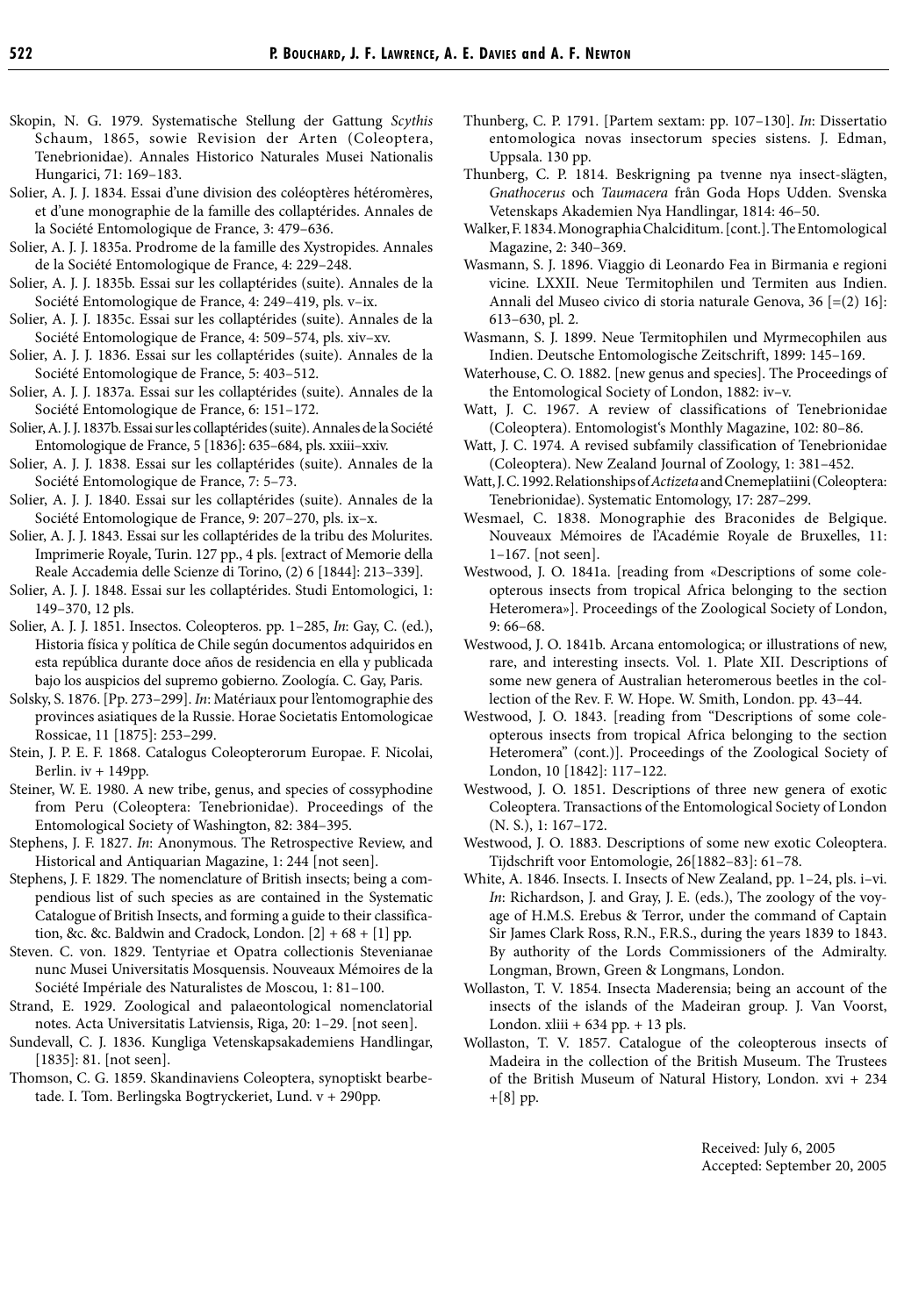## **Summary of family-group name changes required in Tenebrionidae. Names are listed in the order they appear in the catalogue.**

| From:                                             | To:                                                   | <b>Reason</b>                                         | <b>Action</b>                                                                                      |
|---------------------------------------------------|-------------------------------------------------------|-------------------------------------------------------|----------------------------------------------------------------------------------------------------|
| <b>LAGRIINAE</b>                                  |                                                       |                                                       |                                                                                                    |
| Lagriinae Latreille, 1825                         | Lachninae Billberg, 1820                              | Priority                                              | Younger name preserved following Art. 40.2                                                         |
| Lagriini Latreille, 1825                          | Lachnini Billberg, 1820                               | Priority                                              | Younger name preserved following Art. 40.2                                                         |
| Lagriina Latreille, 1825                          | Lachnina Billberg, 1820                               | Priority                                              | Younger name preserved following Art. 40.2                                                         |
| Pycnocerini Lacordaire, 1859                      | Chiroscelini Hope, 1840 / Laporte,                    | Priority                                              | Younger name preserved following Art. 23.9; see                                                    |
|                                                   | 1840                                                  |                                                       | supporting references in Appendix 1                                                                |
| Lagriinae Latreille, 1825                         | Cossyphinae Latreille, 1802                           | Priority                                              | Younger name preserved following Art. 35.5;<br>inclusion of Cossyphini in this subfamily tentative |
| <b>PIMELIINAE</b>                                 |                                                       |                                                       |                                                                                                    |
| Stenosini Lacordaire, 1859 /<br>Schaum, 1859      | Tageniini Solier, 1834                                | Priority                                              | Younger name preserved following Art. 40.2                                                         |
| Eurychorini Solier, 1837                          | Adelostomini Solier, 1834                             | Priority                                              | Change implemented in this paper                                                                   |
| Molurini Solier, 1834                             | Sepidiini Eschscholtz, 1829                           | Priority                                              | Change implemented in this paper                                                                   |
| Cryptoglossini LeConte, 1862                      | Centriopterini Lacordaire, 1859                       | Priority                                              | Change implemented in this paper                                                                   |
| Physogasterini Lacordaire, 1859                   | Physogastrini Lacordaire, 1859                        | Correction of stem                                    | Original spelling preserved following Art. 29.5                                                    |
| Eurymetopini Casey, 1907                          | Edrotini Lacordaire, 1859                             | Priority                                              | Change implemented in this paper                                                                   |
| Adesmiini Lacordaire, 1859                        | Macropodini Solier, 1835                              | Priority                                              | No change, older name proposed in vernacular<br>form and not subsequently Latinized                |
| <b>TENEBRIONINAE</b>                              |                                                       |                                                       |                                                                                                    |
| Dysantina Gebien, 1922                            | Eudysantina nom. nov.                                 | Name based on<br>preoccupied<br>genus name            | Change implemented in this paper                                                                   |
| Eleodini Blaisdell, 1909                          | Embaphionini Lacordaire, 1859                         | Priority                                              | No change, older name proposed in vernacular<br>form and not subsequently Latinized                |
| Eleodini Blaisdell, 1909                          | Amphidorini LeConte, 1862                             | Priority                                              | Change implemented in this paper                                                                   |
| Dendarina Seidlitz, 1889                          | Heliopathina Mulsant, 1854 /<br>Mulsant and Rey, 1854 | Priority                                              | No change, older name proposed in vernacular<br>form and not subsequently Latinized                |
| Dendarina Seidlitz, 1889                          | Micrositina Mulsant and Rey, 1854                     | Priority                                              | No change, older name proposed in vernacular<br>form and not subsequently Latinized                |
| Litoborina Antoine, 1941                          | Melambiina Mulsant and Rey, 1854                      | Priority                                              | Change implemented in this paper                                                                   |
| Oncotina Koch, 1953                               | Eurynotina Mulsant and Rey, 1854                      | Priority                                              | Change implemented in this paper                                                                   |
| Melanimini Seidlitz, 1894                         | Microzoini Mulsant, 1854                              | Priority                                              | Younger name preserved following Art. 40.2                                                         |
| <b>ALLECULINAE</b>                                |                                                       |                                                       |                                                                                                    |
| Alleculinae Laporte, 1840                         | Xystropodinae / Cteniopodinae<br><b>Solier, 1835</b>  | Priority                                              | Younger name preserved following Art. 35.5                                                         |
| Alleculini Laporte, 1840                          | Xystropodini Solier, 1835                             | Priority                                              | Younger name preserved following Art. 35.5                                                         |
| Lystronychina Lacordaire, 1859                    | Xystropodina Solier, 1835                             | Priority                                              | Change implemented in this paper                                                                   |
| <b>DIAPERINAE</b>                                 |                                                       |                                                       |                                                                                                    |
| Adelinina LeConte, 1862                           | Sitophagina Mulsant, 1854                             | Priority                                              | No change, older name proposed in vernacular<br>form and not subsequently Latinized                |
| Adelinina LeConte, 1862                           | Gnathocerina Jacquelin DuVal, 1861                    | Priority                                              | No change, older name proposed in vernacular<br>form and not subsequently Latinized                |
| <b>STENOCHIINAE</b>                               |                                                       |                                                       |                                                                                                    |
| Coelometopinae Lacordaire,<br>1859 / Schaum, 1859 | Stenochiinae Kirby, 1837                              | Priority                                              | Change implemented in this paper                                                                   |
| Coelometopini Lacordaire, 1859<br>/ Schaum, 1859  | Cnodalonini Gistel, 1856                              | Priority                                              | Change implemented in this paper                                                                   |
| Cnodalonini Gistel, 1856                          | Cnodalini Gistel, 1856                                | Correct original<br>spelling of family-<br>group name | Subsequent spelling in current usage, preserved<br>following Art. 29.5                             |
| Strongyliini Lacordaire, 1859                     | Stenochiini Kirby, 1837                               | Priority                                              | Change implemented in this paper                                                                   |
| Talanini Champion, 1887                           | Dignamptini LeConte and Horn,<br>1883                 | Priority                                              | Younger name preserved following Art. 40.2                                                         |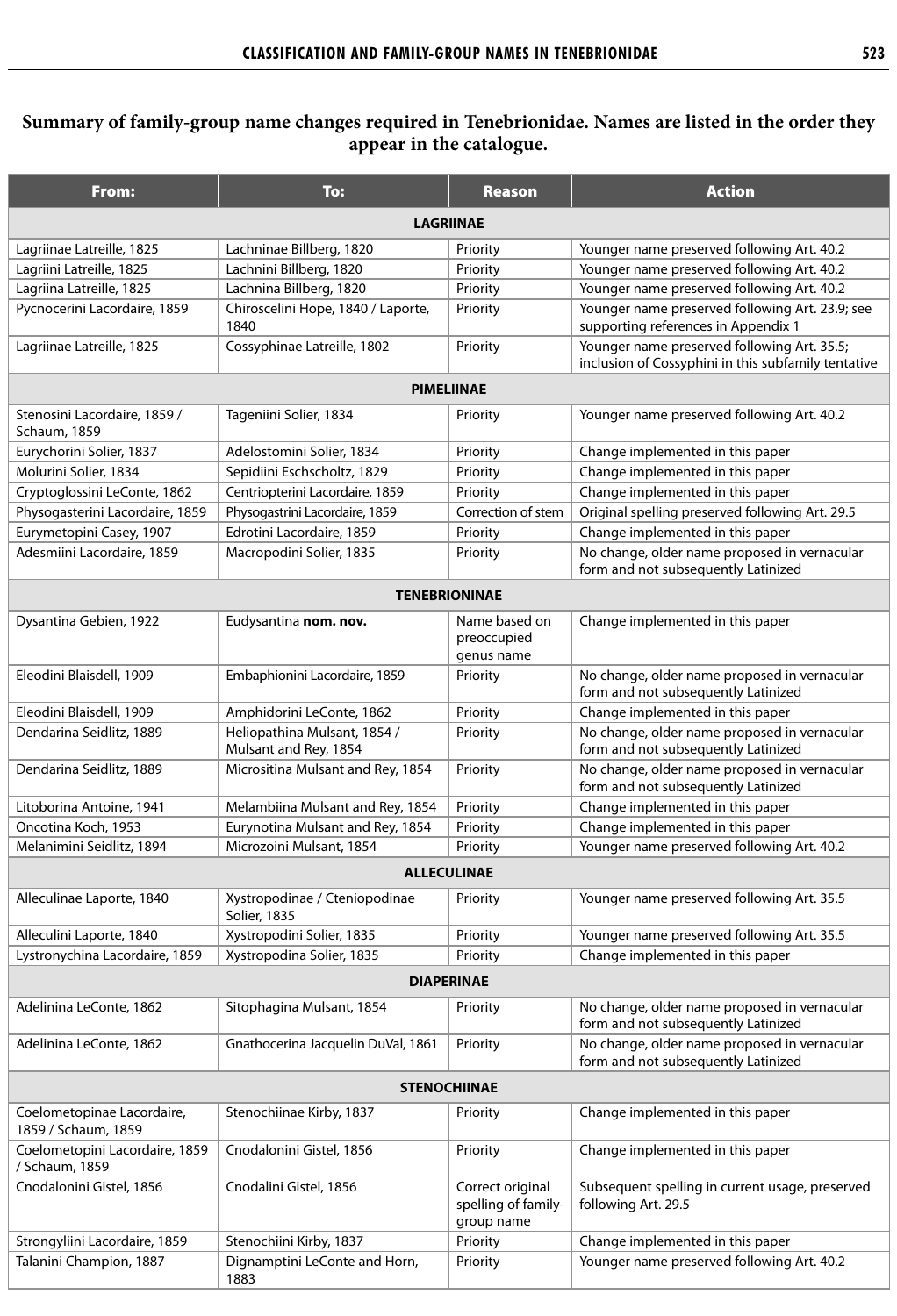**Appendix 1.** Supporting references for the preservation of Pycnocerini Lacordaire, 1859 over Chiroscelini Hope, 1840 / Laporte, 1840 under Art. 23.9. The tribe name Chiroscelini has not been used as valid after 1899 to our knowledge.

- Ardoin, P. 1969. Contributions à la connaissance de la faune entomologique de la Côte-d'Ivoire (J. Decelle, 1961–1964). XXXVII. Coleoptera Tenebrionidae. Annales du Musée Royal de l'Afrique Centrale. Sciences Zoologiques. Série 8º, 175: 137–310.
- Ardoin, P. 1972. Liste des espèces de Tenebrionidae (Coleoptera) récoltées au Sudan par les expéditions finlandaises (1962–1964). Commentationes Biologicae, 49: 1–20.
- da Veiga Ferreira, G. 1964. Catálogo dos tipos de insectos existentes no Museu Dr. Álvaro de Castro. Revista de Entomologia de Moçambique, 7: 197–216.
- Dahl, J. 1961. Results from the Danish expedition to the French Cameroons (1949–1950). XXIX. Coleoptera: Tenebrioniade and Monommidae. Bulletin de l'Institut Français d'Afrique Noire, 23: 30–62.
- Doyen, J. T. and W. R. Tschinkel 1982. Phenetic and cladistic relationships among tenebrionid beetles (Coleoptera). Systematic Entomology, 7: 127–183.
- Endrödy-Younga, S. 1978. Coleoptera. *In*: Biogeography and ecology of Southern Africa. Part 2. Monographiae Biologicae, 31: 797–821.
- Ferreira, M. C. 1963. Catálogo dos Coleópteros de Moçambique. Revista de Entomologia de Moçambique, 6: 1–532.
- Ferreira, M. C. 1965. Catálogo dos Coleópteros de Angola. Revista de Entomologia de Moçambique, 8: 415–1317.
- Ferrer, J. 1995. Contribution to the knowledge of the Tenebrionidae of Somalia (Coleoptera). Frustula Entomologica, 18: 1–76.
- Ferrer, J. 1996. Contributions to the knowledge of the Tenebrionidae of Kenya (Insecta: Coleoptera). Frustula Entomologica, 19: 51–109.
- Ferrer, J. 2002. Nouvelles données sur la répartition de *Pheugonius borneensis* Fairmaire 1899 (Coleoptera, Tenebrionidae, Lagriinae, Pycnocerini). Nouvelle Revue d'Entomologie, 19: 55–56.
- Ferrer, J. and G. Moragues. 2000. Révision des espèces appartenant au genre *Pheugonius* Fairmaire (1899) et description d'une nouvelle espèce de Borneo (Coleoptera, Tenebrionidae). Nouvelle Revue d'Entomologie, 16: 233–244.
- Kendall, D. A. 1974. The structure of defence glands in some Tenebrionidae and Nilionidae (Coleoptera). Transactions of the Royal Society of London, 125: 437–487.
- Kwieton, E. 1982. Revue critique des systèmes récents de la famille des Tenebrionidae (Col.). Acta Musei Nationalis Pragae, 38 Series B): 79–100.
- Mal, N. 1985. Description d'une espèce nouvelle du genre *Odontopezus*  Alluaud, 1889 (Coleoptera, Tenebrionidae). Revue de Zoologie Africaine (A), 99: 195–196.
- Matthews, E. G. 1998. Classification, phylogeny and biogeography of the genera of Adeliini (Coleoptera: Tenebrionidae). Invertebrate Taxonomy, 12: 685–824.
- Robiche, G. 2001. Une nouvelle espèce appartenant au genre *Chirocharis* Kolbe, 1903 du Congo (Brazzaville). (Coleoptera, Tenebrionidae). Lambillionea, 101: 131–134.
- Robiche, G., LeGall, P. and G.Georgen. 2002. Contribution à l'étude de la biodiversité des coléoptères Tenebrionidae de la République du Bénin: premier inventaire. Lambillionea, 102: 381–431.
- Schawaller, W. 2002. *Malayoscelis* gen. nov., the third genus of the Pycnocerini (Coleoptera: Tenebrionidae) from the Oriental Region. Acta Zoologica Academia Scientiarum Hungaricae, 48: 197–202.
- Scholtz, C. and E. Holm. 1986. Insects of Southern Africa. Butterworths, Durban. 502pp.
- Skopin, N. G. 1964. Die Larven der Tenebrionidae des Tribus Pycnocerini (Coleoptera Heteromera). Annales du Musée Royal de l'Afrique Centrale. Sciences Zoologiques. Série 8º, Vol. 127: 1–35, 16pls.
- Steiner, W. E. J. 1995. Structures, behaviour and diversity of the pupae of Tenebrionidae (Coleoptera), pp. 504–539. *In*: Pakaluk, J. and Slipinski, S. A. (eds.), Biology, phylogeny, and classification of Coleoptera: papers celebrating the 80th birthday of Roy A. Crowson. Muzeum i Instytut Zoologii PAN, Warszawa.
- Tschinkel, W. R. and J. T. Doyen. 1980. Comparative anatomy of the defensive glands, ovipositors and female genital tubes of tenebrionid beetles (Coleoptera). International Journal of Insect Morphology and Embryology, 9: 321–368.
- Watt, J. C. 1967. A review of classifications of Tenebrionidae (Coleoptera). Entomologist's Monthly Magazine, 102: 80–86.
- Watt, J. C. 1974. A revised subfamily classification of Tenebrionidae (Coleoptera). New Zealand Journal of Zoology, 1: 381–452.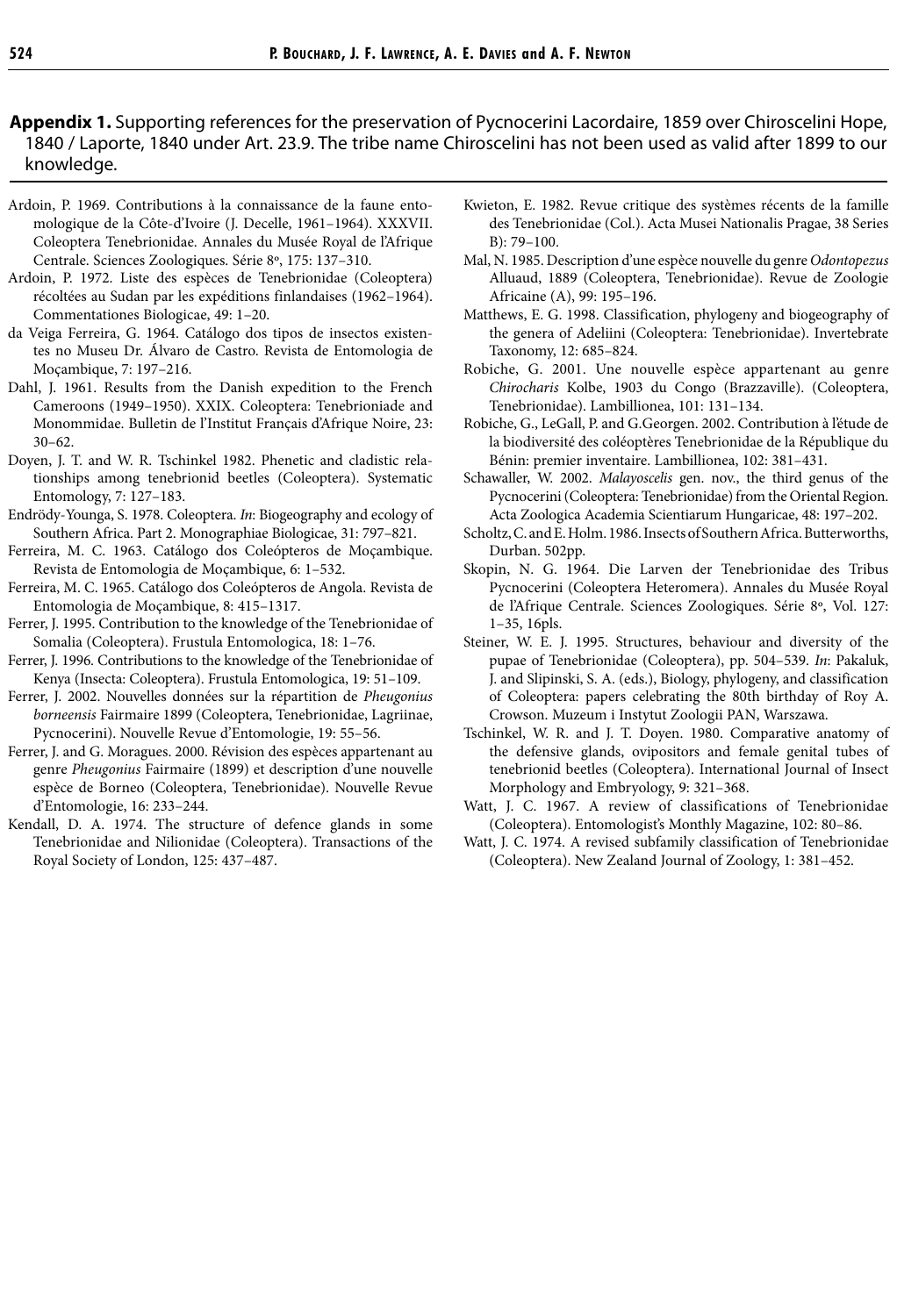#### **Appendix 2.** Supporting references for the preservation of Strongylium Kirby, 1919a over Strongylium Ditmar, 1809 under Art. 23.9. The genus name Strongylium Ditmar, 1809 has not been used as valid after 1899 to our knowledge.

- Aalbu, R. L., Flores, G. E. and C. A. Triplehorn. 2002. Tenebrionidae, pp. 499–512. *In*: Bousquets, J. L. and Morrone, J. J. (eds.), Biodiversidad, taxonomia y biogeografia de arthropodos de Mexico: Hacia una sintesis de su conocimiento. Universidad Nacional Autonoma de Mexico, Mexico.
- Aalbu, R. L., Triplehorn, C. A., Campbell, J. M., Brown, K. W., Somerby, R. E. and D. B. Thomas. 2002. 106. Tenebrionidae Latreille 1802, pp. 463–509. *In*: Arnett, R. H. J., Thomas, M. C., Skelley, P. E. and Frank, J. H. (eds.), American Beetles. Vol. 2. CRC Press, New York.
- Bouchard, P. 2002. Phylogenetic revision of the flightless Australian genus *Apterotheca* Gebien (Coleoptera: Tenebrionidae: Coelometopinae). Invertebrate Systematics, 16: 449–554.
- Doyen, J. T. 1989. Reconstitution of Coelometopini, Tenebrionini and related tribes of America North of Colombia (Coleoptera: Tenebrionidae). Journal of the New York Entomological Society, 97: 277–304.
- Doyen, J. T., Matthews, E. G. and J. F. Lawrence. 1990. Classification and annotated checklist of the Australian genera of Tenebrionidae (Coleoptera). Invertebrate Taxonomy, 3 [1989]: 229–260.
- Doyen, J. T. and W. R. Tschinkel. 1982. Phenetic and cladistic relationships among tenebrionid beetles (Coleoptera). Systematic Entomology, 7: 127–183.
- Ferrer, J. 1996. Contributions to the knowledge of the Tenebrionidae of Kenya (Insecta: Coleoptera). Frustula Entomologica, 19: 51–109.
- Hayashi, N. 1966. A contribution to the knowledge of the larvae of Tenebrionidae occurring in Japan (Coleoptera: Cucujoidea). Insecta Matsumurana, supplement 1: 1–41 + 32 plates.
- Ivie, M. A. and C. A. Triplehorn. 1986. A new *Strongylium* Kirby from the Puerto Rican Bank (Coleoptera: Tenebrionidae). Proceedings of the Entomological Society of Washington, 88: 422–426.
- Kaszab, Z. 1977. Die tenebrioniden des papuanischen gebietes. I. Strongyliini (Coleoptera: Tenebrionidae). Pacific Insects Monograph, 33: 1–219.
- Kato, A. 1998. Two new species of the genus *Strongylium* Kirby (Coleoptera, Tenebrionidae) from the Philippines. Japanese Journal of Systematic Entomology, 4: 97–102.
- Kulzer, H. 1966. Australische und papuanische Strongyliini. 29. Beitrag zur Kenntnis der Tenebrioniden. Entomologische Arbeiten aus dem Museum Georg Frey, 17: 338–396.
- Marcuzzi, G. 1984. A catalogue of tenebrionid beetles (Coleoptera: Heteromera) of the West Indies. Folia Entomologica Hungarica, 45: 69–108.
- Marshall, J. E. 1982. The larva of *Polposipus herculeanus*, with observations on its biology and phylogeny (Coleoptera: Tenebrionidae: Tenebrioninae). Systematic Entomology, 7: 333–346.
- Masumoto, K. 1996. Study of Asian Strongyliini (Coleoptera, Tenebrionidae) I. Six new *Strongylium* species from Thailand, Laos and Taiwan, together with a new replacement name. Elytra, 24: 131–140.
- Masumoto, K. 1997a. Study of Asian Strongyliini (Coleoptera, Tenebrionidae) III. New *Strongylium* species from Southern India, preserved in the collections of the Musée National d'Histoire Naturelle, Paris and the Natural History Museum, London. Elytra, 25: 45–65.
- Masumoto, K. 1997b. Study of Asian Strongyliini (Coleoptera, Tenebrionidae) IV. Three species-groups of the genus *Strongylium* from Southeast Asia. Elytra, 25: 279–309.
- Masumoto, K. 1997c. New synonymy in the genus *Strongylium* (Coleoptera, Tenebrionidae, Strongyliini) described by Fairmaire and Pic. Elytra, 25: 309–310.
- Masumoto, K. 2000a. Study of Asian Strongyliini (Coleoptera, Tenebrionidae). X. Ten new species of the genus *Strongylium* from southeast Asia. Elytra, 28: 391–407.
- Masumoto, K. 2000b. Study of Asian Strongyliini (Coleoptera, Tenebrionidae). IX. Hairy *Strongylium* species from southeast Asia (Part I. Species-group of *Strongylium gibbosulum*). Elytra, 28: 163–172.
- Spilman, T. J. 1959. Notes on *Edrotes*, *Leichenum*, *Palorus*, *Eupsophulus*, *Adelium*, and *Strongylium* (Tenebrionidae). The Coleopterists Bulletin, 13.
- Steiner, W. E. J. 1995. Structures, behaviour and diversity of the pupae of Tenebrionidae (Coleoptera), pp. 504–539. *In*: Pakaluk, J. and Slipinski, S. A. (eds.), Biology, phylogeny, and classification of Coleoptera: papers celebrating the 80th birthday of Roy A. Crowson. Muzeum i Instytut Zoologii PAN, Warszawa.
- Triplehorn, C. A. 1985. A remarkable example of sexual dimorphism in *Strongylium* (Coleoptera: Tenebrionidae). The Coleopterists Bulletin, 39: 25–27.
- Triplehorn, C. A. and T. J. Spilman. 1973. A review of *Strongylium* of America north of Mexico, with descriptions of two new species (Coleoptera: Tenebrionidae). Transactions of the American Entomological Society, 99: 1–27.
- Tschinkel, W. R. and J. T. Doyen. 1980. Comparative anatomy of the defensive glands, ovipositors and female genital tubes of tenebrionid beetles (Coleoptera). International Journal of Insect Morphology and Embryology, 9: 321–368.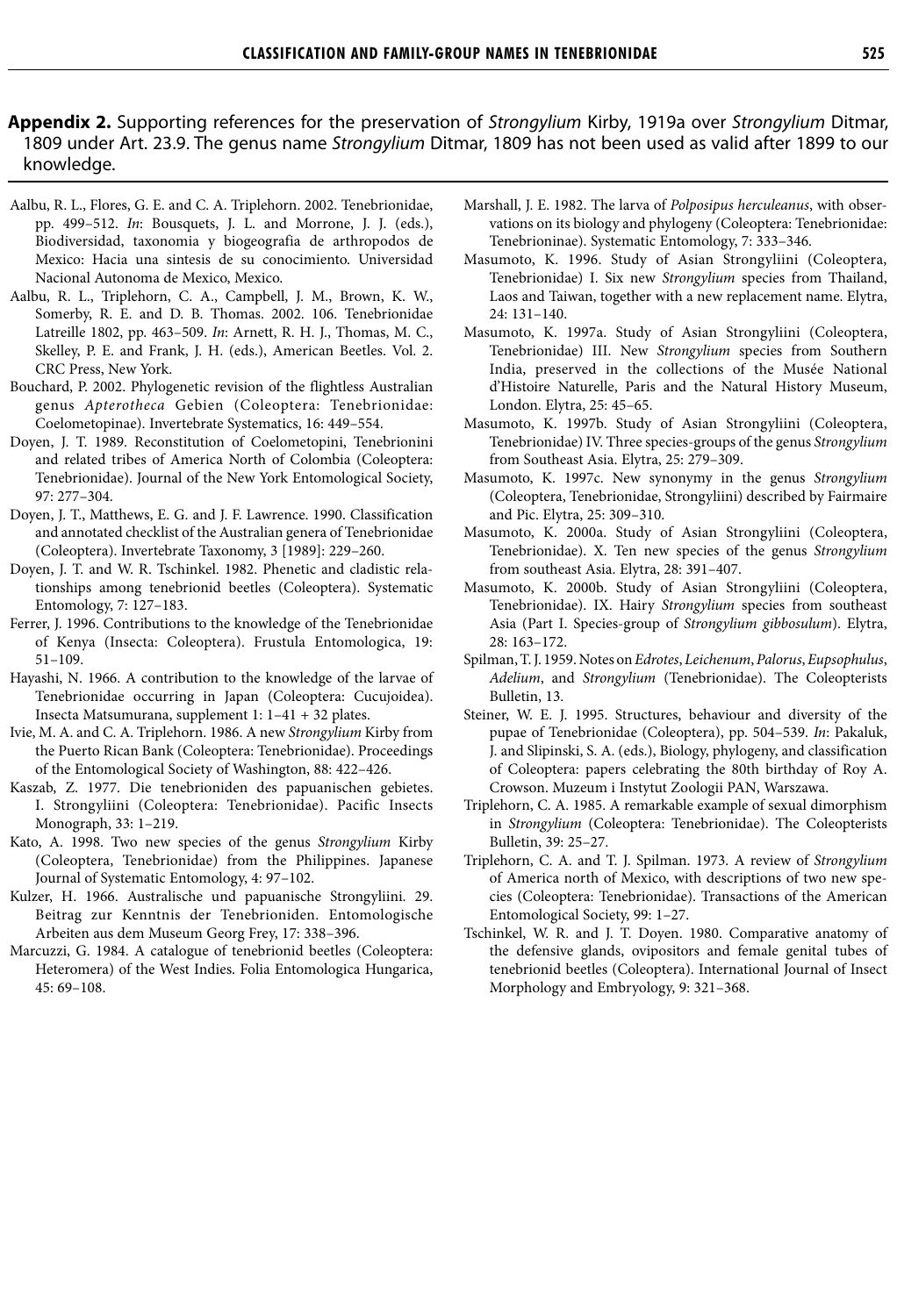#### **INDEX**

Valid family-group names are listed in uppercase letters. Other family-group names and original spelling of familygroup names are listed in lowercase letters. Tenebrionidae genera are in italics, followed by their author's name.

*Accanthopus* Dejean 509 Acides 505 *Acropteron* Perty 508 ACROPTERONINI 508 *Actizeta* Pascoe 504 ACTIZETINA 504 Adeliadae 503 ADELIINI 503 *Adelina* Dejean 512, 513 ADELININA 512 Adelinini 512 *Adelium* Kirby 503 *Adelostoma* Duponchel 505 Adelostomidae 505 ADELOSTOMINI 505 Adélostomites 505 *Adesmia* Fischer von Waldheim 507 Adesmidae 507 Adesmiides 507 ADESMIINI 507 AKIDINI 505 Akidites 506 *Akis* Herbst 505, 506 *Alaephus* Horn 505 *Alegoria* Laporte 509 Alégoriides 509 *Allecula* Fabricius 512 Alleculidae 512 ALLECULINA 512 ALLECULINAE 512 ALLECULINI 512 Alléculites 512 *Allophylax* Bedel 511 ALPHITOBIINI 508 *Alphitobius* Stephens 508 Amarygmidae 509 AMARYGMINI 509 *Amarygmus* Dalman 509 *Amphidora* Eschscholtz 510 Amphidorae 510 AMPHIDORINI 510 Anaedini 503 *Anaedus* Blanchard 503 ANEPSIINI 506 *Anepsius* LeConte 506 Anisocerini 505 *Anisocerus* Faldermann 505 Anomalipina 511 *Anomalipus* Guérin-Méneville 511 ANOPIDIINA 513 Anopidiini 513

*Anopidium* Jeannel and Paulian 513 *Apocrypha* Eschscholtz 509 Apocryphides 509 APOCRYPHINI 509 *Apolites* Jaquelin DuVal 505 Apolitina 505 *Aptila* Fĺhraeus 509 APTILINA 509 Araeoschizini 505 *Araeoschizus* LeConte 505 *Archaeoglenes* Broun 504 ARCHAEOGLENINI 504 *Asida* Latreille 506 Asidadae 506 ASIDINI 506 ASPHALINA 508 *Asphalus* Pascoe 508 Astroti 506 *Astrotus* LeConte 506 Auchmobii 507 *Auchmobius* LeConte 507 *Autocera* Wollaston 504 Autocérides 504 Batuliini 506 *Batulius* LeConte 506 Belopinae 504 BELOPINI 503 *Belopus* Gebien 504 *Bioplanes* Mulsant 510 Bioplanina 510 Biuini 508 *Bius* Dejean 508 *Blaps* Fabricius 509 Blapsida 509 Blapstini 511 Blapstinites 511 *Blapstinus* Dejean 511 Blaptidae 509 BLAPTINA 509 BLAPTINI 509 Boletophagidae 508 Bolitophagidae 508 BOLITOPHAGINI 508 *Bolitophagus* Illiger 508 BOROMORPHINI 504 *Boromorphus* Wollaston 504 BRANCHINI 506 *Branchus* LeConte 506 Briseinae 508 *Brises* Pascoe 508 *Brittona* Medvedev and Lawrence 513

BRITTONINA 513 CAENOCRYPTICINI 504 *Caenocrypticus* Gebien 504 *Calcar* Dejean 504 Calcariens 503 Calcarini 504 Calognathides 506 CALOGNATHINA 506 Calognathinae 506 *Calognathus* Guérin-Méneville 506 *Camaria* Audinet-Serville 514 Camarides 514 Camariinen 514 *Capnisa* Gebler 507 Capnisini 507 *Cardiosis* Deyrolle 505 Cardiosites 505 Cataphronetini 513 *Cataphronetis* Lucas 513 Catapiestides 514 Catapiestina 514 *Catapiestus* Perty 514 *Centorus* Mulsant 504 *Centrioptera* Mannerheim 506 Centriopterae 506 Centrioptérides 506 Centriopterinae 506 CENTRIOPTERINI 506 CENTRONOPINI 508 *Centronopus* Solier 508 Céphaléides 508 CERATANISINI 505 *Ceratanisus* Gemminger 505 Cerenopi 509 CERENOPINI 509 *Cerenopus* LeConte 509 *Chaerodes* White 503 CHAERODINI 503 Chiroscelidae 503 Chiroscelini 501, 503 *Chiroscelis* Lamarck 503 Chiroscelites 503 *Cistela* Fabricius 512 Cisteleniae 512 *Cnemeplatia* Costa 504 CNEMEPLATIINA 504 CNEMEPLATIINI 504 Cnemeplatiites 504 Cnemodini 507 Cnemodininae 507 CNEMODININI 507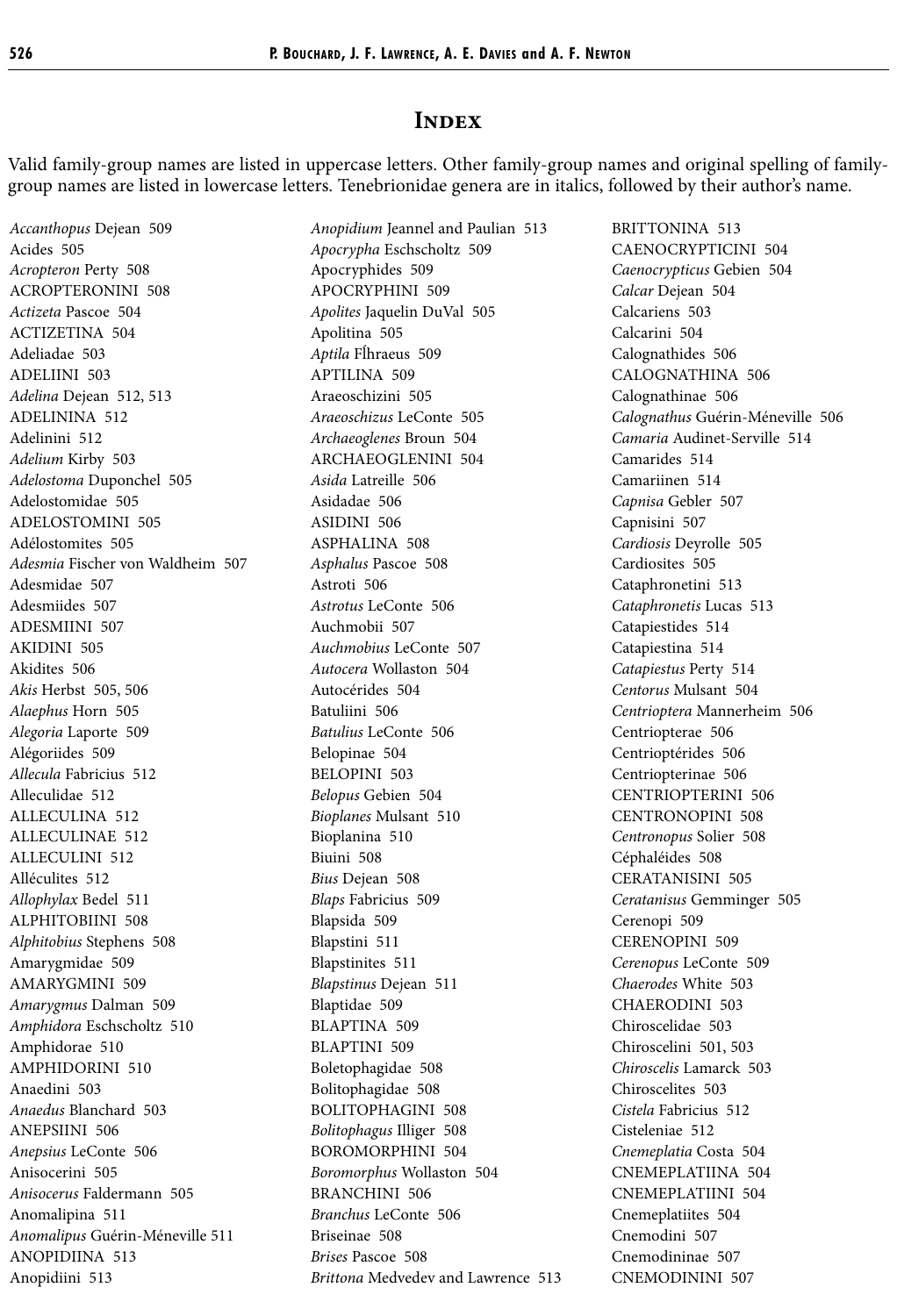*Cnemodinus* Cockerell 507 *Cnemodus* Horn 507 Cnodalidae 513 Cnodaloniden 514 *Cnodalon* Latreille 513, 514 CNODALONINI 513 Coelini 506 Coelometopidae 514 Coelométopides 514 Coelometopinae 513 Coelometopini 513 *Coelometopus* Solier 513 *Coelus* Eschscholtz 506 Coniontidae 506 Coniontides 506 CONIONTINI 506 *Coniontis* Eschscholtz 506 *Corticeus* Piller and Mitterpacher 513 Cossyphidae 503 COSSYPHINI 503 *Cossyphodes* Westwood 504 Cossyphodidae 504 COSSYPHODINAE 504 COSSYPHODINI 504 *Cossyphodites* Brauns 504 Cossyphoditinae 504 COSSYPHODITINI 504 Cossyphores 503 *Cossyphus* Olivier 503 Craniotini 506 *Craniotus* LeConte 506 Crypticina 513 CRYPTICINI 513 Crypticites 513 *Crypticus* Latreille 513 *Cryptochile* Latreille 506 Cryptochilidae 506 CRYPTOCHILINA 506 CRYPTOCHILINI 506 Cryptochilites 506 *Cryptoglossa* Solier 506 Cryptoglossini 506 Cteniopi 512 Cténiopites 512 Cteniopodinae 512 CTENIOPODINI 512 *Cteniopus* Solier 512 *Curimosphena* Gebien 501 *Cylindrinotus* Faldermann 509 Cylindronotini 509 Cylindrothorides 512 *Cylindrothorus* Solier 512 Cyphaléides 508 CYPHALEINA 508 Cyphaleinae 508 *Cyphaleus* Westwood 508

*Dactylocalcar* Gebien 505 DACTYLOCALCARINA 505 Dactylocalcarini 505 DENDARINA 510 *Dendarus* Latreille 510 Diaperialae 513 DIAPERINA 513 DIAPERINAE 512 DIAPERINI 512 *Diaperis* Geoffroy 513 Dichillina 505 *Dichillus* Jaquelin DuVal 505 Dignamptini 514 *Dignamptus* LeConte 514 Dilamites 511 *Dilamus* Jacquelin DuVal 511 Diplocyrtini 509 *Diplocyrtus* Quedenfeldt 509 DISSONOMINI 512 Dissonomites 512 *Dissonomus* Jacquelin DuVal 512 *Doliema* Pascoe 513 Doliemini 513 Drosochrini 509 *Drosochrus* Erichson 509 *Dysantes* Pascoe 501 Dysantina 501, 508 Dysantinae 508 Ectromopsini 509 *Ectromopsis* Antoine 509 *Ectyche* Pascoe 513 ECTYCHINI 513 *Edrotes* LeConte 507 Édrotides 507 EDROTINI 507 *Eledona* Latreille 508 Elenophoridae 506 ELENOPHORINI 506 Elenophorites 506 *Elenophorus* Dejean 506 *Eleodes* Eschscholtz 510 Eleodiini 510 Eleodini 510 Eleodopsinae 510 *Eleodopsis* Blaisdell 510 *Embaphion* Say 510 Embaphionides 510 Emmalina 511 Emmallina 511 *Emmalus* Erichson 511 Enoplopini 509 Enoplopites 509 *Enoplopus* Solier 509 *Entypodera* Gerstaecker 503 *Epiphysa* Dejean 501, 507 Épiphysides 507

Epiphysini 507 EPITRAGINI 507 Épitragites 507 *Epitragus* Latreille 507 Erodiides 505 ERODIINI 505 *Erodius* Fabricius 505 *Esemephe* Steiner 504 ESEMEPHINI 504 *Eudysantes* nom. nov. 501, 508 EUDYSANTINA nom. nov. 501, 508 Eulabes 509 EULABINI 509 *Eulabis* Eschscholtz 509 Eupsophulites 505 *Eupsophulus* Cockerell 505 *Eurychora* Thunberg 505 Eurychorinae 505 Eurychorini 505 Eurychorites 505 Eurymetopinae 507 Eurymetopini 507 *Eurymetopon* Eschscholtz 507 Eurymetoponini 507 Eurynotaires 510 Eurynotates 510 EURYNOTINA 510 *Eurynotus* Kirby 510 Eusatti 506 *Eusattus* LeConte 506 Eutélides 514 *Eutelus* Solier 514 Eutomides 508 *Eutomus* Lacordaire 508 Évaniosomides 507 Evaniosominae 507 EVANIOSOMINI 507 *Evaniosomus* Guérin-Méneville 507 Falsomycterinae 504 FALSOMYCTERINI 504 *Falsomycterus* Pic 504 *Gnaptor* Brullé 509 GNAPTORINA 509 *Gnaptorina* Reitter 510 GNAPTORININA 510 GNATHIDIINA 513 Gnathidiinae 513 GNATHIDIINI 513 *Gnathidium* Gebien 513 Gnathocerini 513 Gnathocérites 512 *Gnathosia* Fischer von Waldheim 507 Gnathosiides 507 Gnathosiini 507 *Gnatocerus* Thunberg 512, 513 *Goniadera* Perty 503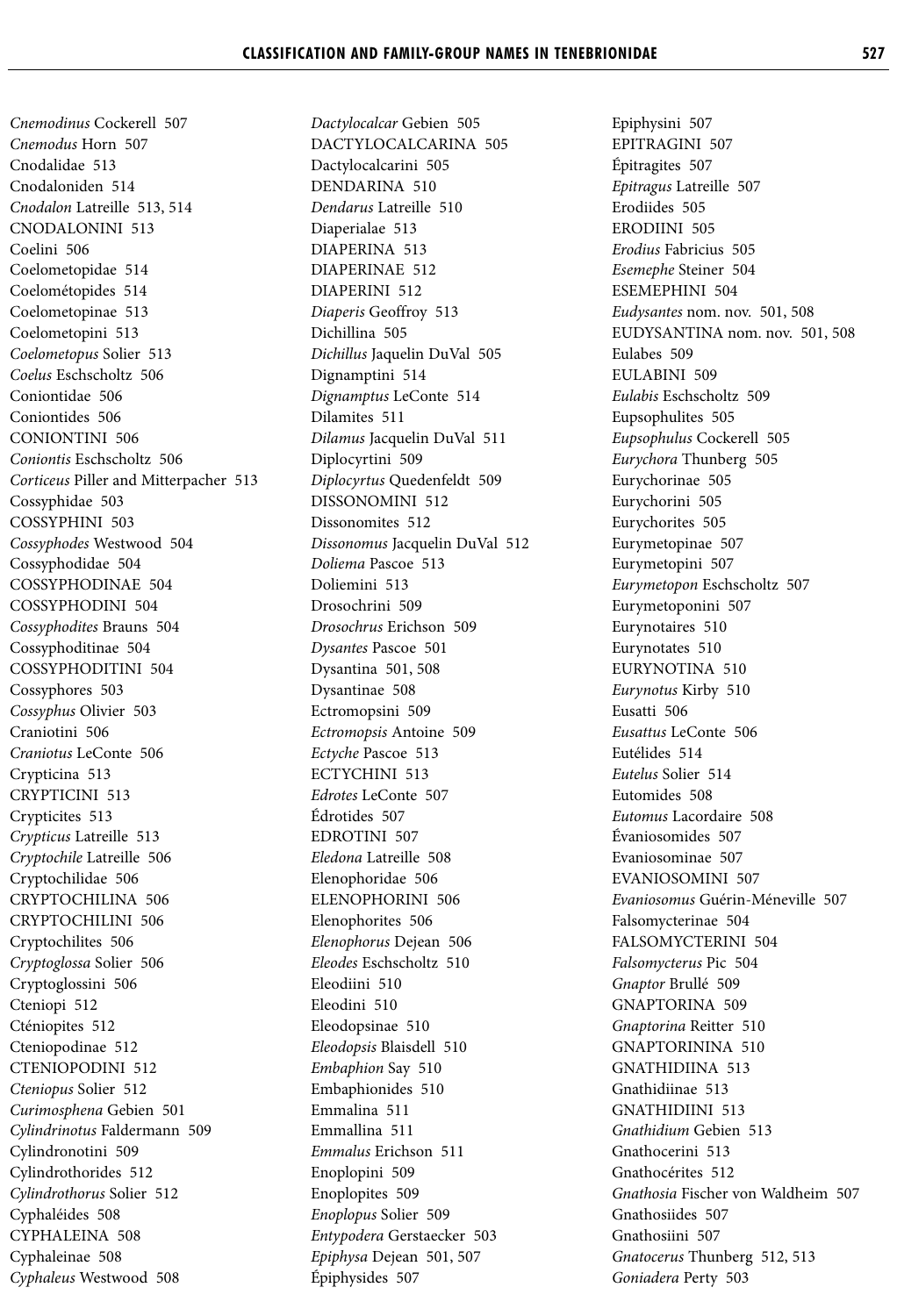Goniadérides 503 Goniaderina 503 GONIADERINI 503 *Gonodera* Mulsant 512 GONODERINA 512 Gonopides 511 Gonopini 511 *Gonopus* Latreille 511 *Harvengia* Ferrer 505 Harvengina 505 *Hedyphanes* Fischer von Waldheim 509 Hedyphanina 509 *Hegemona* Laporte 514 Hegemonini 514 *Helea* Latreille 508 Heleadae 508 Heledonadae 508 HELEINA 508 HELEINI 508 Hélénophorini 506 *Heliopates* Dejean 510 Héliopathaires 510 Héliopathates 510 Helopii 509 HELOPINI 509 Hélopinides 509 HELOPININA 509 Helopininae 509 HELOPININI 509 *Helopinus* Solier 509 *Helops* Fabricius 509 *Heterocheira* Lacordaire 511 HETEROCHEIRINA 511 Heterocheirini 511 *Heteroscelis* Latreille 511 Hétéroscélites 511 HETEROTARSINA 511 Heterotarsini 511 Hétérotarsites 511 *Heterotarsus* Latreille 511 Himatismina 507 Himatismini 507 *Himatismus* Erichson 501, 507 HOMEBIINA 506 *Homebius* Endrödy-Younga 506 Hopatridae 511 *Hoplocephala* Laporte and Brullé 513 Hoplocephalini 513 *Horatoma* Solier 506 HORATOMINA 506 HYOCIINA 513 HYOCIINI 513 Hyocini 513 *Hyocis* Pascoe 513 Hypéropides 507 *Hyperops* Eschscholtz 507

HYPOMELINA 505 *Hypomelus* Solier 505 Hypophlaeides 513 HYPOPHLAEINI 513 *Hypophlaeus* Fabricius 513 Hypophloeidae 513 *Idastrandiella* Strand 505 *Idisia* Pascoe 504 IDISIINI 504 Imatismus Dejean 501 Isocérates 510 *Isocerus* Dejean 501, 510 *Klewaria* Reitter 504 KLEWARIINA 504 Klewariinae 504 Klewariini 504 *Kuhitangia* Medvedev 507 Kuhitangiinae 507 KUHITANGIINI 507 *Lachna* Billberg 503 Lachnaedes 503 Lachnodactylina 513 *Lachnodactylus* Seidlitz 513 *Lachnogya* Ménétriés 504 LACHNOGYINA 504 LACHNOGYINI 504 *Lachnopus* Seidlitz 513 *Laena* Dejean 503 Laenina 503 LAENINI 503 *Lagria* Fabricius 503 Lagriariae 503 LAGRIINA 503 LAGRIINAE 503 LAGRIINI 503 Leichenaires 510 LEICHENINA 510 Leichenini 510 *Leichenum* Dejean 501, 510 Leiochrinae 513 LEIOCHRININI 513 *Leiochrinus* Westwood 513 *Leptoderis* Billberg 506 *Leptodes* Dejean 501, 507 Leptodidae 507 Leptodides 507 LEPTODINI 507 Leucolaephini 506 *Leucolaephus* Lucas 506 Leucolaephusini 506 Lichenina 510 Litoborina 511 Litoborinae 511 *Litoborus* Mulsant and Rey 511 LOENSINA 510 Loensini 510

*Loensus* Lucas 510 Loubacantini 503 *Loubacantus* Bonadona 503 Lupropina 503 LUPROPINI 503 *Luprops* Hope 503 Lupropsini 503 Lystronychi 512 Lystronychides 512 Lystronychina 512 *Lystronychus* Latreille 512 *Machla* Herbst 506 Machlides 506 Machlini 506 *Macropoda* Solier 507 Macropodites 507 *Megacantha* Westwood 509 Megacanthidae 509 Mégacanthides 509 Megacanthina 509 Mégagéniides 507 Megagenini 507 *Megagenius* Solier 507 Melambiates 511 MELAMBIINA 511 Melambina 511 *Melambius* Mulsant and Rey 511 Melanimini 512 *Melanimon* Steven 512 MELANIMINI 512 Melanimonina 512 Menephilini 514 *Menephilus* Mulsant 514 *Meracantha* Kirby 509 Méracanthides 509 Meracanthini 509 MICRANTEREINA 509 Micrantereini 509 *Micrantereus* Solier 509 Micrositates 510 *Micrositus* Mulsant and Rey 510 Microzoina 512 Microzoites 512 *Microzoum* Dejean 501, 512 Microzoumates 512 Misolampides 514 Misolampidiini 514 *Misolampidius* Solsky 514 Misolampinae 514 Misolampini 514 *Misolampus* Latreille 514 Moluridae 505 MOLURINA 505 Molurini 505 *Moluris* Latreille 505 Molurites 505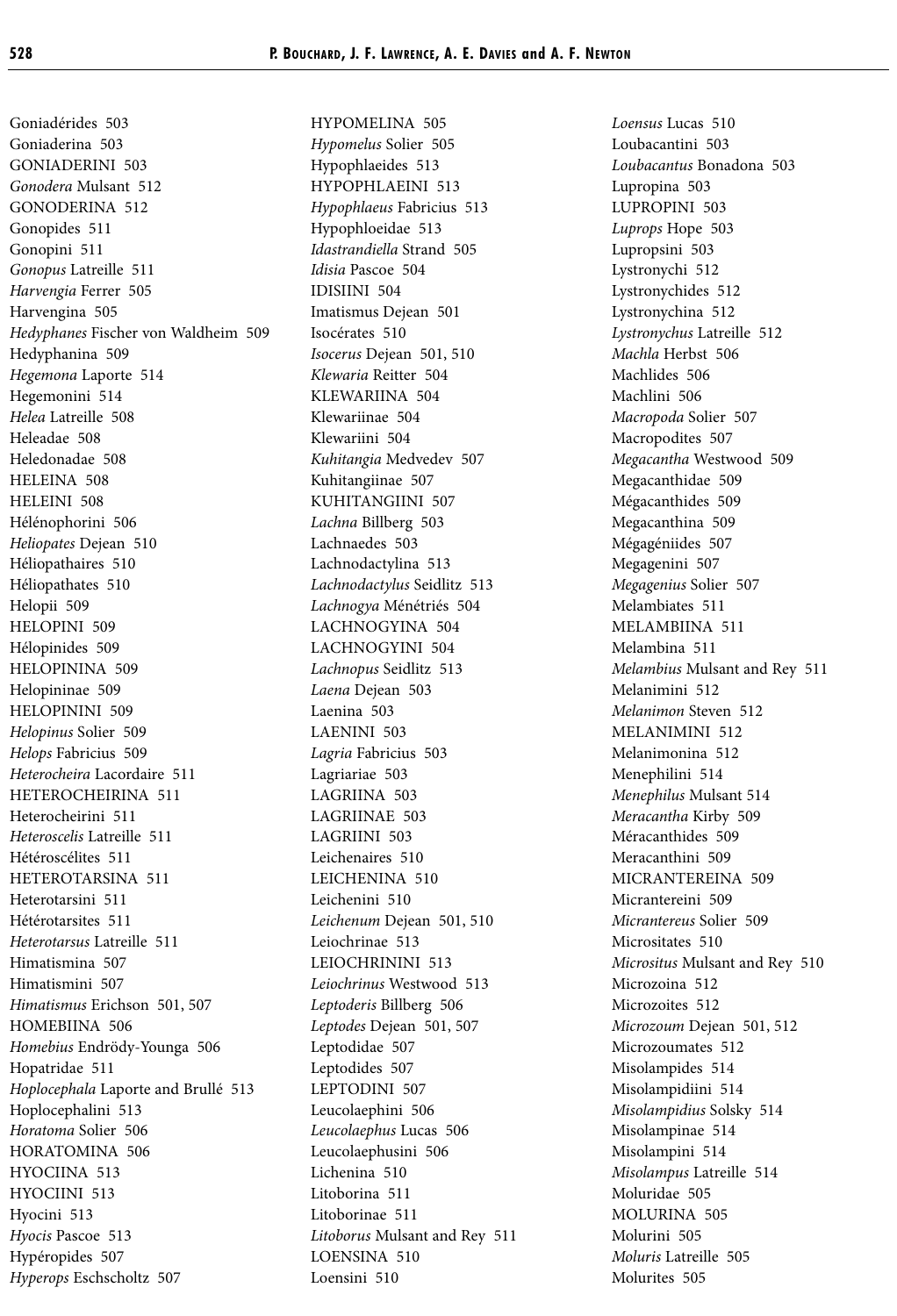*Mycetochara* Berthold 512 Mycétocharaires 512 Mycetocharidae 512 MYCETOCHARINA 512 Myrmechixeni 513 MYRMECHIXENINI 513 Myrméchixénites 513 *Myrmechixenus* Chevrolat 513 Myrmecoxenina 513 *Neoisocerus* n. nov. 501, 510 *Neomida* Latreille 513 Neopsectropinae 509 NEOPSECTROPINI 509 *Neopsectropus* Kaszab 509 *Nephodes* Blanchard 509 Nephodini 509 *Netuschilia* Reitter 504 NETUSCHILIINA 504 Netuschilina 504 *Nilio* Latreille 504 Nilionidae 504 Nilionides 504 NILIONINAE 504 Nodotelini 514 *Nodotelus* Koch 514 *Nyctelia* Latreille 506 Nyctelidae 506 NYCTELIINI 506 Nyctélites 506 Nyctéropides 508 NYCTEROPINA 508 Nycteropini 508 *Nycteropus* Klug 508 Nyctoporides 506 NYCTOPORINI 506 *Nyctoporis* Eschscholtz 506 Nyctozoďlides 508 *Nyctozoilus* Guérin-Méneville 508 *Oedenocera* Reiche 507 Omocratates 510 *Omocrates* Mulsant 510 Omophliens 512 Omophlini 512 *Omophlus* Dejean 512 *Oncosoma* Westwood 509 ONCOSOMINA 509 Oncotina 510 Oncotini 510 *Oncotus* Blanchard 510 *Onychosis* Deyrolle 505 Onychosites 505 Opatridae 511 OPATRINA 511 OPATRINI 511 Opatrites 511 *Opatrum* Fabricius 511

*Oplocephala* Laporte and Brullé 513 *Oxura* Kirby 505 OXURINA 505 *Pachycera* Eschscholtz 507 Pachycerina 507 *Pachylocerus* Hope 503 PACHYPTERINA 511 Pachypterini 511 Pachyptérites 511 *Pachypterus* Lucas 511 Palorinae 508 PALORINI 508 *Palorus* Mulsant 508 Pandarites 510 *Paramellon* Waterhouse 504 Paramelloninae 504 PARAMELLONINI 504 Parecatini 506 *Parecatus* Fairmaire 506 Pediniden 511 PEDININA 511 PEDININI 510 *Pedinus* Latreille 511 *Peneta* Lacordaire 504 Pénétides 504 PENETINI 504 Pentaphyllaires 513 Pentaphylli 513 *Pentaphyllus* Dejean 513 *Petria* Semenov 512 Petriidae 512 *Phaleria* Latreille 501, 513 Phalériides 513 PHALERIINI 513 *Phanerotoma* Solier 505 *Phanerotomea* Koch 505 PHANEROTOMEINA 505 Phanerotomina 505 Phobéliides 503 *Phobelius* Blanchard 503 *Phrenapates* Gray 504 PHRENAPATINAE 504 PHRENAPATINI 504 Phrénapatites 504 Phrépatides 504 Phrynocareninae 507 PHRYNOCARENINI 507 *Phrynocarenum* Gebien 507 *Phtora* Germar 513 Phylacides 511 *Phylan* Dejean 510 *Phylax* Brullé 511 *Physogaster* Guérin-Méneville 506 Physogastérides 506 Physogasterinae 506 PHYSOGASTERINI 506

*Pimelia* Fabricius 506 Pimeliariae 506 PIMELIINAE 504 PIMELIINI 506 *Platamodes* Ménétriés 505 Platamodina 505 *Platydema* Laporte and Brullé 513 Platydeminae 513 Platydemini 513 Platynotaires 511 Platynoti 511 PLATYNOTINA 511 Platinotini 511 *Platynotus* Fabricius 511 *Platyope* Fischer von Waldheim 506 Platyopidae 506 Platyscélides 511 PLATYSCELIDINI 511 Platyscelini 511 *Platyscelis* Latreille 511 Polypleuri 514 *Polypleurus* Eschscholtz 514 *Praeugena* Laporte 510 Praeugenina 510 PRAEUGENINI 510 Praocidae 506 PRAOCIINI 506 *Praocis* Eschscholtz 506 Praogenini 510 Prioscelina 503 *Prioscelis* Hope 503 *Prosodes* Eschscholtz 510 PROSODINA 510 Psectrapini 510 *Psectrapus* Solier 510 Psectropini 510 *Psectropus* sensu Kaszab 510 Pycnoceridae 503 Pycnocérides 503 PYCNOCERINI 501, 503 *Pycnocerus* Westwood 503 PYTHIOPINA 511 Pythiopini 511 *Pythiopus* Koch 511 *Remipedella* Semenov 510 REMIPEDELLINA 510 Remipedellini 510 Rhipidandri 508 *Rhipidandrus* LeConte 508 Rhysopaussidae 509 RHYSOPAUSSINI 509 *Rhysopaussus* Wasmann 509 *Rondoniella* Kaszab 504 RONDONIELLINA 504 *Salax* Guérin-Méneville 507 Salaxini 507